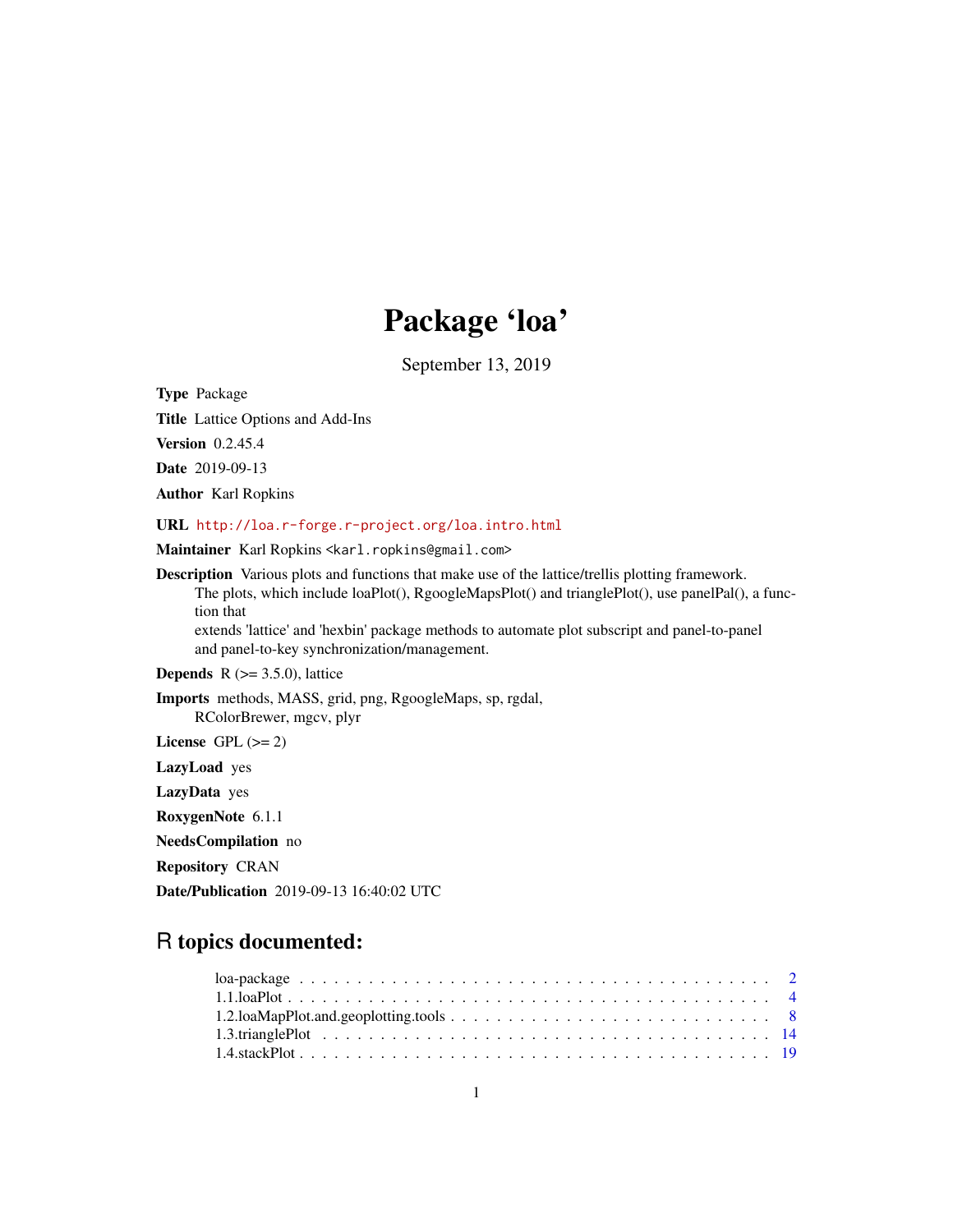<span id="page-1-0"></span>

### **Index** [66](#page-65-0)

loa-package *loa*

### Description

The loa package contains various plots, options and add-ins for use with the [lattice](#page-0-0) package.

### Details

| Package:  | loa        |
|-----------|------------|
| Type:     | Package    |
| Version:  | 0.2.45.4   |
| Date:     | 2019-09-13 |
| License:  | $GPL (=2)$ |
| LazyLoad: | yes        |

[lattice](#page-0-0) provides an elegant and highly powerful implementation of the Trellis plotting structure described by Cleveland and colleagues. In particular the combination of panel... functions, which can be layered within plots to generate novel visualisations, and simple-to-use conditioning make it a hugely effective tool when working with data.

The loa package contains a number of plot functions developed to make use of this framework. These are summarized in section 1 of this manual, and include:

1.1. [loaPlot](#page-3-1) for various XYZ plots.

1.2. [loaMapPlot](#page-7-1) and associated geoplotting functions.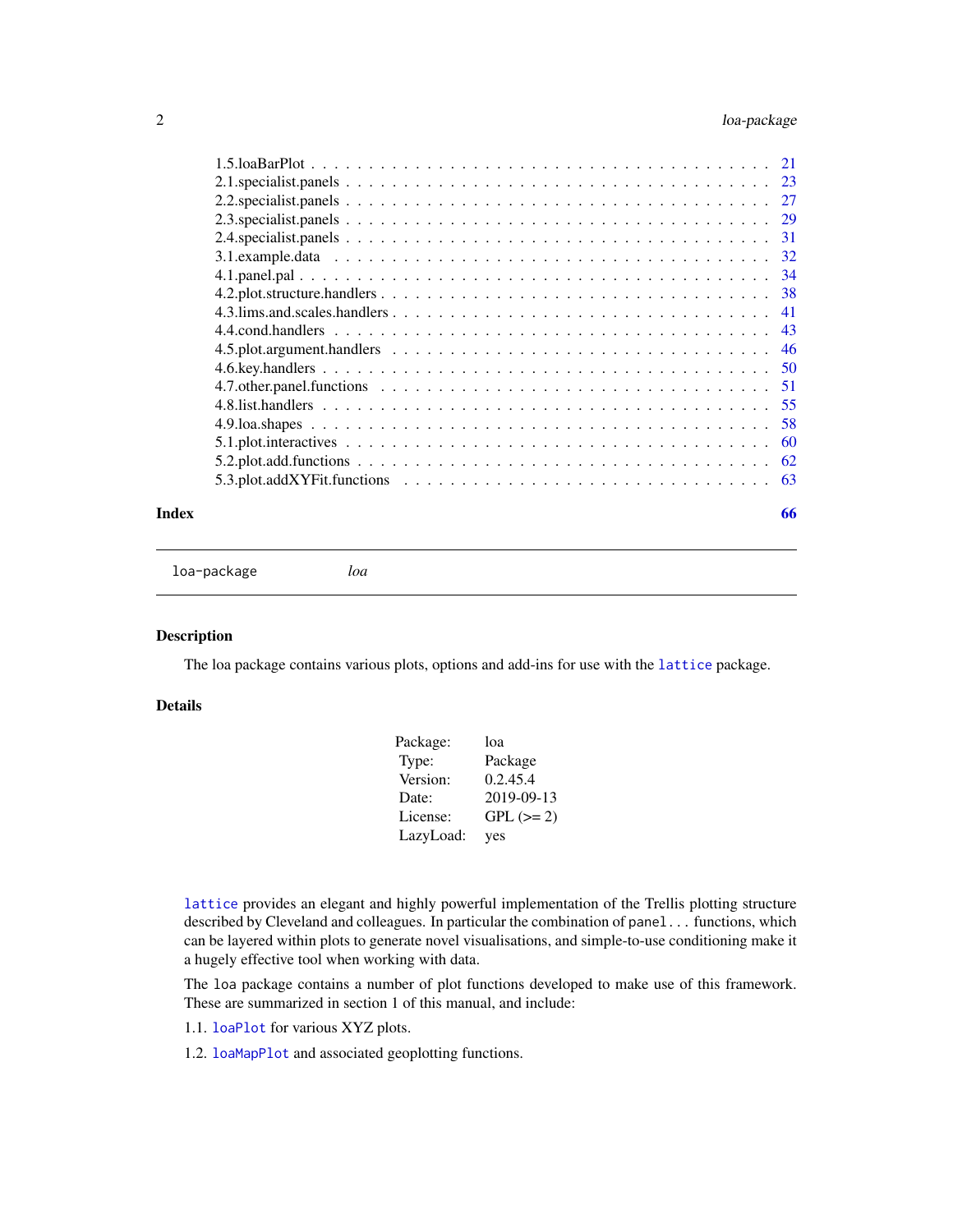### <span id="page-2-0"></span>loa-package 3

- 1.3. [trianglePlot](#page-13-1) and associated functions.
- 1.4. [stackPlot](#page-18-1) and associated functions.
- 1.5. [loaBarPlot](#page-20-1) and associated functions.

Other panel... functions and example data are summarized in sections 2 and 3, respectively:

- 2.1. Specialist panels, e.g. [panel.kernelDensity](#page-22-1),
- 2.2. Specialist panels for polar plotting, e.g. [panel.polarPlot](#page-26-1).
- 3.1. Example data, e.g. [lat.lon.meuse](#page-31-1).

While such 'stand alone' plot functions are of obvious value, the code framework is of possibly wider interest because it provides a template for the rapid third-party development of novel visualization functions and a highly flexible 'test bed' for the comparison of different data handling strategies.

Therefore, the functions in this package have been written in a relatively dissaggregated fashion so code can be easily rearranged or modified by others to quickly develop alternative plots within the [lattice](#page-0-0) framework. Firstly, plot functions in section 1 have where possible been supplied as main plot functions and plot component functions that handle data, axes, panels, etc. Secondly, the workhorse functions, those common functions used through-out the package to simplify many routine operations have been grouped together and summarized in section 4:

- 4.1. [panelPal](#page-33-1)
- 4.2. plot structure handlers: [formulaHandler](#page-37-1), etc.
- 4.3. Plot lim(s) and scale(s) handlers: [limsHandler](#page-40-1), [localScalesHandler](#page-40-1), etc.
- 4.4. Plot conditioning handlers: [condsPanelHandler](#page-42-1), etc.
- 4.5. Common plot argument handlers: [cexHandler](#page-45-1), [colHandler](#page-45-1), [zHandler](#page-45-1), etc.
- 4.6. Key handlers: [keyHandler](#page-49-1), etc.
- 4.7. Other panel functions: [getArgs](#page-50-1), etc.
- 4.8. List handlers: [listHandler](#page-54-1), etc.

And, finally, functions used for working with data post-plotting, are summarized in section 5:

5.1. Interactive functions for working with plot outputs: [getXY](#page-59-1), etc.

This package is very much intended to be an evolutionary exercise. I use it on a routine basis to develop plots for use elsewhere and compare data visualization methods. However, that working pattern can generate some very 'developer-centric' code. So, I would be very pleased to hear from others - what they did and did not like about the package; what they would have liked to have been different; and, perhaps most interesting for me what they are using it to do.

#### Author(s)

Karl Ropkins <k.ropkins@its.leeds.ac.uk>

### References

Functions in loa make extensive use of code developed by others. In particular, I gratefully acknowledge the huge contributions of:

lattice: Sarkar, Deepayan (2008) Lattice: Multivariate Data Visualization with R. Springer, New York. ISBN 978-0-387-75968-5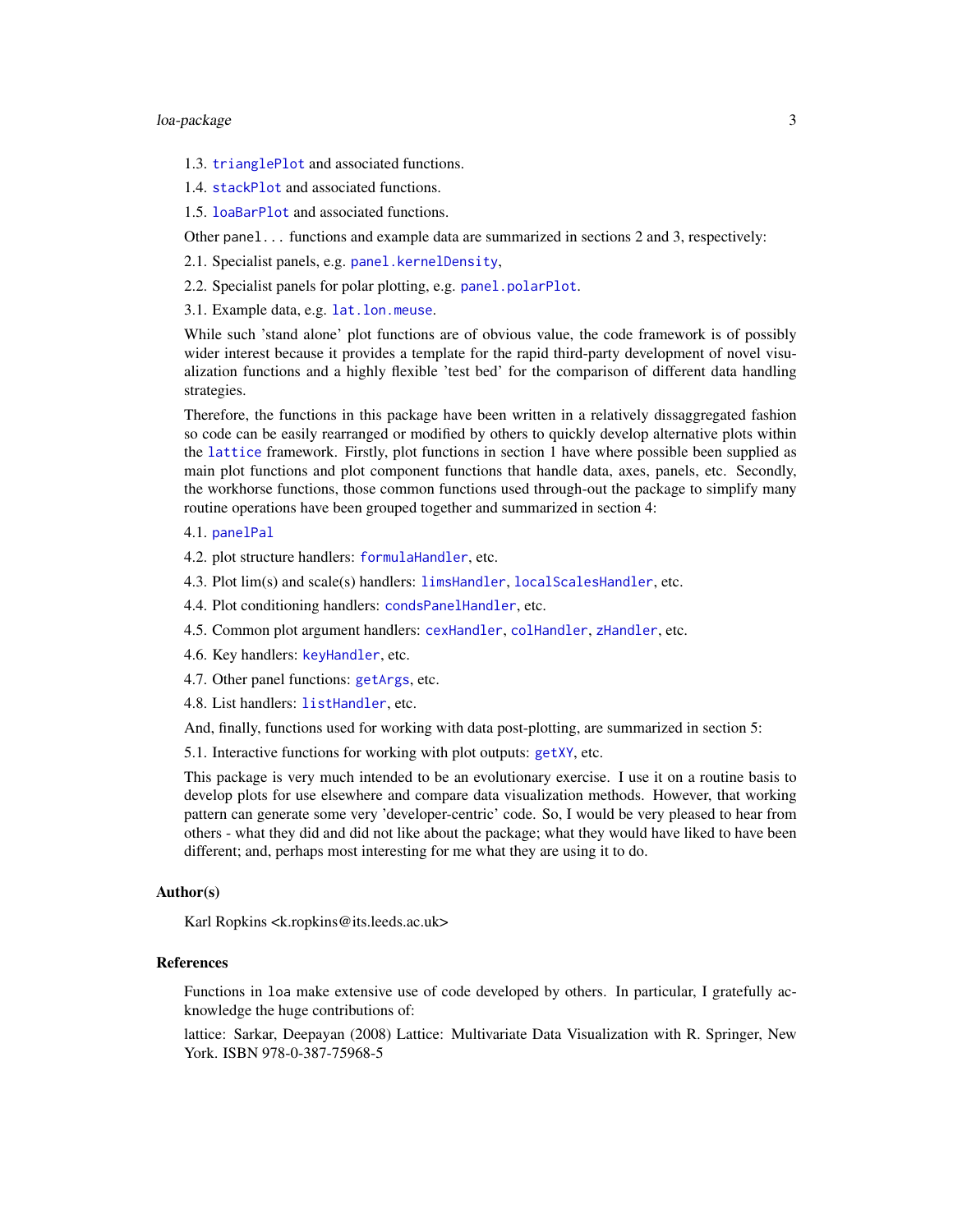<span id="page-3-0"></span>Trellis Plotting: Becker, R. A., Cleveland, W. S., Shyu, M. J. (1996). The Visual Design and Control of Trellis Display, Journal of Computational and Graphical Statistics, 5(2), 123-155. Cleveland, W.S. (1993) Visualizing Data, Hobart Press, Summit, New Jersey.

### See Also

[loaPlot](#page-3-1), [GoogleMap](#page-7-1), [trianglePlot](#page-13-1)

1.1.loaPlot *loaPlot, XYZ plots for lattice*

### <span id="page-3-1"></span>Description

loaPlot is a standard XYZ plotting function, where X and Y are the axes of a conventional XY plot and Z is an element (or elements if supplied in the form  $Z1 + Z2 + Z3...$ ) visualized at associated XY coordinates. By default, loaPlot links Z to plot point size and color to generate a bubbleplot style output, or using modified plot calls other plot types.

#### Usage

```
loaPlot(x, data = NULL, panel = panel.loaPlot,..., local.scales = FALSE, reset.xylims = TRUE,
     load,lists = NULL, by.group = NULL, by.zcase = NULL,preprocess = TRUE)
#standard panels
panel.loaPlot(..., loa.settings = FALSE)
panel.loaPlot2(..., loa.settings = FALSE)
#grids
panel.loaGrid(grid.x = NULL, grid.y = NULL,
     xlim = NULL, ylim = NULL, ...grid = NULL, panel.scales = NULL)
```
### Arguments

| $\mathsf{x}$ | A formula with the general structure $z \sim x * y$   cond applied like in the lattice<br>function levelplot or a matrix. For a formula, x and y are the horizontal and<br>vertical axes, z is any additional information to be used in point, symbol, sur-<br>face or glyph generation, and cond is any additional conditioning to be applied.<br>x and y are required elements; z and cond are typically optional.<br>(Note: this element of the plot is handled by formula Handler). |
|--------------|-----------------------------------------------------------------------------------------------------------------------------------------------------------------------------------------------------------------------------------------------------------------------------------------------------------------------------------------------------------------------------------------------------------------------------------------------------------------------------------------|
| data         | If supplied, the assumed source of elements of x, typically a data. frame.                                                                                                                                                                                                                                                                                                                                                                                                              |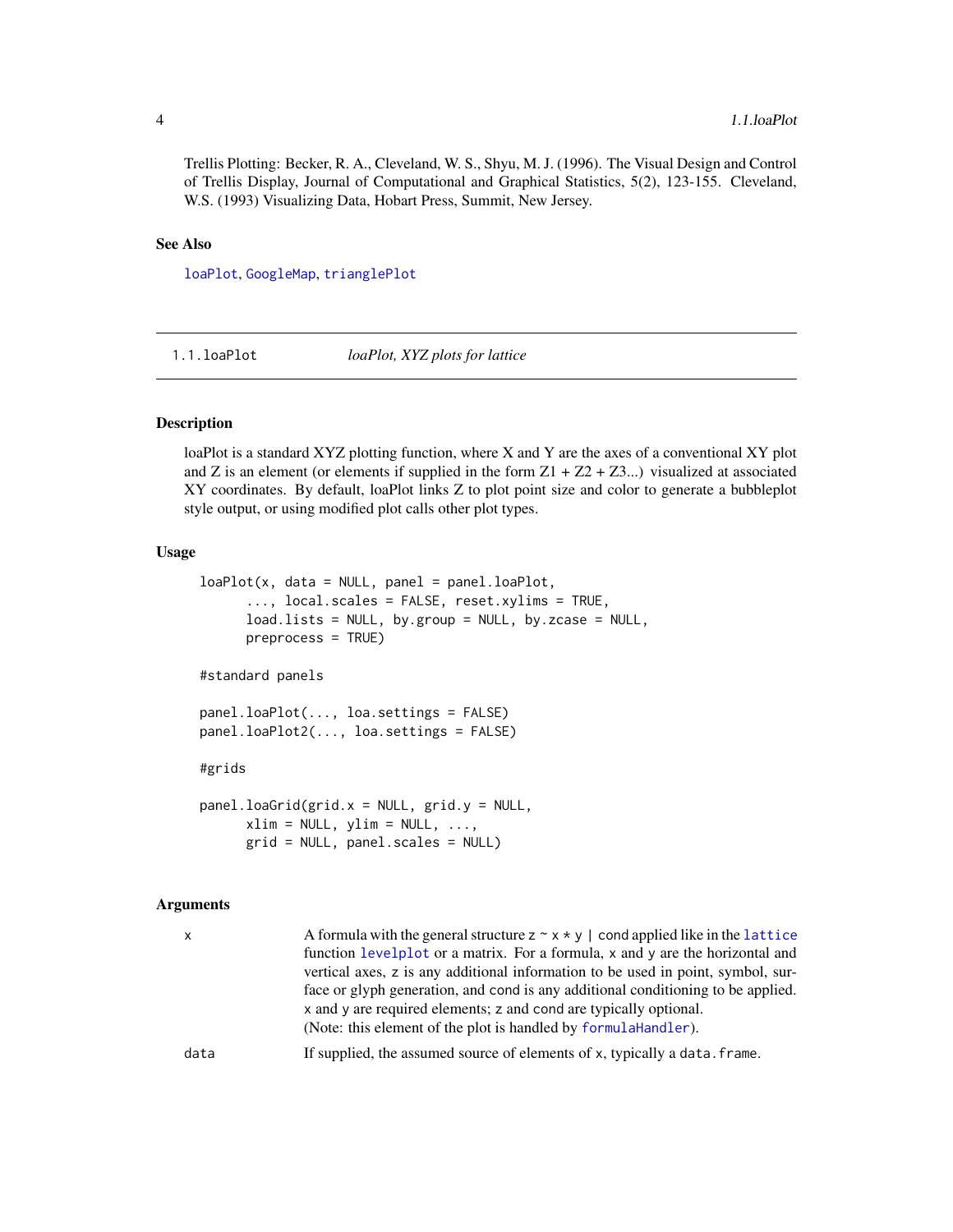<span id="page-4-0"></span>

| panel        | panel is the function to be used when generating the content of the individ-<br>ual panels within the lattice plot. By default, this is the loa panel function<br>panel.loaPlot.                                                                                                                                                                                                                                                                                                                                                                                                                                                                                                                                                                   |
|--------------|----------------------------------------------------------------------------------------------------------------------------------------------------------------------------------------------------------------------------------------------------------------------------------------------------------------------------------------------------------------------------------------------------------------------------------------------------------------------------------------------------------------------------------------------------------------------------------------------------------------------------------------------------------------------------------------------------------------------------------------------------|
|              | Additional arguments are passed on to related functions.                                                                                                                                                                                                                                                                                                                                                                                                                                                                                                                                                                                                                                                                                           |
|              | For loaPlot these are collandler, cexHandler and the function set by panel.                                                                                                                                                                                                                                                                                                                                                                                                                                                                                                                                                                                                                                                                        |
|              | This mechanism provides access to most common plot parameters, e.g. col,<br>pch, and cex for plot symbol color, type and size, respectively. By default,<br>both data point color and size are z-scaled for loaPlot. If z is supplied, and<br>cex and col are not set by the user in the plot command, these plot properties<br>are managed by cexHandler and colHandler, respectively. cexHandler and<br>collect and collect arguments can be also be passed directly as part of the loaPlot<br>command to fine-tune these, e.g. cex. range to change the cex range that z<br>values are scaled to and col. region to change the color range that is applied to<br>z when coloring points. See associated Help documents for further information. |
| local.scales | For loaPlot only, logical. If TRUE, this removes the standard lattice axis from<br>the plot. It is intended to be used with panel functions which generate their own                                                                                                                                                                                                                                                                                                                                                                                                                                                                                                                                                                               |

- the plot. It is intended to be used with panel functions which generate their own axes or have no axes.
- reset.xylims For loaPlot only, logical or character vector. If a logical, if the panel outputs are preprocessed (using panelPal), should the x and y limits be reset? If a character vector, one or more terms controlling post-processing plot range management: refit.xylims, equivalent to reset.xylims = TRUE; and max.xylims, to reset both x and y ranges to maximum.

(Note: If xlim or ylim are supplied in the plot call, these will typically override all reset.xylims settings.)

- load.lists For loaPlot only, character vector. In-development alternative to list based arguments. This option identifies plot call arguments that loaPlot should manage using [listLoad](#page-54-1). See associated help documentation for further details.
- by.group, by.zcase

For loaPlot only. Arguments for routine by group and by zcase handling of plot inputs.

Important: These are current under review.

- preprocess For loaPlot only, logical, passed to [panelPal](#page-33-1). If TRUE, and used with a correctly configured panel function, this processes the plot input before generating the plot. This means color scales in the different plot panels and the key are automatically aligned and the associated trellis object output contains the panel function outputs rather than the inputs. See [panelPal](#page-33-1) Help documents for further information.
- loa.settings For panel... functions only, logical, passed to [panelPal](#page-33-1) to manage plot reworking. See associated Help documents for further information.

grid.x, grid.y, xlim, ylim, grid, panel.scales For panel.loaGrid only, grid settings, typically recovered by loaPlot.

### Details

loaPlot provides lattice-style conditioning/handling for a range of commonly used XYZ plotting options. It is perhaps easiest pictured as a 'mid point' alternative somewhere between the standard [lattice](#page-0-0) plot functions [xyplot](#page-0-0) and [levelplot](#page-0-0).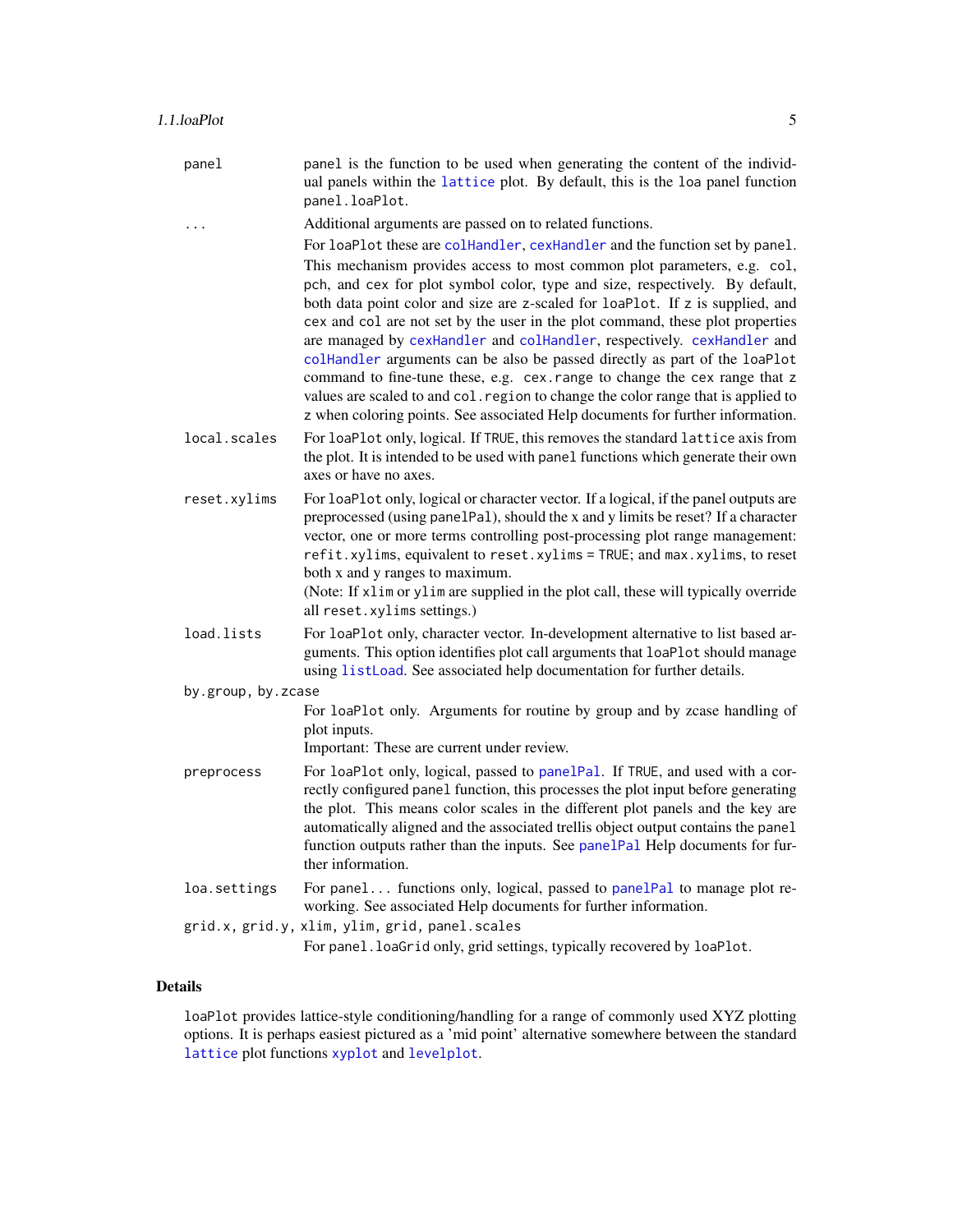The default form of the plot uses an extension of the subscripting methods described by Deepayan Sarkar in Chapter 5 of Lattice (see sections on scatterplots and extensions). The default output is a bubble plot (see example 1 below).

### Value

loaPlot returns a trellis object, much like a conventional lattice plot function.

#### Note

panel.loaPlot2 is an alternative versions of panel.loaPlot that is currently under revision. Please use with care.

loaPlot arguments by.group and by.zcase are currently in revision. Please use with care.

#### Author(s)

Karl Ropkins

### References

These functions make extensive use of code developed by others.

lattice: Sarkar, Deepayan (2008) Lattice: Multivariate Data Visualization with R. Springer, New York. ISBN 978-0-387-75968-5

RColorBrewer: Erich Neuwirth <erich.neuwirth@univie.ac.at> (2011). RColorBrewer: Color-Brewer palettes. R package version 1.0-5. http://CRAN.R-project.org/package=RColorBrewer

### See Also

In loa: [panelPal](#page-33-1) In other packages, see

[lattice](#page-0-0): [xyplot](#page-0-0); and [levelplot](#page-0-0).

### Examples

```
## Example 1
## Basic usage
```
loaPlot(Ozone~Solar.R\*Temp|Wind>8, data=airquality,

```
col.regions="Blues")
```

```
# Notes:
# Formula structure z \sim x * y | cond like levelplot.
# Data (and groups) assignment like in standard lattice plots.
# By default z is linked to col and cex.
# Unless overridden by user inputs or group or zcase setting.
# Plot passed via ...Handler functions to provide shortcut plot
# reworking, e.g. here colHandler handles color scales
```
<span id="page-5-0"></span>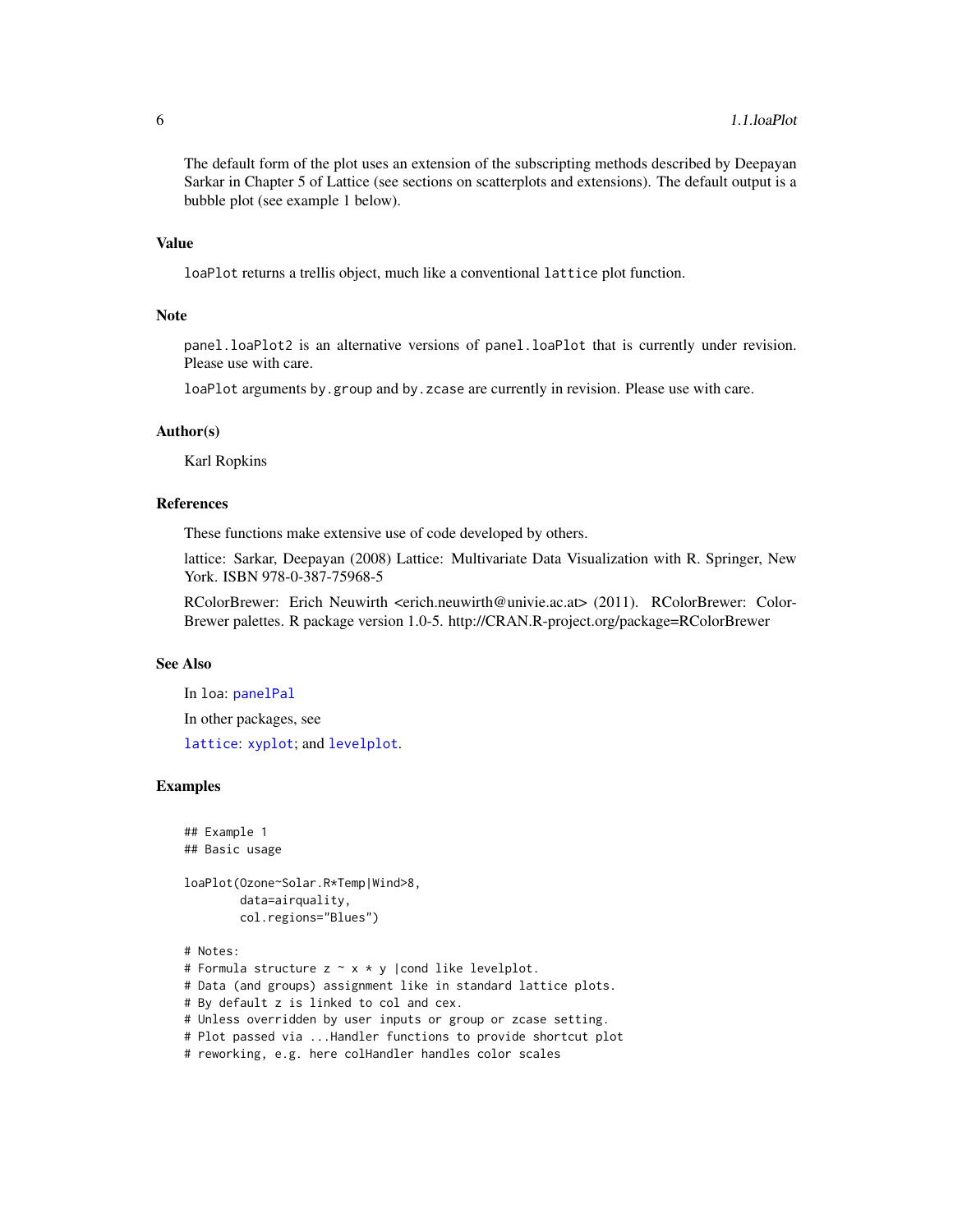```
# using col.region to generate a color range.
# (Here, arguments like "Blues" and c("green", "red") are
# allowed and handled using functions in the RColorBrewer
# package.)
# Formula stuctures:
# \sim x * y like xyplot y \sim x# \sim x * y | cond like xyplot y \sim x | cond
# z \sim x * y like xyplot y \sim x, col=f(z), cex=f(z)
# z \sim x * y | cond like xyplot y \sim x | cond, col=f(z), cex=f(z)
# z \sim x * y, groups = g like xyplot y \sim x, groups=g, cex=f(z)
# z1 + z2 \sim x * y (zcases)
# etc
## Example 2
## Basic modifications
loaPlot(Ozone~Solar.R*Temp, groups=airquality$Wind>8,
        data=airquality)
# When groups are applied, by default group id is linked to col.
# The follow example illustrates three options:
loaPlot(Ozone~Solar.R*Temp, groups=airquality$Wind>8,
        data=airquality,
        group.args=c("pch"), pch=c(1,4),
        col="blue")
# notes:
# Here, group.args is used to change the default group arguments.
# (So, pch rather than col is used to identify groups.)
# pch is then assigned by group rather than by (x, y) case or z case.
# (See panelPal Help further further details of assignments in loa.)
# col supplied by the user supercedes the default z linkage.
# (So, here cex remains z scales but col is fixed as blue.)
## Example 3
## Key handling
loaPlot(Ozone~Solar.R*Temp, data=airquality,
        col.regions=c("green", "red"))
# Key settings are by the key argument (as in lattice)
# or key... arguments via keyHandler and listLoad, so e.g.:
loaPlot(Ozone~Solar.R*Temp, data=airquality,
        col.regions=c("green", "red"),
        key.fun = draw.loaColorKey)
# Notes:
```

```
# By default the loaPlot uses draw.loaPlotZKey to generate
```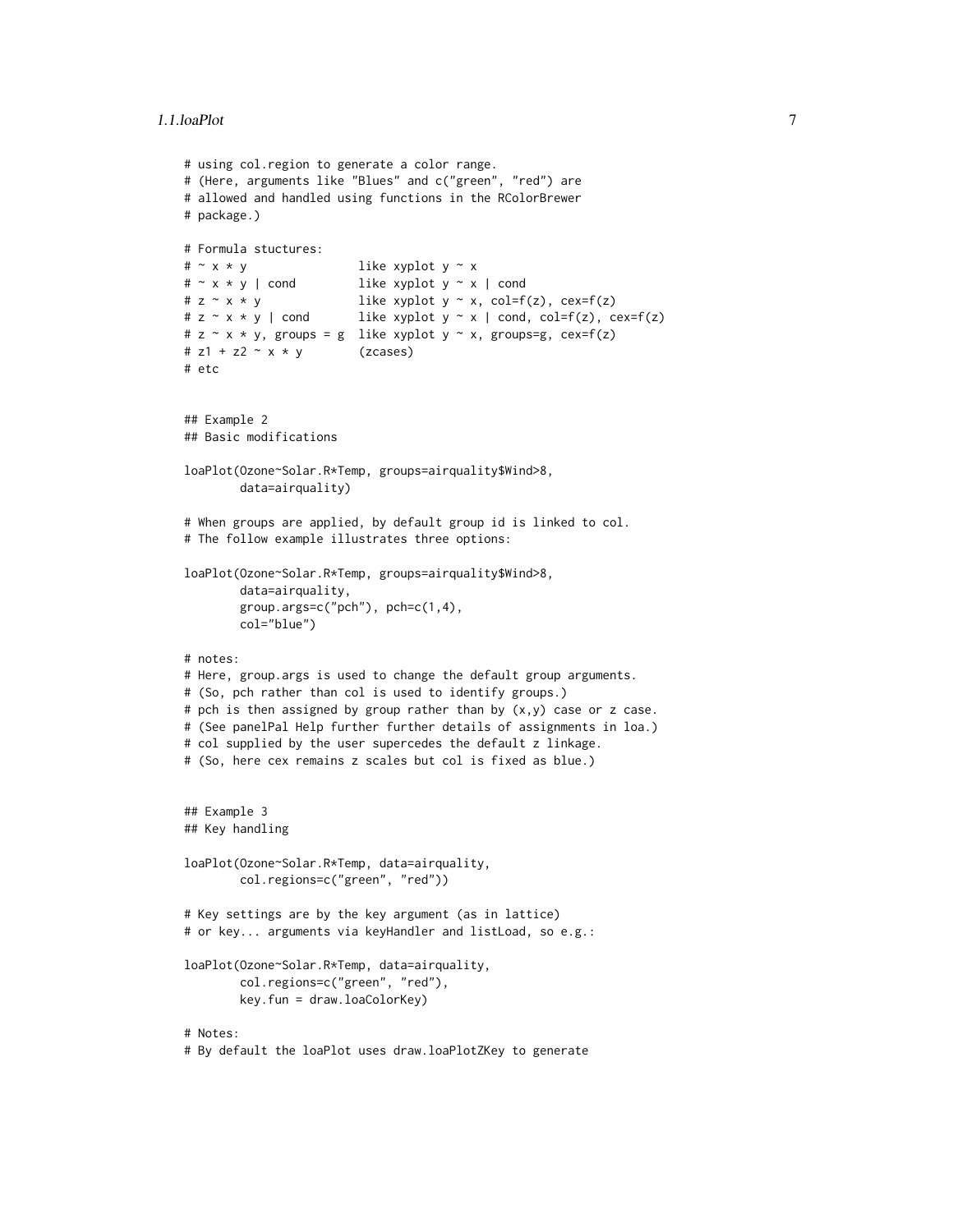```
# its color key unless an alternative is supplied via key.fun.
# (Here, the draw.colorKey wrapper draw.loaColorKey is used to
# generate a color bar similar to that in levelplot.)
## Example 4
## panels
loaPlot(Ozone~Solar.R*Temp|Wind>8, data=airquality,
        col.regions="Reds")
# The combined use of loaPlot, panelPal and appropriately configured
# panel functions provides automatical handling of a range of plot
# elements, e.g.:
loaPlot(Ozone~Solar.R*Temp|Wind>8, data=airquality,
       col.regions="Reds", panel=panel.binPlot)
# Notes:
# Here, the choice of default key is set by the panel... function;
# the panel by default bins data by location and for each bin cell
# calculates the mean Ozone concentration just like a standard
# lattice panel would, but it also tracks these values (calculated
# within the panels) and scales panel-to-panel and panel-to-key
# so users do not have to do that retrospectively; and, finally,
# it retains in-panel calculations so users can recover them.
# (See associated helps for further details: ?panelPal about methods;
# and ?panel.binPlot about the panel function.)
```
1.2.loaMapPlot.and.geoplotting.tools *Map plotting for lattice*

### <span id="page-7-1"></span>Description

Plotting georeferenced data on maps using lattice, RgoogleMaps, and OpenStreetMap or GoogleMaps

### Usage

```
loaMapPlot(x, data = NULL, panel = panel.loaPlot, map = NULL,map.panel = panel.loaBGMapPlotRaster, recolor.map = FALSE,
     show.axes = FALSE, ..., map.source = getRGMapArg,
     lon.lat = FALSE)RgoogleMapsPlot(x, data = NULL, ...)
```
<span id="page-7-0"></span>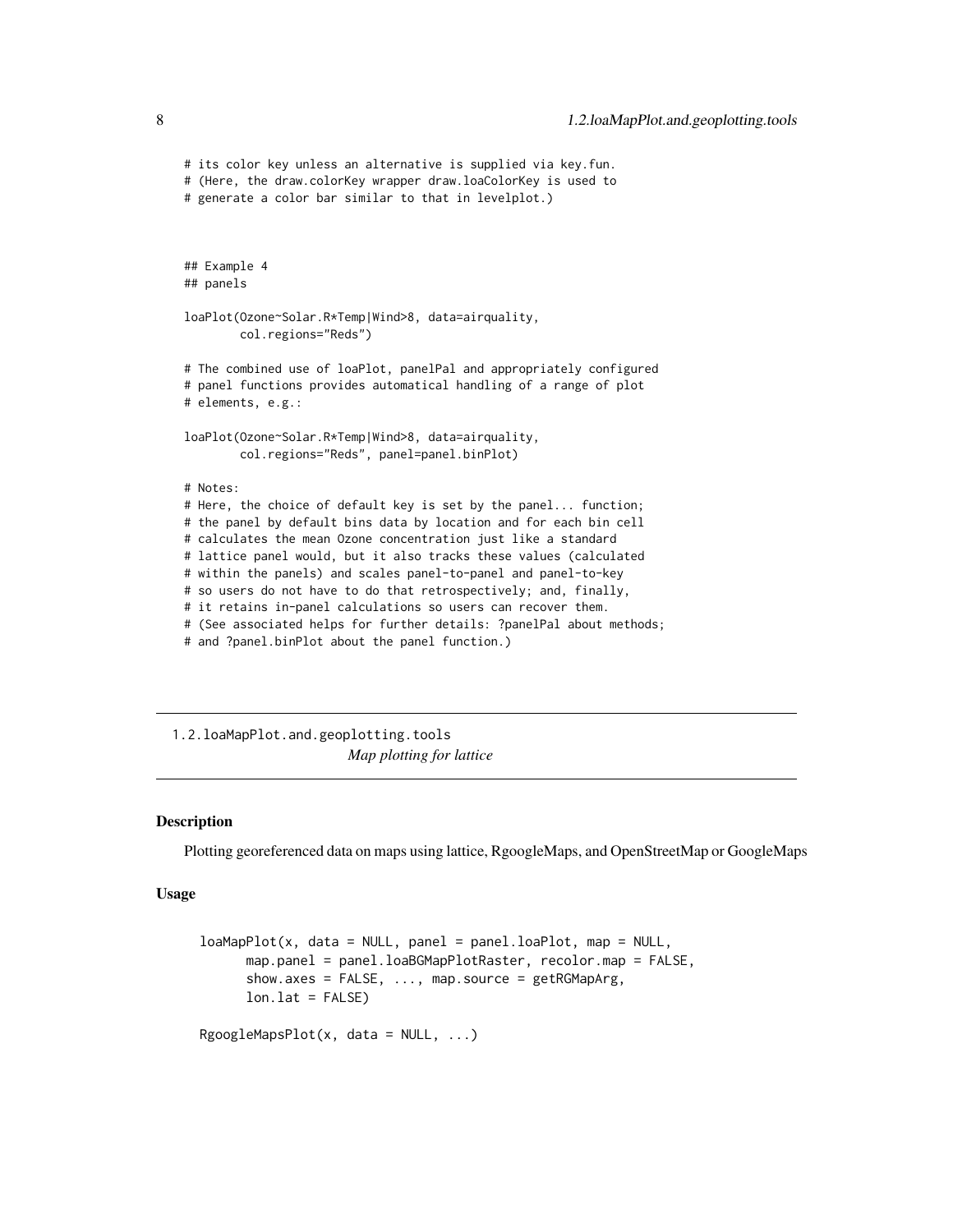### <span id="page-8-0"></span>1.2.loaMapPlot.and.geoplotting.tools 9

```
#map handlers
getRGMapArg(ylim, xlim, ..., lim.borders = 0.1)
loaMapArg(object = trellis.last.object())
#map panels
panel.loaBGMapPlotRaster(map)
panel.loaBGMapPlot(map)
#scaling and axis handlers
LatLon2MercatorXY(latitude, longitude, ...)
MercatorXY2LatLon(mx, my, ...)
axis.components.loaMap(map, xlim = NULL, ylim = NULL, ...)
xscale.components.loaMap(lim, ..., map = map)
yscale.components.loaMap(lim, ..., map = map)
#legacy functions
googleMap(...)
```
### GoogleMap(...) makeMapArg(...) getMapArg(object = trellis.last.object())

### Arguments

| X                | For MapPlots only. A formula setting the plot structure, by default $z \sim$ latitude<br>* longitude   cond. The axis elements latitude and longitude are required,<br>while z and conditioning cond are optional.                                                                                                   |
|------------------|----------------------------------------------------------------------------------------------------------------------------------------------------------------------------------------------------------------------------------------------------------------------------------------------------------------------|
| data             | For MapPlots only. If supplied, the assumed source of the elements of formula<br>x, typically a data. frame.                                                                                                                                                                                                         |
| panel, map.panel |                                                                                                                                                                                                                                                                                                                      |
|                  | For MapPlots only. The panels to use when generating the plot data and map<br>layers, respectively. panel is by default the standard loa scatter plot panel<br>panel.loaPlot. map.panel can be the default panel.loaBGMapPlotRaster<br>or the alternative panel. loaBGMapPlot.                                       |
| map, map.source  |                                                                                                                                                                                                                                                                                                                      |
|                  | For MapPlots and related functions only. If supplied, map is a modified RgoogleMaps<br>output, generated using either package and getRSMapArg. If NULL (default), the<br>MapPlot using the get function assigned using map. source to get the map.                                                                   |
| recolor.map      | For MapPlots only. If supplied, a vector of elements that R can treat as colors,<br>used as a color scale to recolor map. This uses standard RColorBrewer func-<br>tions, so can handle arguments like recolor.map = $c("white", "grey")$ for<br>greyscale, etc. Disabled by the default, or FALSE or NULL settings. |
| show.axes        | For MapPlots only. Logical (default FALSE) to include or exclude latitude and<br>longitude axes and associated labelling from MapPlots.                                                                                                                                                                              |
| .                | Additional arguments are passed on to related functions.                                                                                                                                                                                                                                                             |
|                  | For MapPlots these are getRSMapArg, colHandler, cexHandler and xyplot.                                                                                                                                                                                                                                               |
|                  | By default both data point colour and size are z-scaled for MapPlots. So, if z<br>is supplied, these plot properties are managed by cexHandler and colHandler,                                                                                                                                                       |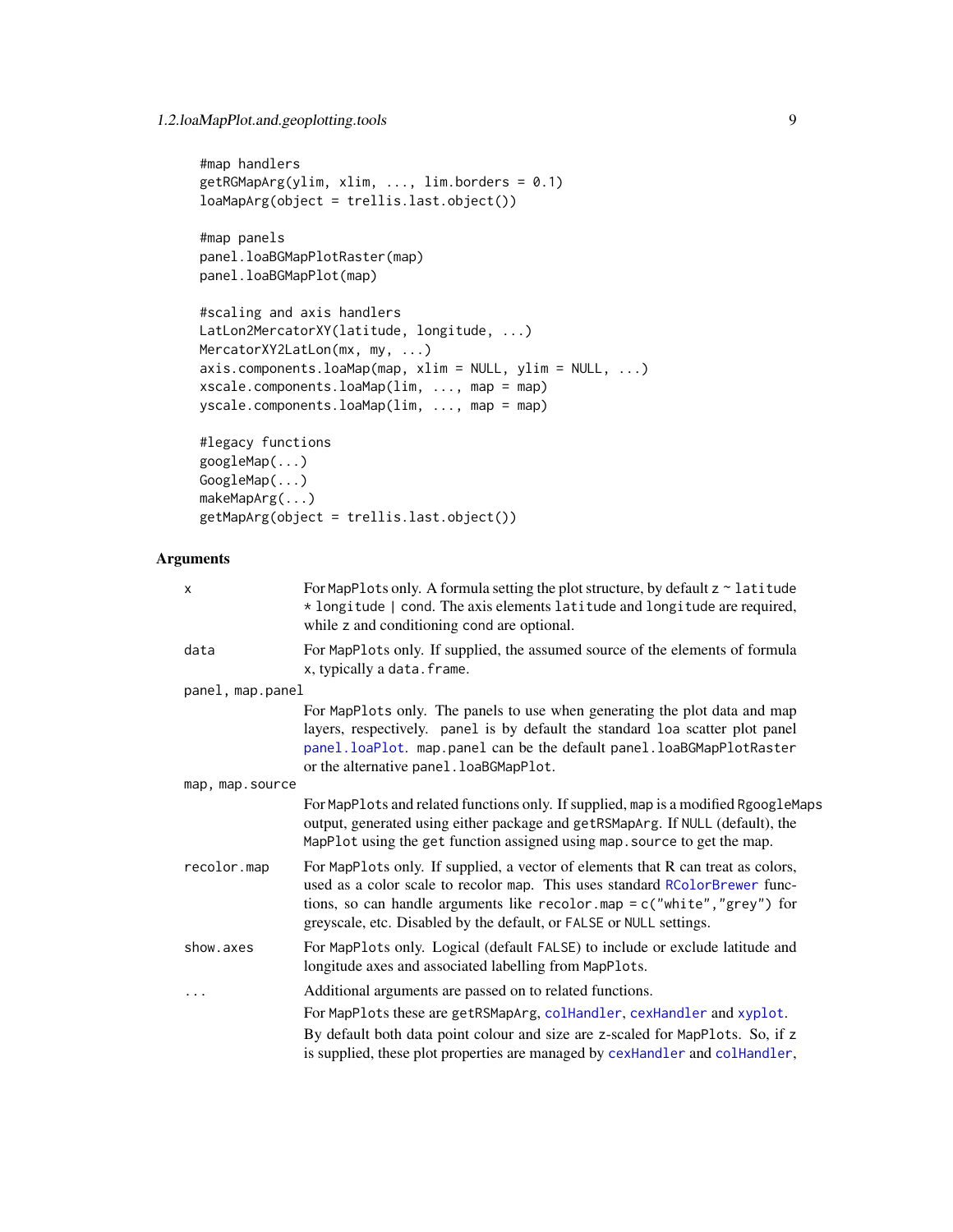<span id="page-9-0"></span>

|                              | respectively, unless defined in the call or panel setup. cexHandler and colHandler<br>arguments can also be passed direct as part of a MapPlot command to fine-tune<br>z-scaling, e.g. cex. range to change the cex range that z values are scaled across<br>and col. region to change the color range that is applied to z. See associated<br>Help documents for further information.                                                                                    |
|------------------------------|---------------------------------------------------------------------------------------------------------------------------------------------------------------------------------------------------------------------------------------------------------------------------------------------------------------------------------------------------------------------------------------------------------------------------------------------------------------------------|
|                              | Similarly, argument passing to xyplot in both MapPlots provides access to most<br>common plot parameters, e.g. col, pch, and cex for plot symbol color, type and<br>size, respectively.                                                                                                                                                                                                                                                                                   |
|                              | getMap functions pass arguments to related RgoogleMaps functions.                                                                                                                                                                                                                                                                                                                                                                                                         |
| lon.lat                      | For MapPlots only, logical. If TRUE applies $z \sim 1$ on $*$ lat   cond? This opera-<br>tion is handled using the formula. type argument in formulaHandler                                                                                                                                                                                                                                                                                                               |
| ylim, xlim, lim.borders, lim |                                                                                                                                                                                                                                                                                                                                                                                                                                                                           |
|                              | The latitude and longitude plot ranges. ylim and xlim are only required by<br>get functions, which use these to set the requested map size. The additional<br>argument lim. borders, sets the borders to be added. The default code0.1 adds<br>a 10% border to both axes, while two-element vectors allow provide separate<br>control of the axes. For the axis handlers (yscale and xscale) the local<br>alternative lim is used for both ylim and xlim in generic code. |
| object                       | For loaMapArg, the MatPlot plot to extract a map from. (If not supplied, this is<br>assumed to last lattice plot.)                                                                                                                                                                                                                                                                                                                                                        |
| latitude, longitude          |                                                                                                                                                                                                                                                                                                                                                                                                                                                                           |
|                              | For LatLon2MercaptorXY, paired latitude and longitude time-series to be con-<br>verted to paired Mercaptor X and Y time-series.                                                                                                                                                                                                                                                                                                                                           |
| mx, my                       | For Mercaptor XYLatLon, paired Mercaptor X and Y time-series to be converted<br>to paired latitude and longitude time-series.                                                                                                                                                                                                                                                                                                                                             |

### Details

loaMapPlot provides lattice-style conditioning/handling for RgoogleMaps outputs. This uses [loaPlot](#page-3-1) and [panelPal](#page-33-1) to manage default panel and key settings.

RgoogleMapsPlot is a shortcut for using loaMapPlot with maps produced by RgoogleMaps.

getMap... functions accept latitude and longitude ranges and related RgoogleMaps function arguments, and produces an output suitable for use as the map argument in subsequent (same area) MatPlots or in panel.loaBGMapPlotRaster or panel.loaBGMapPlot panel function calls.

LatLon2MercatorXY converts supplied latitude and longitude time-series to Mercator X and Y time-series. MercatorXY2LatLon converts supplied Mercator X and Y time-series to latitude and longitude time-series. Both output results as lists containing newX and newY elements.

panel.loaBGMapPlotRaster and panel.loaBGMapPlotMaps are lattice panel functions that generate map layers for a lattice plot using getMap... function outputs.

yscale.components.loaMap and xscale.components.loaMap are y- and x-axis handlers for use with the above panels.

axis.components.loaMap is a wrapper that combines yscale.components.loaMap and xscale.components.loaMap and allows both axis to be set from the lattice function argument axis rather than each individually, via yscale.components and xscale.components.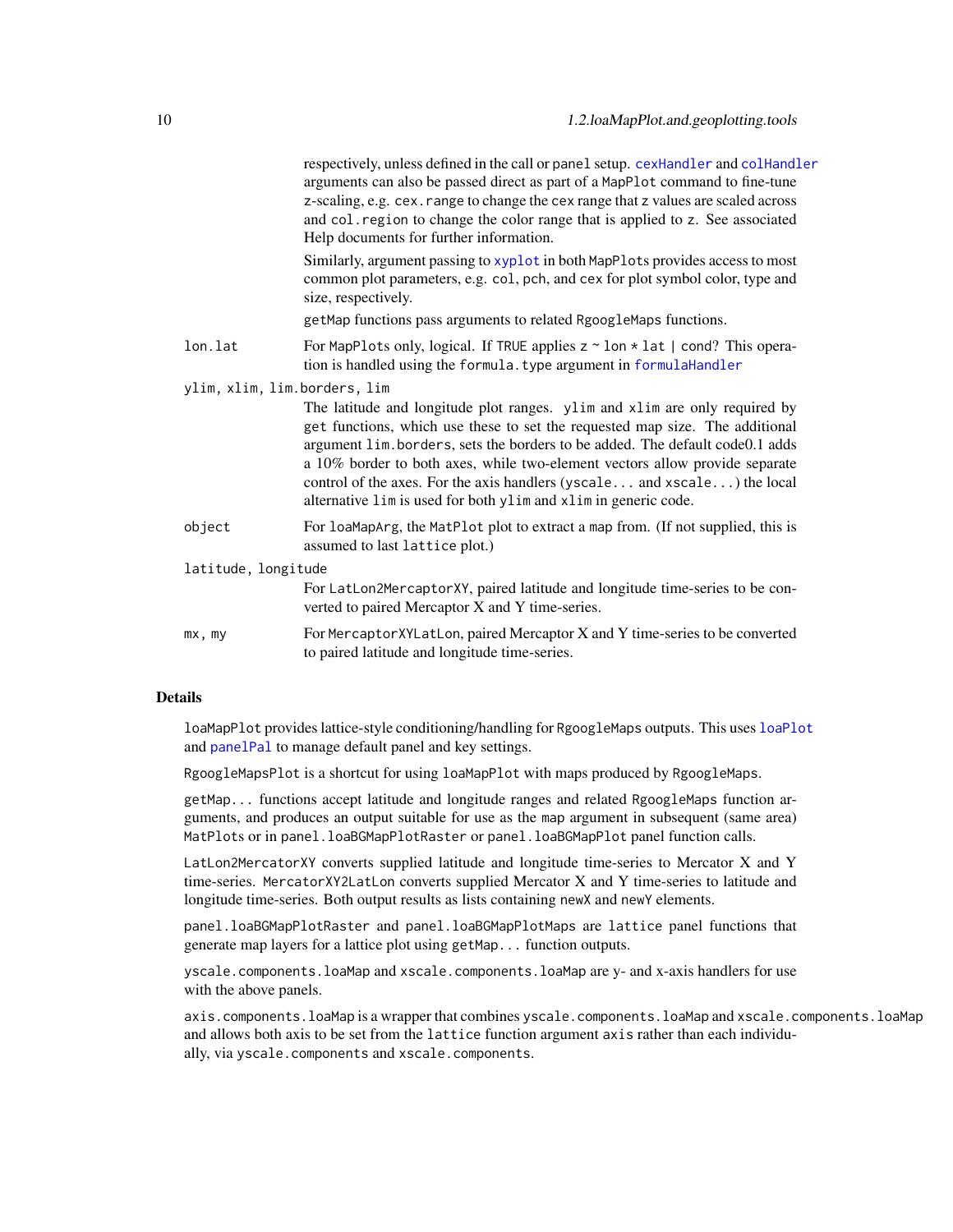### 1.2.loaMapPlot.and.geoplotting.tools 11

NOTE: The MapPlots and related panel and axis handling functions are in development functions that have been subject to changes.

googleMap and GoogleMap are RgoogleMapsPlot wrappers, included these were names of earlier versions of this function, that have been documented in previously published code.

getMapArg was the earlier name for loaMapArg.

quickMap, a crude map plot function intended to demonstrate the use of the 'handler' functions, is no longer packaged but the code is included in the examples below.

### Value

MapPlots return trellis objects, much like conventional lattice plot functions.

get...MapArgs return lists for use as maps in ...MapPlot calls.

getMapArg recovers the map from an existing GoogleMap output.

panel.GoogleMapsRaster and panel.GoogleMaps generate panel outputs suitable for use in standard lattice panel functions.

yscale.components.GoogleMaps, xscale.components.GoogleMaps generate suitable latitude, longitude scales for use with map layers. axis.components.GoogleMaps is a wrapper for their routine use.

### Note

Google Maps outputs are 2D projections of curve sections of the Earth's surface. Therefore, the assignment of points within panels and the annotation of latitudes and longitudes along axis needs to be locally handled to account for this.

LatLon2MercatorXY and MercatorXY2LatLon are used to locally scale both axis and data in these plots. These apply methods and code in the "sp" package.

Important: Users wanting to add data to these plots, e.g. using update or layers in latticeExtra, should first rescale the data. Likewise, users wanting to add maps to other plots will need to rescale plotted data to use these maps. See Example 1 below.

Important: map APIs often return a map panel larger than the data (latitude, longitude) range requested. This means you may get back a map that is large than necessary. As xlim and ylim are passed to the API when they are called reseting these can produce similar effects (so you may not get exactly the map range you ask for! If you want to manually optimise an RgoogleMapsPlot map range, the best option is currently to start with:

RgoogleMapsPlot(...,size=c(640,640))

...and then change either or both size values until you generate an appropriate map size.

### Author(s)

Karl Ropkins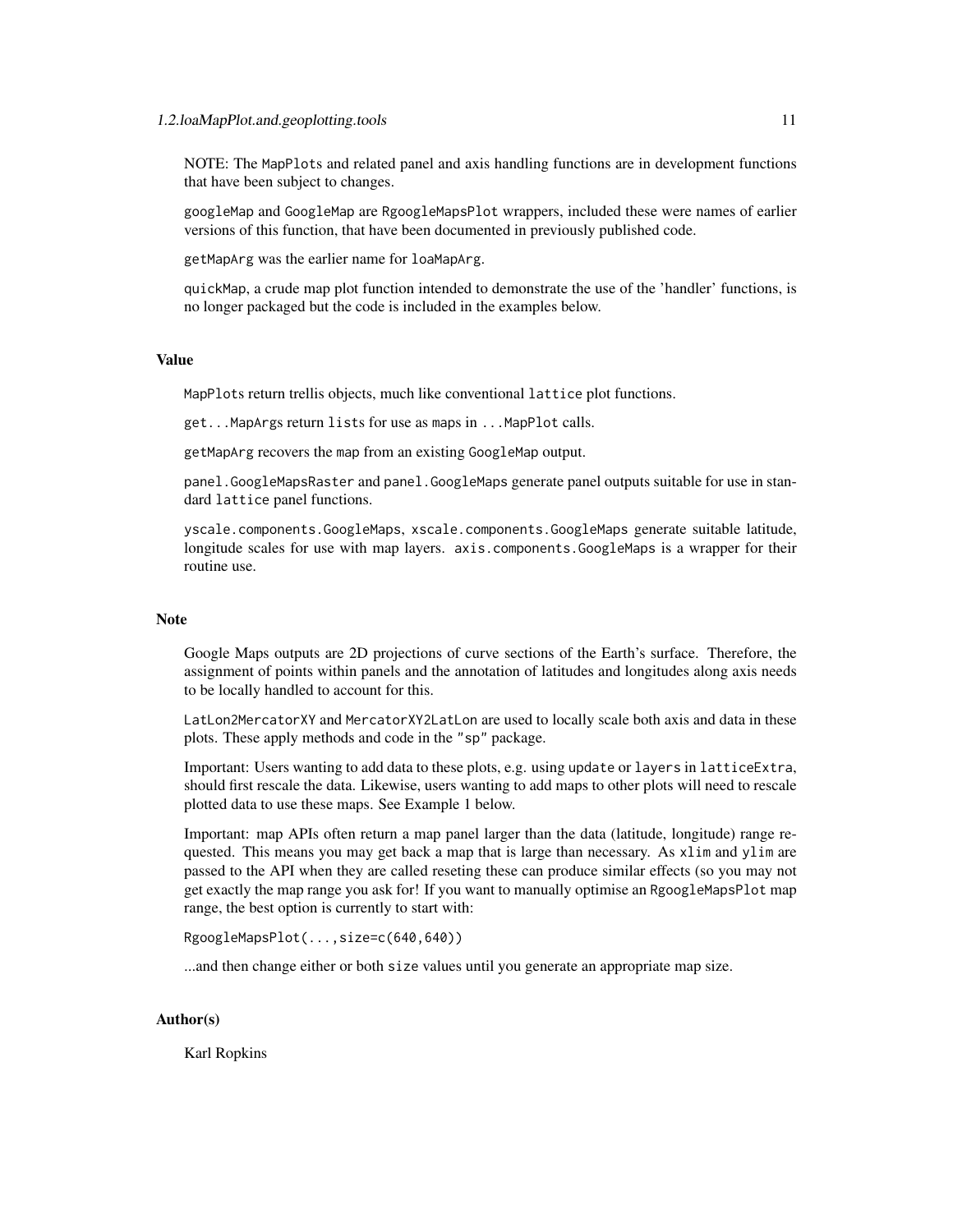### <span id="page-11-0"></span>References

This function makes extensive use of code developed by others.

lattice: Sarkar, Deepayan (2008) Lattice: Multivariate Data Visualization with R. Springer, New York. ISBN 978-0-387-75968-5

RColorBrewer: Erich Neuwirth <erich.neuwirth@univie.ac.at> (2011). RColorBrewer: Color-Brewer palettes. R package version 1.0-5. http://CRAN.R-project.org/package=RColorBrewer

RgoogleMaps: Markus Loecher and Sense Networks (2011). RgoogleMaps: Overlays on Google map tiles in R. R package version 1.1.9.6. http://CRAN.R-project.org/package=RgoogleMaps

sp: Pebesma, E.J., R.S. Bivand, 2005. Classes and methods for spatial data in R. R News 5 (2). https://cran.r-project.org/doc/Rnews/.

Roger S. Bivand, Edzer Pebesma, Virgilio Gomez-Rubio, 2013. Applied spatial data analysis with R, Second edition. Springer, NY. http://www.asdar-book.org/

Users should also always cite map sources when using outputs from these MapPlots:

For GoogleMap maps: Map layer: Map data (c) [year] Google

For OpenStreetMap maps: Map layer (c) OpenStreetMap contributors

### See Also

In other packages, see

RgoogleMaps: [GetMap](#page-0-0).

sp: [coordinates](#page-0-0); [proj4string](#page-0-0); and, [spTransform](#page-0-0).

[lattice](#page-0-0): [xyplot](#page-0-0); [panel.xyplot](#page-0-0); and [panel.levelplot](#page-0-0).

### Examples

```
## Example 1
## quickMap code
## as example of third-party use of functions
quickMap \leq function(lat, lon, show.data = FALSE, ...){
    #get map
   map <- getRGMapArg(lat, lon, ...)
    #scale axis for map projection
   map.axis.comps <- axis.components.loaMap(map)
   map.axis <- function(components, ...)
                   axis.default(components = map.axis.comps, ...)
    #scale data for map projection
    temp <- LatLon2MercaptorXY(lat, lon)
    lat <- temp$newY
    lon <- temp$newX
    #plot data on map
    xyplot(lat~lon,
```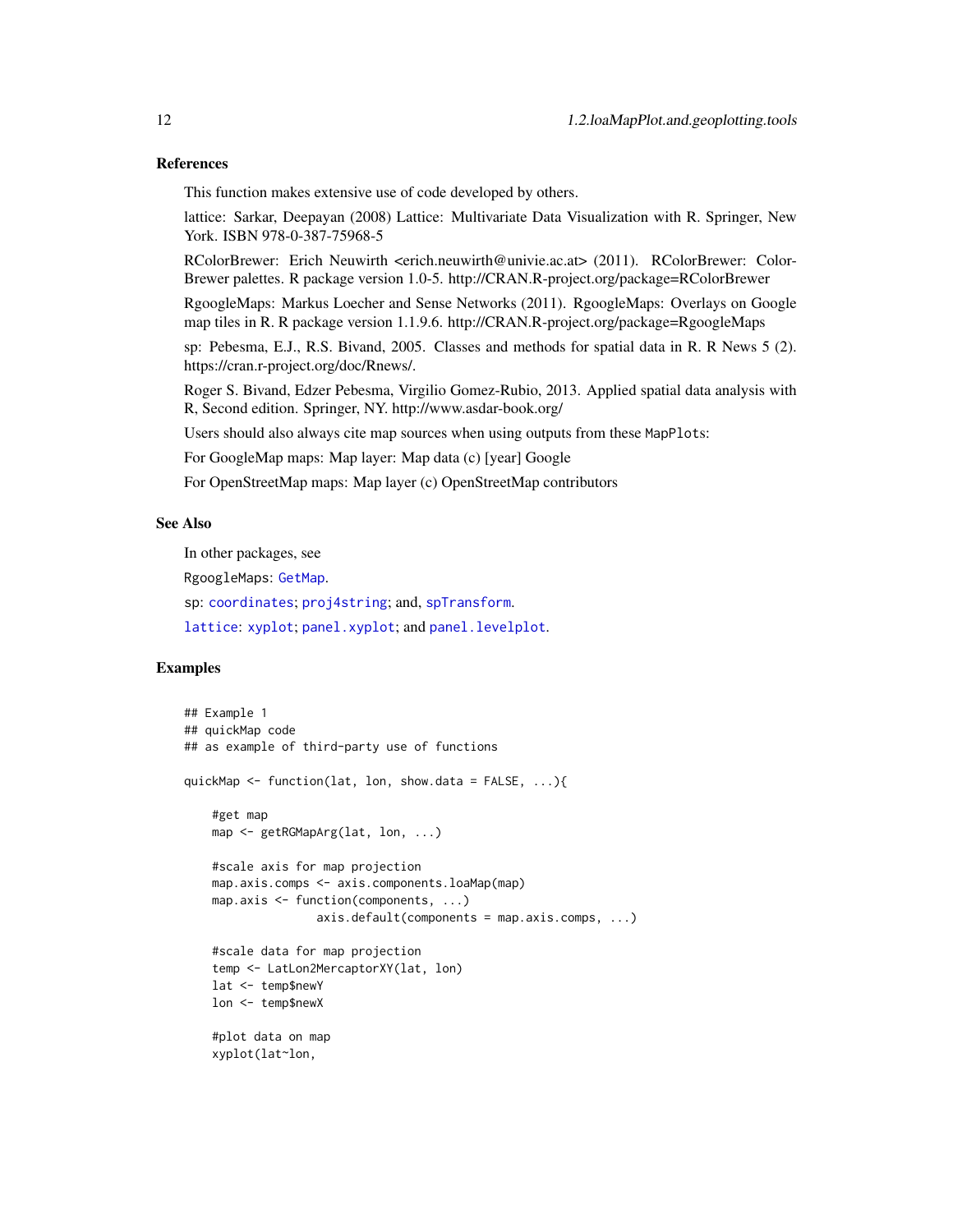```
xlim = map$xlim, ylim = map$ylim,
           aspect = map$aspect,
           axis = map.axis,
          panel = function(...){
               panel.loaGBMapPlotRaster(map)
               if(show.data)
                   panel.xyplot(...)
          }, ...)
}
## Example 2
## Off-line GoogleMap examples
# Use a subsample of lat.lon.meuse
temp <- lat.lon.meuse[sample(1:155, 15),]
RgoogleMapsPlot(zinc~latitude*longitude, col.regions=c("grey", "darkred"),
          data=temp, map=roadmap.meuse)
RgoogleMapsPlot(zinc~latitude*longitude, col.regions=c("grey", "darkred"),
         panel=panel.binPlot,
          data=temp, map=roadmap.meuse)
RgoogleMapsPlot(cadmium*50+copper*10+lead*2+zinc~latitude*longitude,
         col.regions=c("grey", "darkred"),
          key.z.main="Concentrations", panel.zcases = TRUE,
          data=temp, map=roadmap.meuse)
RgoogleMapsPlot(cadmium*50+copper*10+lead*2+zinc~latitude*longitude,
          col.regions=c("grey", "darkred"), panel=panel.zcasePiePlot,
          data=temp, map=roadmap.meuse)
# Note 1:
# Here, the map argument is supplied so example works off-line.
# If not supplied and R is on-line, the MapPlots will get map
# from either Google or OpenStreetMap API. Repeat any of above
# without map argument when on-line. For example:
## Not run:
  RgoogleMapsPlot(zinc~latitude*longitude, col.regions=c("grey", "darkred"),
            data=lat.lon.meuse)
## End(Not run)
# (The map will appear slightly different because non-default
# size and maptype settings were used to make roadmap.meuse. See
# ?roadmap.meuse for details.)
# Note 2:
# To make a map for use with panel.loaBGMapPlotRaster or panel.loaBGMapPlotRaster
# without plotting use makeRGMapArg() or makeRGMapArg().
# To recover a map from a previously plotted loa MapPloy use loaMapArg().
```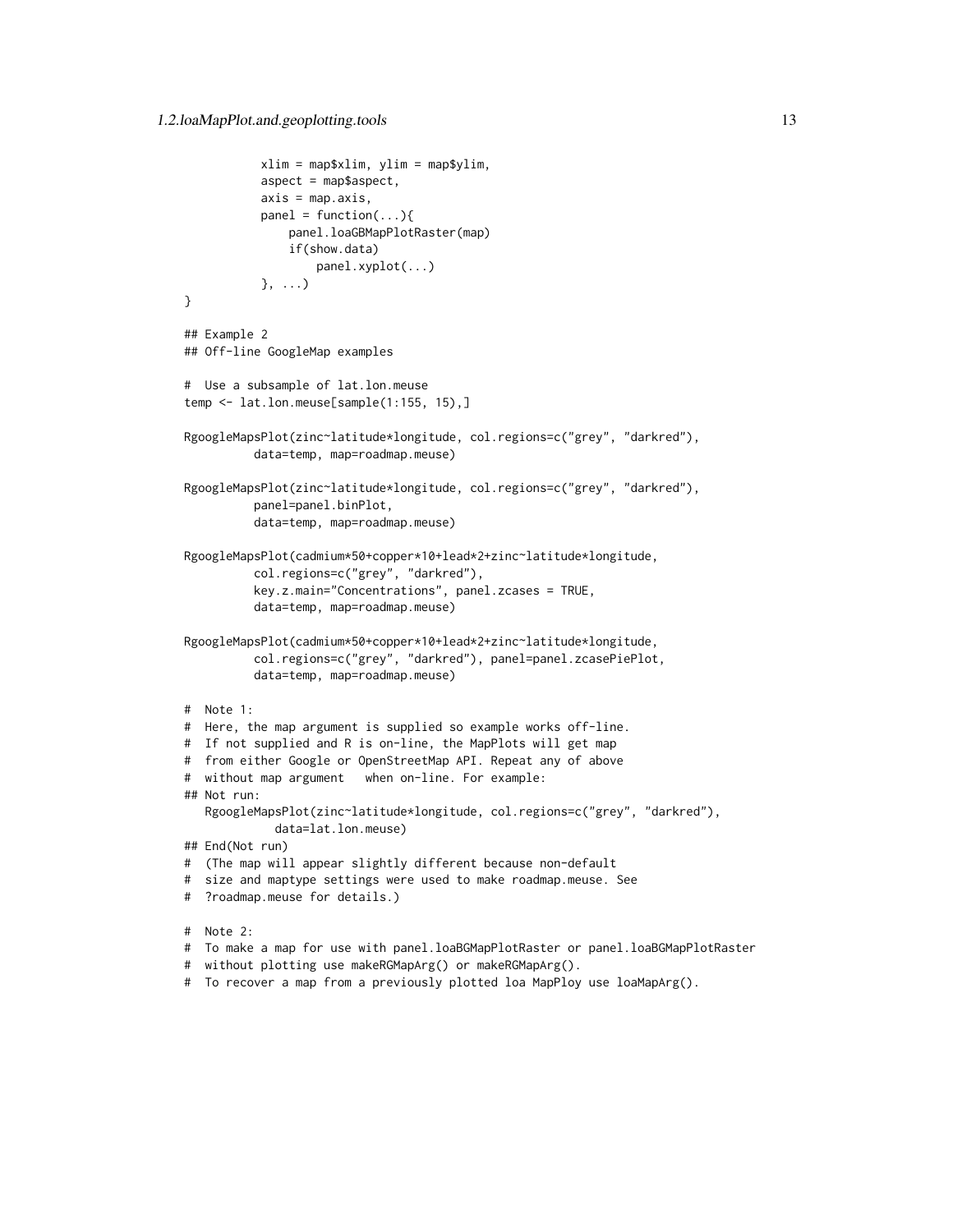### <span id="page-13-1"></span><span id="page-13-0"></span>Description

Triangle plot functions for Lattice.

### Usage

```
trianglePlot(x, data = NULL, ..., ref. <math>cols = TRUE</math>)#standard panels
panel.triangleright0 = NULL, y = NULL, a0 = NULL, b0 = NULL,c0 = NULL, ..., loa.settings = FALSE, plot = TRUE,
         process = TRUE)
panel.trianglePlotFrame(..., grid = NULL, axes = NULL)
panel.trianglePlotGrid(alim = NULL, blim = NULL, clim = NULL,
         ..., grid = TRUE, panel.scales = NULL)
panel.trianglePlotAxes(alim = NULL, blim = NULL, clim = NULL,
         ..., axes = TRUE, ticks=TRUE, annotation=TRUE,
         panel.scales = NULL)
#other panels
panel.triangleByGroupPolygon(x = NULL, y = NULL, a0 = NULL,
         b0 = NULL, c0 = NULL, ..., loa.settings = FALSE,
         plot = TRUE, process = TRUE)
panel.triangleKernelDensity(x = NULL, y = NULL, a0 = NULL,
         b0 = NULL, c0 = NULL, ..., loa.settings = FALSE,
         plot = TRUE, process = TRUE)
panel.trianglesurfaceSmooth(x = NULL, y = NULL, z = NULL,a0 = NULL, b0 = NULL, c0 = NULL, ..., loa.settings = FALSE,
         plot = TRUE, process = TRUE#data handlers
triABC2XY(a, b = NULL, c = NULL, ..., force.abc = TRUE,if.na = "remove.row", if.neg = "remove.row",
         verbose = FALSE)
triXY2ABC(x, y = NULL, ..., force.xy = TRUE,verbose = FALSE)
triLimsReset(ans)
triABCSquareGrid(a, b = NULL, c = NULL, ..., n=100)
```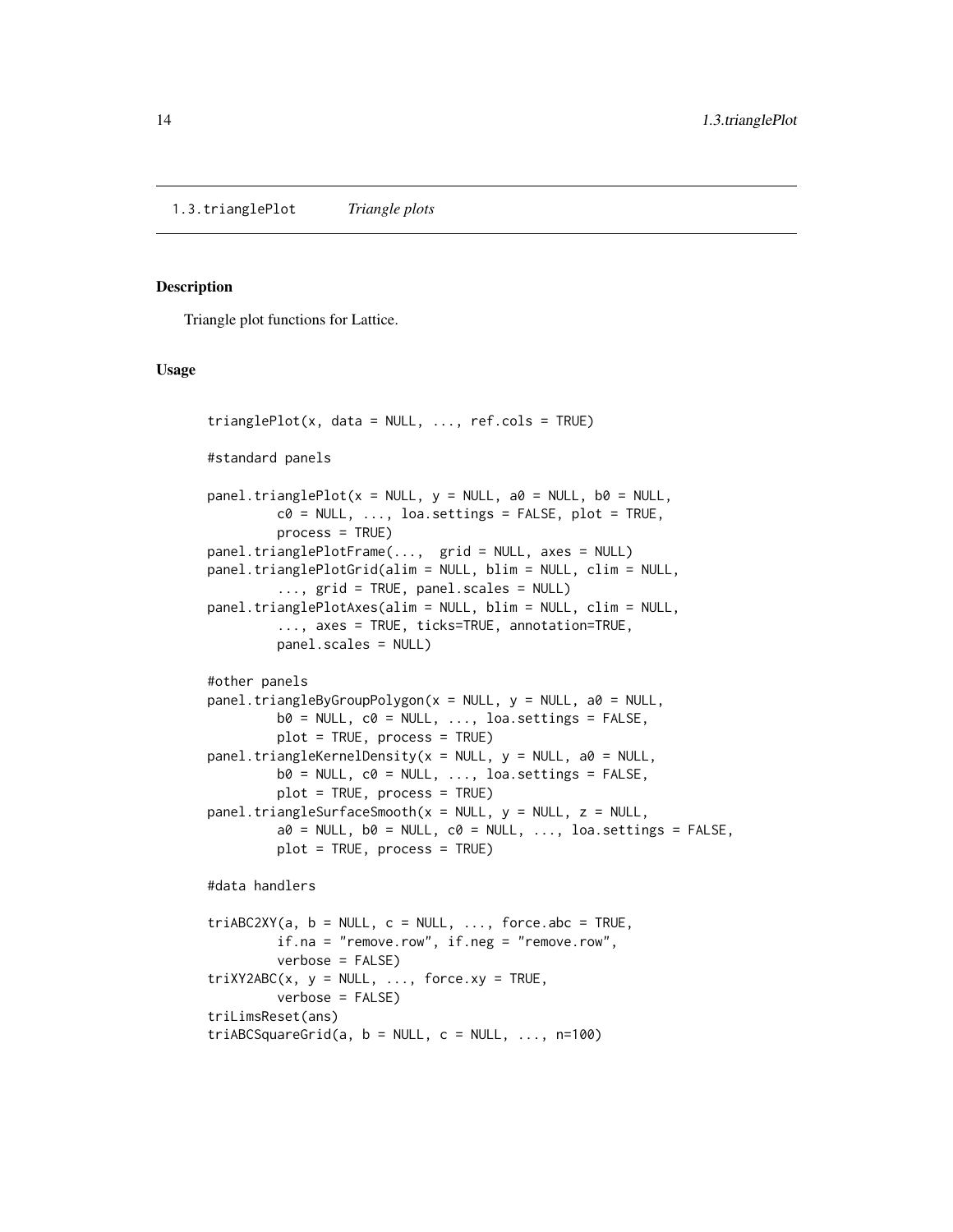### <span id="page-14-0"></span>Arguments

| х                             | For trianglePlot only, a formula in structure $z \sim a\theta + b\theta + c\theta$   cond. The<br>elements a0, b0 and c0, the inputs for the three axis on the triangle plot, are<br>required, while z and conditioning (cond) are optional. (For other functions, x<br>may be used as the pair to y. See y below.)                                                                                                                                                                                                                                                                           |  |
|-------------------------------|-----------------------------------------------------------------------------------------------------------------------------------------------------------------------------------------------------------------------------------------------------------------------------------------------------------------------------------------------------------------------------------------------------------------------------------------------------------------------------------------------------------------------------------------------------------------------------------------------|--|
| data                          | For trianglePlot only, if supplied, the assumed source of the elements of for-<br>mula x, typically a data. frame.                                                                                                                                                                                                                                                                                                                                                                                                                                                                            |  |
| .                             | Additional arguments.                                                                                                                                                                                                                                                                                                                                                                                                                                                                                                                                                                         |  |
| ref.cols                      | Either a logical to turn off/on grid color-coding or a vector of colors to be applied<br>to a0, b0 and c0 axes and grids. These are applied to the grid lines and axes tick<br>and annotation components. Some users, particularly those less familiar with<br>triangle plots, can find such color referencing helpful when analyzing such plots.<br>By default, the colorings are quite subtle, so users can see the effect if them look<br>for it but it does not take over the plot when it is not focused on. Finer control<br>can be achieved using axes, ticks, grid, etc. (See below). |  |
| y, a, a0, b, b0, c, c0, z     |                                                                                                                                                                                                                                                                                                                                                                                                                                                                                                                                                                                               |  |
|                               | (and x in relevant functions). $a/a0$ , $b/b0$ and $c/c0$ are the three scales of the<br>triangle plot, and x and y are the equivalent 2-D projections. The arguments are<br>typically options in panel functions (panel functions), conversion functions<br>(triABC2XY and triXY2ABC) and the scaling function triLimsReset. z is the<br>z-case from the plot formula.                                                                                                                                                                                                                       |  |
| loa.settings, plot, process   |                                                                                                                                                                                                                                                                                                                                                                                                                                                                                                                                                                                               |  |
|                               | loaPlot arguments used to manage panelPal activity.                                                                                                                                                                                                                                                                                                                                                                                                                                                                                                                                           |  |
| grid, axes, ticks, annotation |                                                                                                                                                                                                                                                                                                                                                                                                                                                                                                                                                                                               |  |
|                               | User-resets for the axes, grid, tick and annotation elements of the plots. These<br>can be NULL or FALSE to turn off, TRUE to show, a vector (in which case they<br>are assumed to be color assignments) or a list of standard plot parameters, e.g.<br>col, 1ty, 1wd, etc. for color, line type and line thickness, etc. Plot parameter<br>assignments are applied to all axes unless specific axes are identified. For exam-<br>ple, trianglePlot calls including grid.col = 2 make all axes red, while calls<br>including $grid.a0.col = 2 only recolor the first (a0) axis.$              |  |
| alim, blim, clim              |                                                                                                                                                                                                                                                                                                                                                                                                                                                                                                                                                                                               |  |
|                               | Delimiters for a, b and c scales, equivalent to x1im and y1im in conventional<br>plots, but less flexible. See Details below for more information.                                                                                                                                                                                                                                                                                                                                                                                                                                            |  |
| panel.scales                  | A local argument, typically a list, that controls the appearance of the a0/b0/c0<br>axes. This is roughly equivalent to the scales argument used by conventional<br>lattice plots to handle x and y axis, but intended for non-standard scales, such<br>as the triangle axes used here. It can be set directly or used in combination<br>with the local scale(s) handler function local ScalesHandler to override/hijack<br>standard scales operations. (See note below).                                                                                                                     |  |
| force.abc, force.xy           |                                                                                                                                                                                                                                                                                                                                                                                                                                                                                                                                                                                               |  |
|                               | Logicals. If a list or data.frame is supplied to triABC2XY or triXY2ABC as a<br>source or a/b/c or x/y respectively should appropriately named elements be used<br>regardless of order? See Note below.                                                                                                                                                                                                                                                                                                                                                                                       |  |
| if.na                         | Character. Handling method to be used if NAs are present. The default option<br>'remove.row' replaces all enteries in the same row with NAs. (Note: this is                                                                                                                                                                                                                                                                                                                                                                                                                                   |  |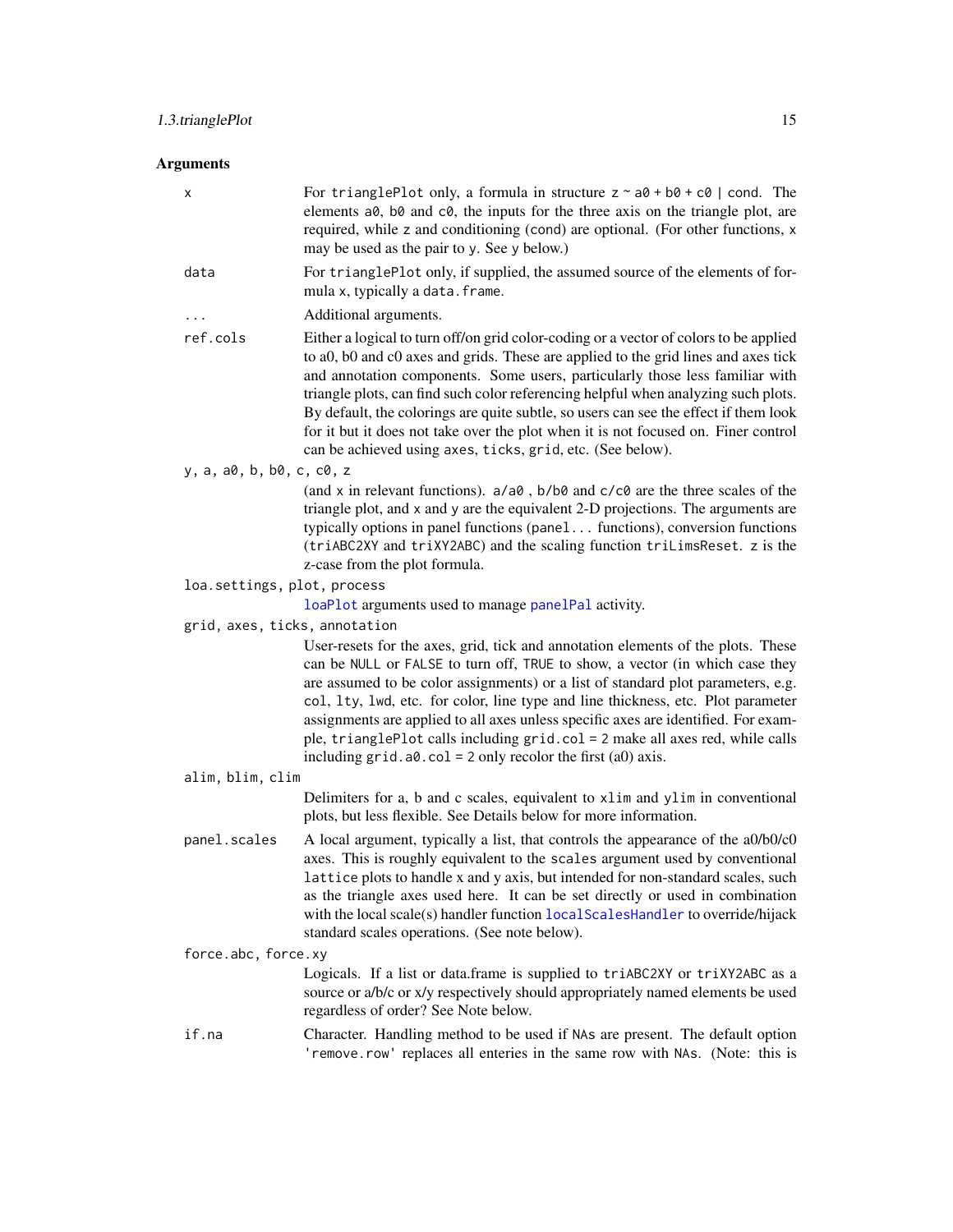<span id="page-15-0"></span>

|         | different from that office which would remove the whole row. Here, the row is<br>retained as NAs to maintain indices for conditioning.) Other options currently<br>include: 'make.zero' to replace the NA with 0; and 'keep.as.is' to leave<br>unchanged.                                             |
|---------|-------------------------------------------------------------------------------------------------------------------------------------------------------------------------------------------------------------------------------------------------------------------------------------------------------|
| if.neg  | Character. Like if no but for negative values: 'remove.row' to replace all en-<br>teries in the same row with NAs; 'make.zero' to replace all negative values with<br>$\theta$ ; 'rescale.col' recales any column (i.e., a, b or c) that contains a negative<br>from zero by subtracting the minimum. |
| verbose | Logical, default FALSE. Should a full output be returned? The alternative FALSE<br>generates a minimal report.                                                                                                                                                                                        |
| ans     | For triLimsReset only, a trellis ouput, e.g. a lattice plot, to be scaled and<br>plotted based on the assumption that it is a trianglePlot.                                                                                                                                                           |
| n       | For triABCS quare Grid only, number of points to divide each axes by when<br>generating the data grid.                                                                                                                                                                                                |

different from no. omit which would noncess the whole new Here, the row is

### Details

trianglePlot generates a triangle plot using the lattice framework.

panel.trianglePlot... functions handle the appearance of triangle plot outputs.

panel.trianglePlot, which is assigned as the default panel manages both the data layer of the plot and the plot frame (axes, grid, annotation, etc).

panel.trianglePlotAxes and panel.trianglePlotGrid generate axes and grid componets of the plot, and panel.trianglePlotFrame is a wrapper for these. The data layer, which by default is panel.loaPlot, can be accessed separately using the data.panel argument.

triangleKernelDensity generates a kernel density surface for supplied a0, b0 and c0 cases.

triangleSurfaceSmooth generates a smoothed surface for supplied a0, b0, c0 and z cases.

triABC2XY converts supplied  $(a, b, c)$  coordinates to an  $(x, y)$  scale suitable for use with triangle plot functions.

 $triXY2ABC$  converts supplied  $(x,y)$  coordinates from triangle plots to the associated proportional (a, b, c) scale.

There are various options for range limiting with triABC2XY, triXY2ABC, and therefore triangle plots. Firstly, limits can be set individually with alim, blim and clim, much like with xlim and ylim for conventional plots. However, they can also be set at once using lims, as in e.g. lims  $= c(0,1)$  to set all axes to full ranges, or on the basis of minimum and maximum cut-offs using abc.mins and abc.maxs, respectively.

trianglePlot uses [localScalesHandler](#page-40-1) to override normal lattice handling of scales. This allows parameters for axes other than 'x' and 'y' to be passed via the scales argument for axis generation within the plot panel itself. The function does this by recovering the information for each of the local axes (here a0, b0 and c0) from scales, and passing this on to the plot as the argument panel.scales which can then be evaluated by an appropriate panel... function like panel.trianglePlotAxes. At the same time it also resets scales to stop the standard axes being generated. The intention here is two-fold. Firstly, to provide plot users with an axes control mechanism like the standard scales control of x and y that they already know. And, secondly, to provide developers with a simple framework for the quick addition of non-standard axes or scales. See [localScalesHandler](#page-40-1) and [panel.localScale](#page-40-1) for further details.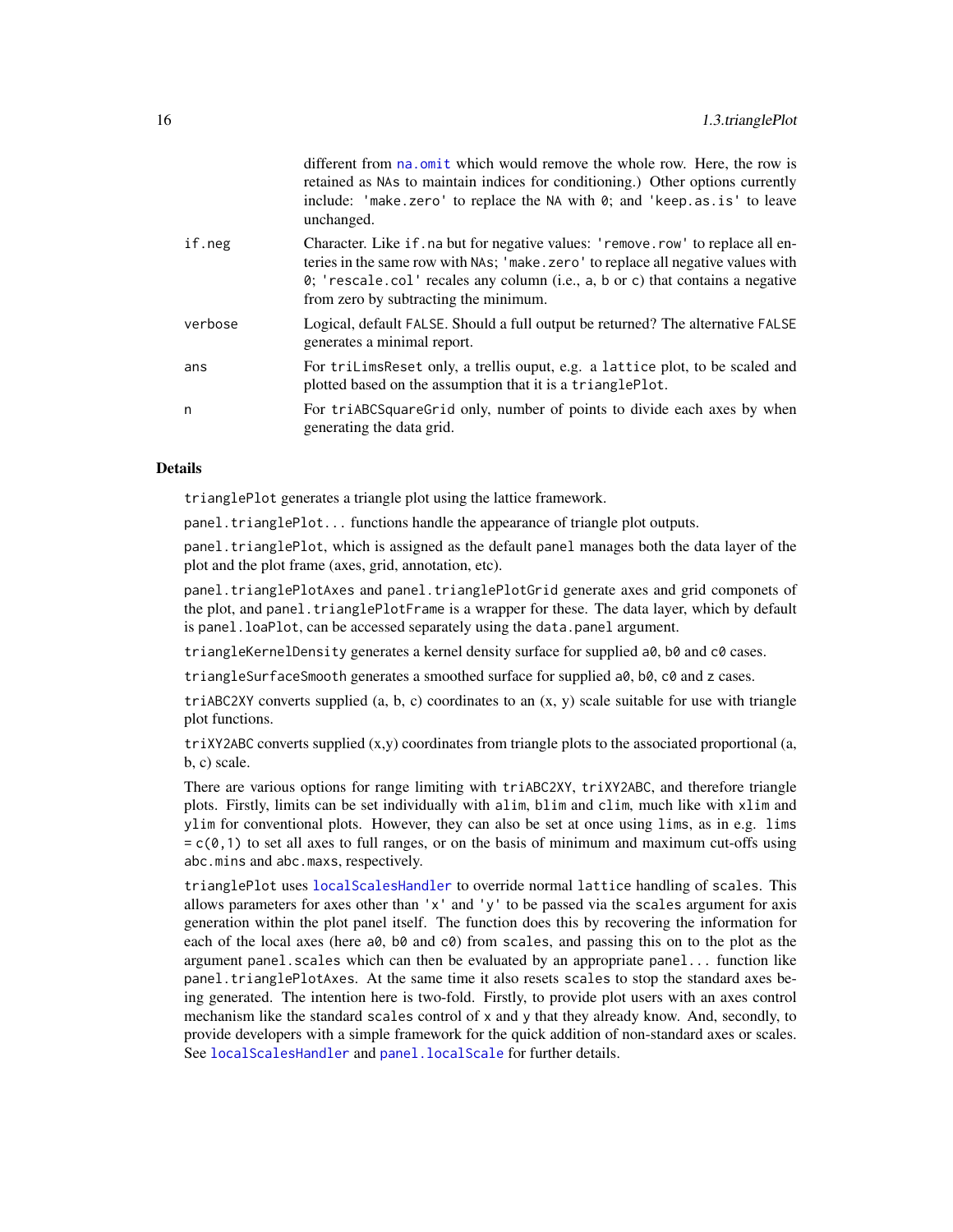### <span id="page-16-0"></span>1.3.trianglePlot 17

trianglePlot uses [getPlotArgs](#page-50-1) to manage lattice defaults and plot developer and user resets for the different plot components (axes, ticks, grid, annotation). As with localScalesHandler, the intention here is to provide more routine access to higher level plot control.

#### Value

trianglePlot returns trellis objects, much like conventional lattice plot functions.

panel.trianglePlot... functions are intended for use within a trianglePlot function call.

triABC2XY returns a list containing the named components x and y, which are the 2-D  $(x,y)$  transformations of supplied (a,b,c) trianglePlot elements.

 $triXY2ABC$  returns a list containing the named components a, b and c, which are the  $(a,b,c)$  triangle plot coordinates associated with supplied 2-D  $(x, y)$  that trianglePlot would generate.

resetTriLims returns a supplied trellis object, rescaled based on the assumption that it is a triangle plot.

#### Note

#### General:

With triangle plots, the (a0, b0, c0) scales are proportional. So regardless of the absolute sizes of a coordinate set  $(a,b,c)$ , values are plotted and handled as proportions, i.e.  $a/(a+b+c)$ ,  $b/(a+b+c)$ and  $c/(a+b+c)$ , respectively. This means that absolute values of a, b and c are lost when points are plotted on these axes. So, the function triXY2ABC returns the relative proportions of a, b and c, not the absolute amounts, when translating a 2-D  $(x,y)$  coordinates into the associated  $(a, b, c)$ coordinates.

Development:

This is an in-development plot, and 'best handling' strategies have not been decided for several elements. So, future versions of these functions may differ significantly from the current version.

In particular:

Current axes assignments, e.g.  $(a, b, c)$  versus  $(a0, b0, c0)$ , etc., have not be finalised. So, these may change in future versions of the function.

Currently, trianglePlot scale adjustment options have been limited. Options under evaluation include: (1) by alim, blim, clim setting, equivalent to xlim and ylim, (2) by lims to set all axes ranges the same, and (3) by maxs to setting all axes range maximums and mins to set all axes range minimums, etc.

These options are currently only avialable via the data converters.

One of the issues here is that the axes ranges are all inter-linked. The range of one axes is a function of the other two axes ranges. So, setting these can generate contradictions. For example, lims=c( $\theta$ , $\theta$ .1) should in theory set all ranges to (0, 0.1). But, the triangle  $a = b = c = c(\theta, \theta, 1)$ cannot exist. Therefore, the plot would attempt to recover the extended range that includes all the requested ranges (a = c(0,0.1), b = c(0,0.1) and c = c(0,0.1)), which in this case is the full range:  $a = b = c = c(0, 1)$ . Suggestions on this topic are very welcome.

trianglePlot:

As part of the loa version 0.2.19 update, trianglePlot was rewritten to run with the most recent version of [panelPal](#page-33-1) function. This means all plot functions in loa now use the most recent version of [panelPal](#page-33-1).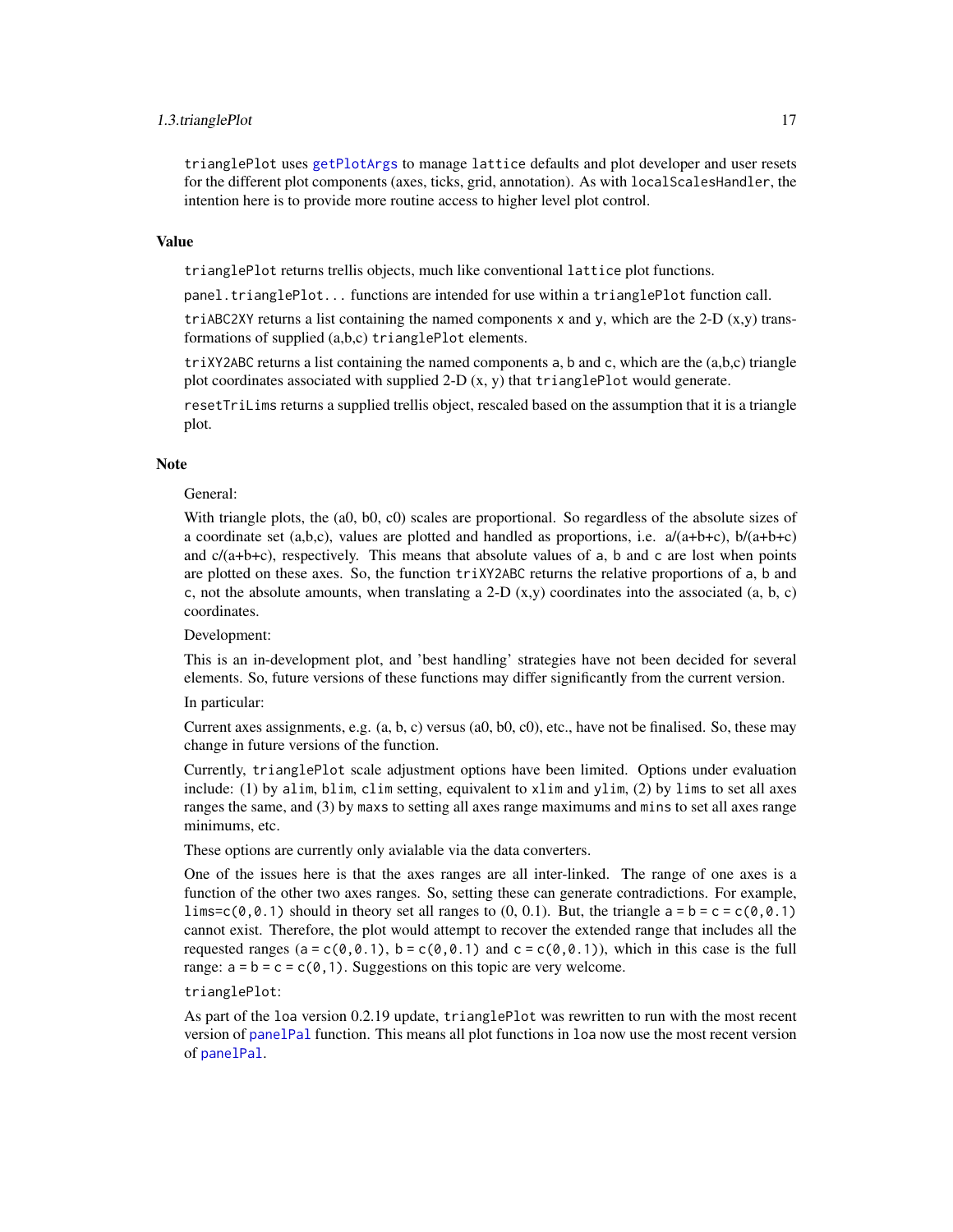<span id="page-17-0"></span>This update should provide improved plot handling similar to recent versions of [loaPlot](#page-3-1) and [GoogleMap](#page-7-1) functions which both already (from versions 0.2.0 onwards) use the latest version of panelPal.

panel.trianglePlotAxes:

Code currently in revision. Please handle with care.

triABC2XY,triABCSquareGrid:

Code currently in revision. Please handle with care.

### Author(s)

Karl Ropkins

### References

These function makes extensive use of code developed by others.

Currently, several triangle plotting methods are under evaluation for use within this package. These are:

The tri-plot method of Graham and Mudgley:

Graham, David J. and Mudgley, Nicholas, G. Graphical representation of particle shape using triangular diagrams: An Excel spreadsheet method. Earth Surface Processes and Landforms, 25, 1473-1477, 2000.

The triangle.param method of Chessel (as coded in R package 'ade4')

Dray, S. and Dufour, A.B.(2007). The ade4 package: implementing the duality diagram for ecologists. Journal of Statistical, Software. 22(4): 1-20.

Chessel, D. and Dufour, A.B. and Thioulouse, J. (2004). The ade4 package - I - One-table methods. R News. 4: 5-10.

Dray, S. and Dufour, A.B. and Chessel, D. (2007). The ade4 package-II: Two-table and K-table methods. R News. 7(2): 47-52.

And the trilinear plot of Allen as reported by Zhu:

Zhu, M. (2008). How to draw a trilinear Plot. Statistical Computing & Graphics, 19(1), June, 2008.

In this version of the package tri-plot methods are used for the triABC2XY and triXY2ABC transforms and a modification triangle.param methods is used to calculate suitable values for alim, blim and clim.

As elsewhere, the use of lattice is also gratefully acknowledged:

lattice: Sarkar, Deepayan (2008). Lattice: Multivariate Data Visualization with R. Springer, New York. ISBN 978-0-387-75968-5

### See Also

In loa: For in-panel axis/scale generation, see [loaPlot](#page-3-1), [panelPal](#page-33-1), [localScalesHandler](#page-40-1) and [panel.localScale](#page-40-1).

In other packages: [xyplot](#page-0-0) in [lattice](#page-0-0).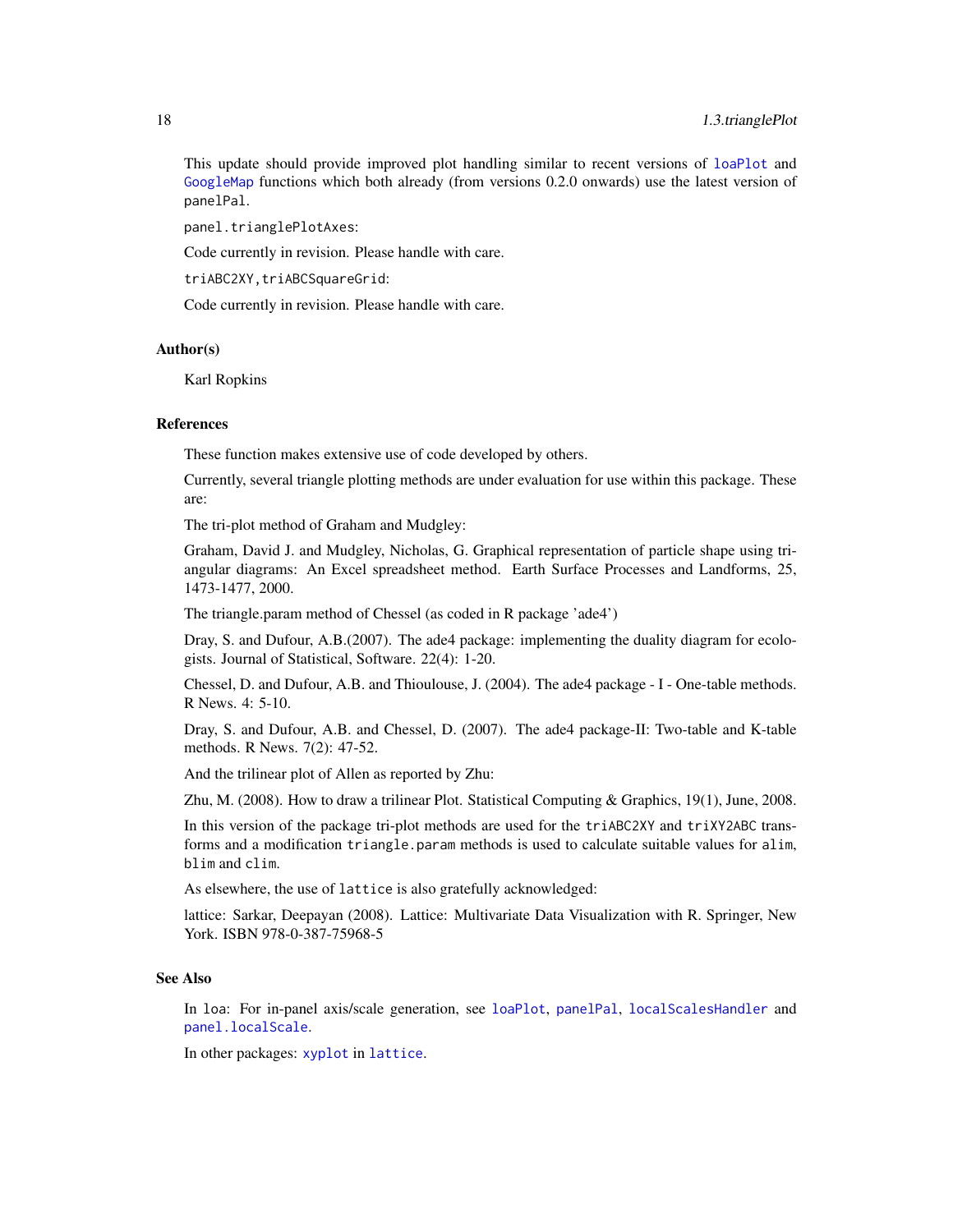### <span id="page-18-0"></span>1.4.stackPlot 19

### Examples

```
## Example 1
## Basic triangle plot usage
trianglePlot(cadmium~copper+lead+zinc|lime,
             data=lat.lon.meuse)
# Notes:
# Formula structure z \sim a0 + b0 + c0 |cond, where a0, b0 and
# c0 are the three axes of the triangle plot
# Data (and groups) assignment like in standard lattice plots.
# By default z is linked to col and cex.
# Unless overridden by user inputs or group or zcase setting.
# Plot handling is similar to loaPlot
# (So, see ?loaPlot and ?panelPal for further details.)
# Formula variations:
# basic triangle plot without z values assignment
# trianglePlot(~a0+b0+c0, ...)
# ... with z values set
# trianglePlot(z~a0+b0+c0, ...)
# ... with grouping
# trianglePlot(z~a0+b0+c0, groups=grps, ...)
## Example 2
## Basic frame (axes, grid, tick, annotation) management
  trianglePlot(~1+1+1, type="n",
               grid.alpha = 0.2,
               ticks.alpha = 0.2) ## grid and tick alpha reset
# notes:
# Here, grid and ticks arguments are used to remove or modify these
# elements of the plot frame individually.
# Setting can be management in list form like in normal lattice or
# in a loa shorthand where e.g. the argument grid.a0.lty = 1 is equivalent
# to grid = list(a\emptyset = list(lty = 1))
# (So, quicker if you are only changing a small number of elements.)
```
1.4.stackPlot *Stack plots*

### <span id="page-18-1"></span>Description

Stack plot functions for Lattice.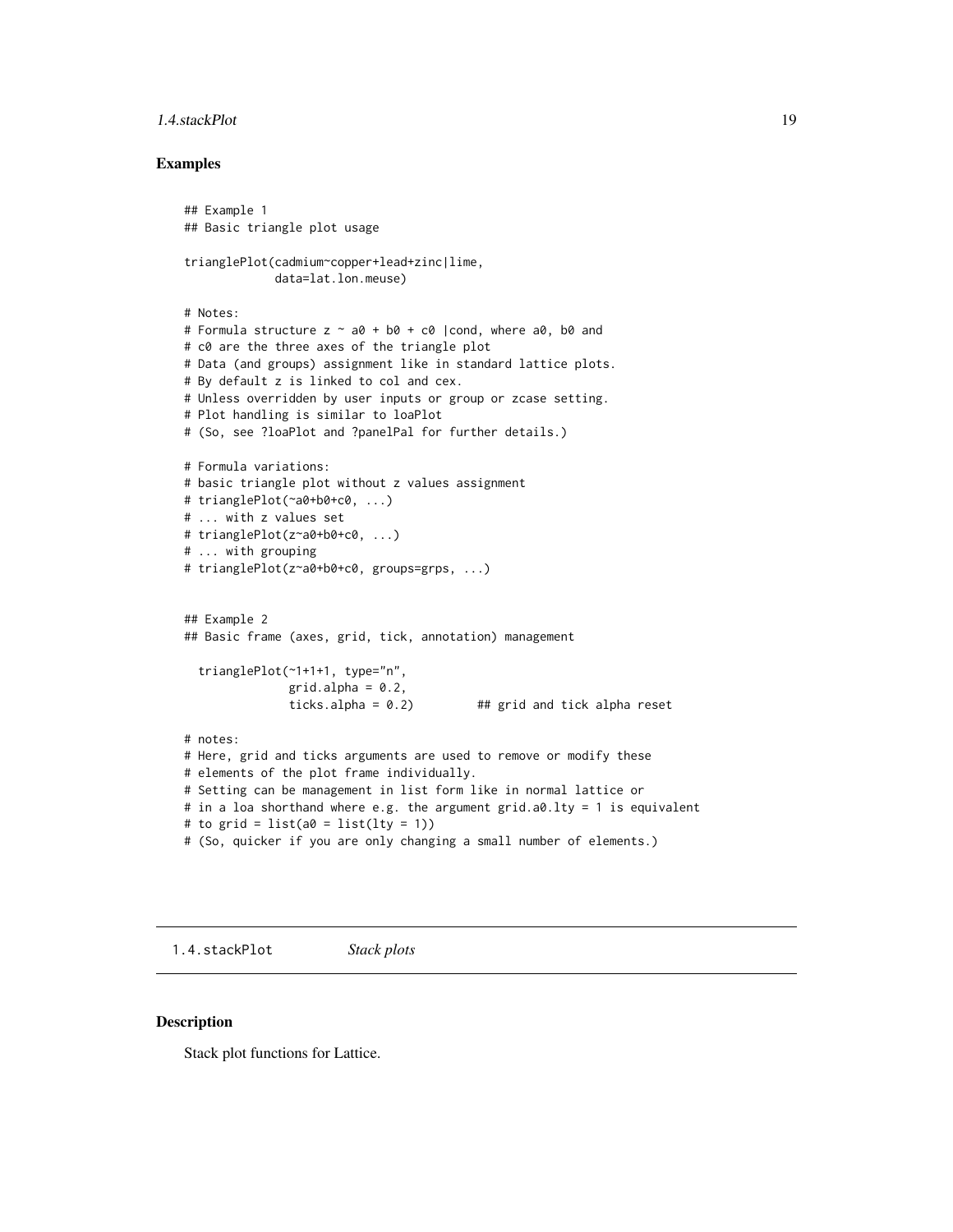```
stackPlot(x, data = NULL, ...)#standard panels
panel.stackPlot(..., process=TRUE, plot=TRUE,
         loa.settings = FALSE)
#data handlers
##currently not exported
```
### Arguments

| $\mathsf{x}$                | For stackPlot only, a formula of general structure $y1 + y2 \sim x$   cond, etc. The<br>elements y1, y2, etc are stacked on the y-axis, and plotted against x. Both are<br>required. |
|-----------------------------|--------------------------------------------------------------------------------------------------------------------------------------------------------------------------------------|
| data                        | For stackPlot only, if supplied, the assumed source of the elements of formula<br>x, typically a data. frame.                                                                        |
| $\ddotsc$                   | Additional arguments.                                                                                                                                                                |
| loa.settings, plot, process |                                                                                                                                                                                      |
|                             | loaPlot arguments used to manage panelPal activity.                                                                                                                                  |

### Details

stackPlot generates a stack plot using the lattice framework.

panel.stackPlot handles the appearance of triangle plot outputs.

### Value

stackPlot returns trellis objects, much like conventional lattice plot functions.

panel.stackPlot is intended for use within a trianglePlot function call.

### Note

Development:

This is an in-development plot, and 'best handling' strategies have not been decided for several elements. So, future versions of these functions may differ significantly from the current version.

In particular:

stackPlot:

The stackPlot argument x may include conditioning in the form  $y \sim x$  | cond. However, exact handling is has not been defined, so may subject to change.

To generate the stacks, stackPlot resets y values by applying y -min(y) to each layer and then stacks them. It also generates a second element  $y\theta$  of asociated baselines. This is then used in the form  $x = c(x, rev(x)), y = c(y, rev(y0))$  with panel.polygon to generate the stack layers.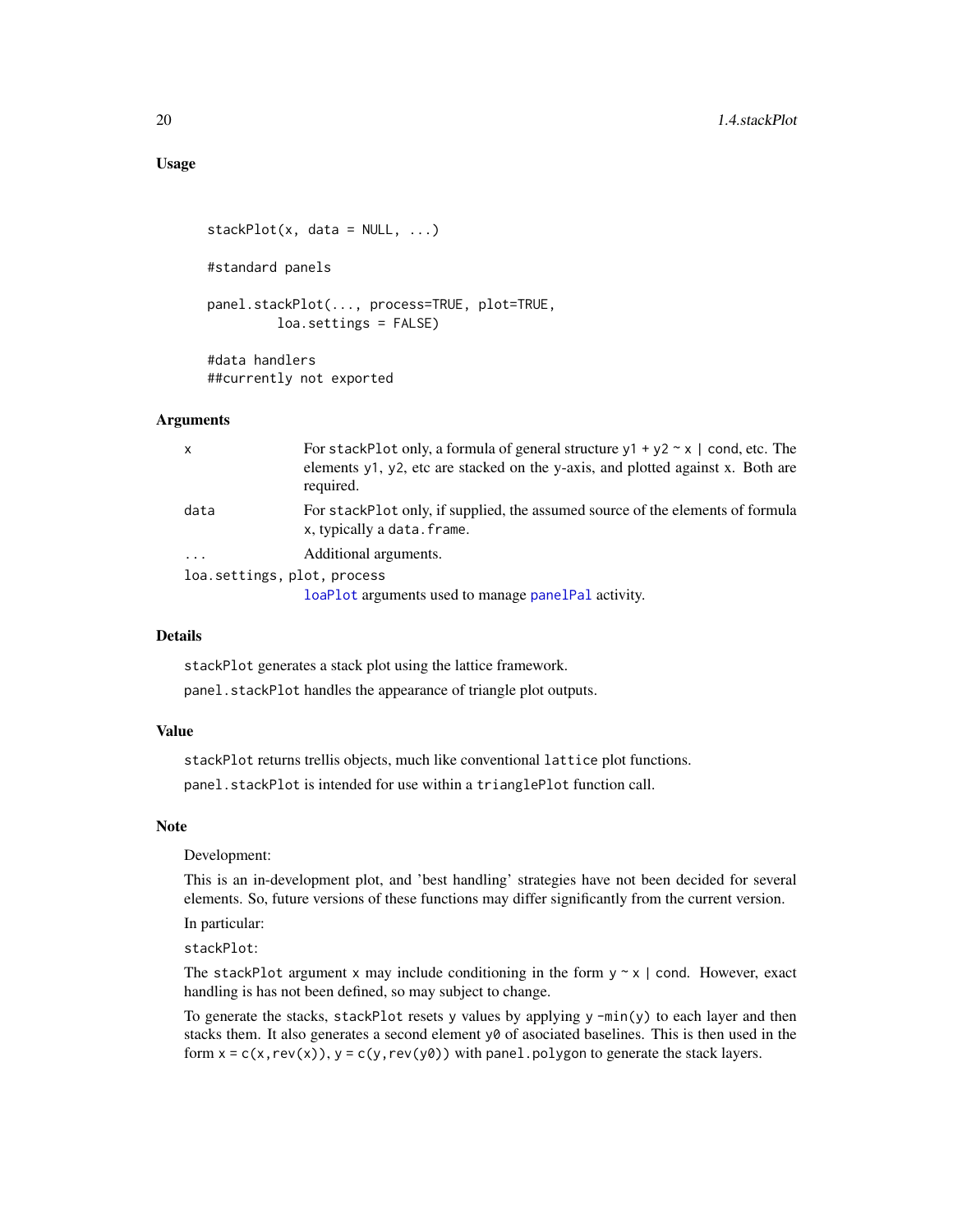### <span id="page-20-0"></span>1.5.loaBarPlot 21

panel.stackPlot:

Code currently in revision. Please handle with care.

### Author(s)

Karl Ropkins

### References

These function makes extensive use of code developed by others.

As elsewhere, the use of lattice is also gratefully acknowledged:

lattice: Sarkar, Deepayan (2008). Lattice: Multivariate Data Visualization with R. Springer, New York. ISBN 978-0-387-75968-5

### See Also

In loa: [loaPlot](#page-3-1) and [panelPal](#page-33-1).

In other packages: [xyplot](#page-0-0) and [panel.polygon](#page-0-0) in [lattice](#page-0-0).

### Examples

```
## Example 1
## Basic stack plot usage
## Not run:
 stackPlot(lead~dist.m, data=lat.lon.meuse)
 stackPlot(cadmium+copper+lead+zinc~dist.m, data=lat.lon.meuse)
## End(Not run)
```
stackPlot(cadmium\*40+copper\*5+lead+zinc~dist.m, data=lat.lon.meuse)

1.5.loaBarPlot *loaBarPlot*

### <span id="page-20-1"></span>Description

Bar plot variation using for Student Project.

### Usage

```
loaBarPlot(x, y=NULL, groups=NULL, cond=NULL,
        data=NULL, ..., drop.nas=TRUE, stat=NULL)
```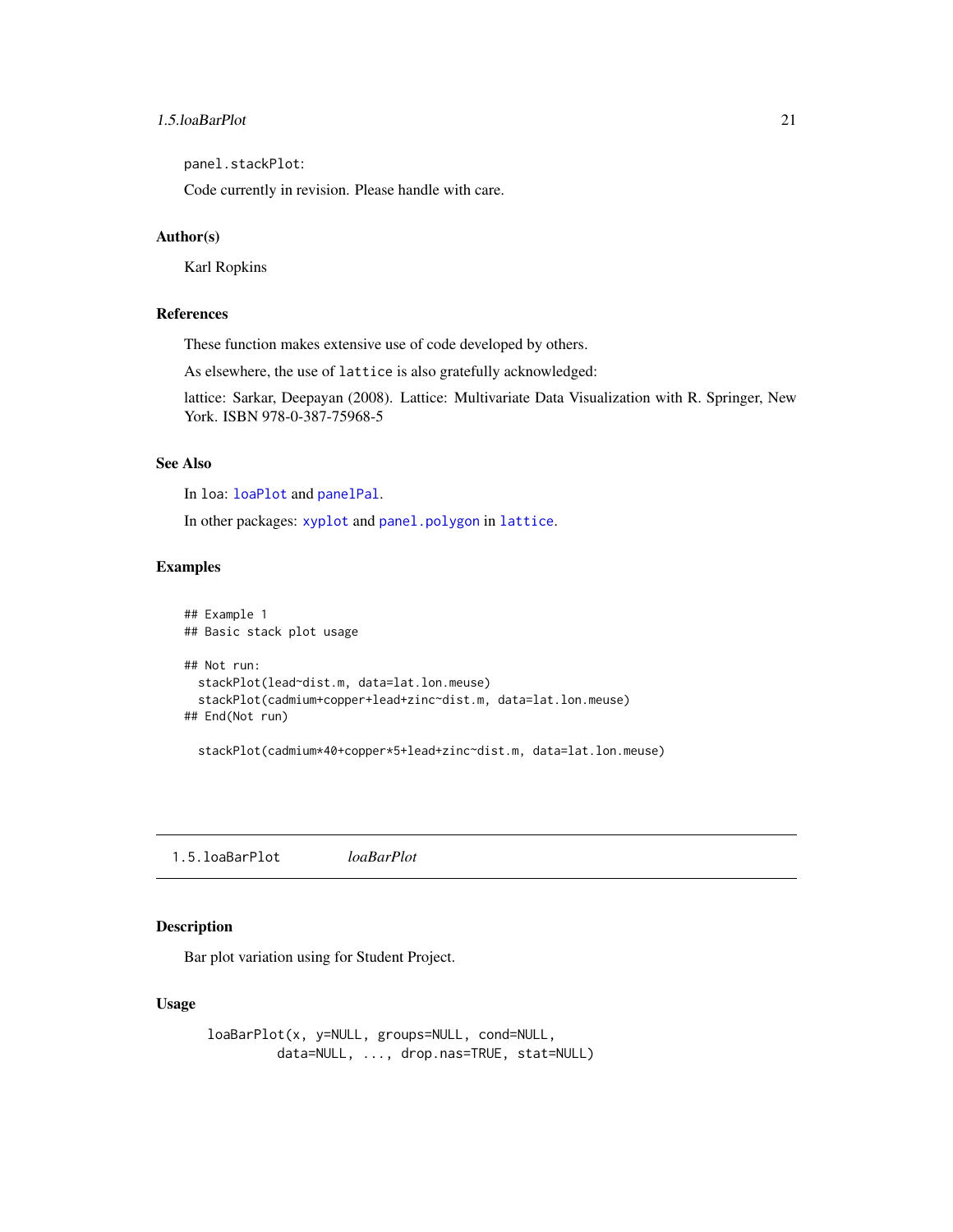### Arguments

| $\mathsf{x}$ | Either the x case for the bar plot or a plot formula. If the x case, typically a<br>vector of factor or grouping terms, used to assign x positions in bar plot. If a<br>plot formula, a plot description in the format $y \sim x$ kond, where x is a factor or<br>grouping term and y and cond are optional. |
|--------------|--------------------------------------------------------------------------------------------------------------------------------------------------------------------------------------------------------------------------------------------------------------------------------------------------------------|
| y            | (Optional) The y case for the bar plot, typically a vector of numeric terms, used<br>with stat when calculating summary information for bar plots.                                                                                                                                                           |
| groups, cond | (Optional) The group case for the bar plot, typically a vector of factor or group-<br>ing terms.                                                                                                                                                                                                             |
| data         | (Optional) if supplied, the assumed source of the plot elements, x, y, groups<br>and cond, typically a data. frame.                                                                                                                                                                                          |
| .            | Additional arguments, passed on to lattice function.                                                                                                                                                                                                                                                         |
| drop.nas     | Option to drop NAs before plotting results, default TRUE.                                                                                                                                                                                                                                                    |
| stat         | If supplied, the function used to summarise y data after grouping by x, groups<br>and cond. By default, this counts x cases if y is not supplied, or calculates sum<br>of y values if these are supplied.                                                                                                    |

### Details

loaBarPlot summarises supplied plot data and generates a bar plot using the lattice framework.

### Value

loaBarPlot returns trellis objects, much like conventional lattice plot functions.

### Note

Development:

This is an in-development plot, and 'best handling' strategies have not been decided for several elements. So, future versions of these functions may differ significantly from the current version.

In particular:

loaBarPlot:

This is for student project, may not be staying.

Code currently in revision. Please handle with care.

### Author(s)

Karl Ropkins

### References

These function makes extensive use of code developed by others.

As elsewhere, the use of lattice is also gratefully acknowledged:

lattice: Sarkar, Deepayan (2008). Lattice: Multivariate Data Visualization with R. Springer, New York. ISBN 978-0-387-75968-5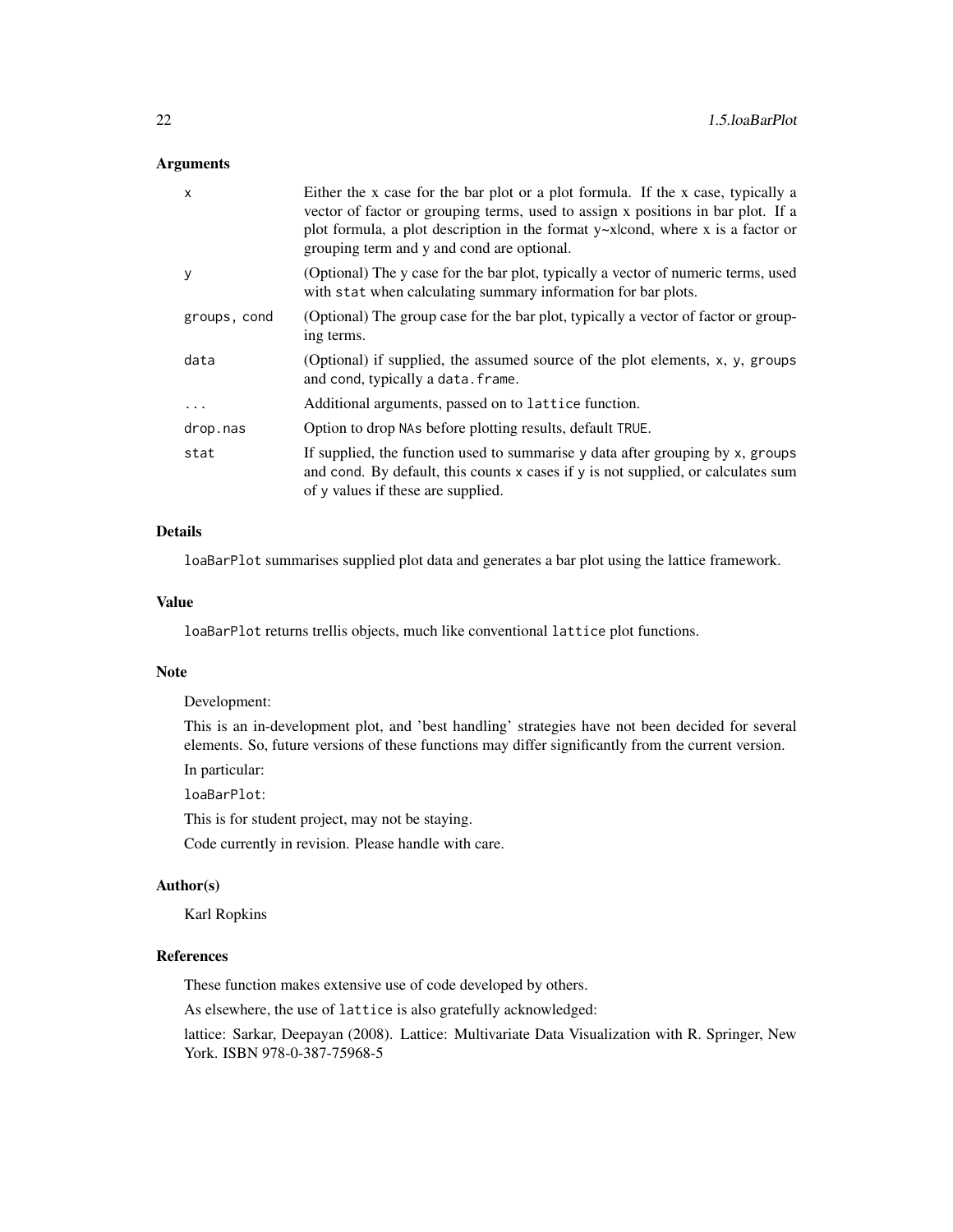### <span id="page-22-0"></span>2.1.specialist.panels 23

### See Also

In loa: [listUpdate](#page-54-1) and [colHandler](#page-45-1). In other packages: [barchart](#page-0-0) in [lattice](#page-0-0).

### Examples

```
## Example 1
## Basic bar plot usage
 loaBarPlot(Species, Sepal.Width, data=iris, stat=mean)
#or equivalent using formula
## Not run:
 loaBarPlot(Sepal.Width~Species, data=iris, stat=mean)
## End(Not run)
```
2.1.specialist.panels *Special panel functions 01*

#### <span id="page-22-1"></span>Description

Specialist panel functions for use with lattice and loa plots.

### Usage

```
panel.loaLevelPlot(x = NULL, y = NULL, z = NULL, ...,
         loa.settings = FALSE)
panel.surfaceSmooth(x = NULL, y = NULL, z = NULL,breaks = 200, x.breaks = breaks, y.breaks = breaks,
         smooth.fun = NULL, too.far=0, ...plot = TRUE, process = TRUE, loa.settings = FALSE)
panel.kernelDensity(x, y, z = NULL, ..., n = 20,
         local.wt = TRUE, Kernel.fun = NULL, too.far = <math>0</math>,panel.range = TRUE, process = TRUE, plot = TRUE,
         loa.settings = FALSE)
panel.binPlot(x = NULL, y = NULL, z = NULL,breaks=20, x.breaks = breaks, y.breaks = breaks,
         x1=NULL, x2=NULL, y1=NULL, y2=NULL,
         statistic = mean, pad.grid = FALSE, ...,plot = TRUE, process = TRUE, loa.settings = FALSE)
```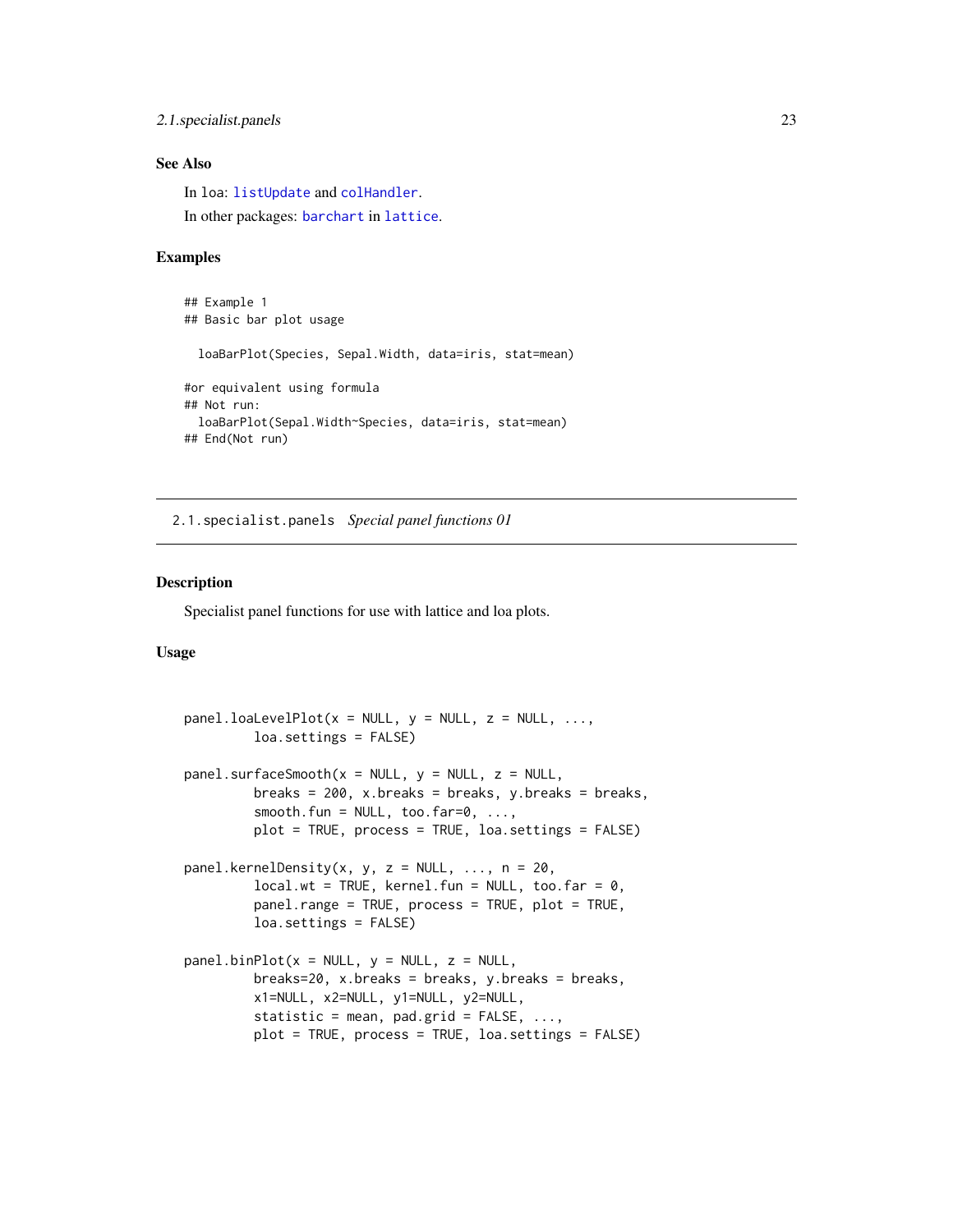### <span id="page-23-0"></span>Arguments

| x, y, z                     | lattice function arguments passed down to individual panels.                                                                                                                                                                                                                                                                                                                                           |
|-----------------------------|--------------------------------------------------------------------------------------------------------------------------------------------------------------------------------------------------------------------------------------------------------------------------------------------------------------------------------------------------------------------------------------------------------|
| $\ddots$                    | Additional arguments, typically passed on. See below.                                                                                                                                                                                                                                                                                                                                                  |
| loa.settings, process, plot |                                                                                                                                                                                                                                                                                                                                                                                                        |
|                             | For panel functions that intended to be handled using panelPal. loa.settings,<br>a logical indicating if the safe mode setting should be returned. process and<br>plot, logicals, indicating if the process and plot sections of the panel function<br>should be run. See below and panelPal help documents for further details.                                                                       |
| breaks, x.breaks, y.breaks  |                                                                                                                                                                                                                                                                                                                                                                                                        |
|                             | (For panel. surfaceSmooth and panel.binPlot) How many break points to<br>introduce when smoothing a surface or binning data. breaks can be used to set<br>the same number of breaks on both axes, while x. breaks and y. breaks can be<br>used to set these separately.                                                                                                                                |
| smooth.fun                  | (For panel. surfaceSmooth) A function that can fit a surface estimate to $(x, y, z)$<br>data. See notes below for further details.                                                                                                                                                                                                                                                                     |
| too.far                     | (For panel. surfaceSmooth and panel. kernelDensity) The distance from<br>original data at which to stop predicting surface values. See notes below for<br>further details.                                                                                                                                                                                                                             |
| n                           | (For panel.kernelDensity) the number of x and y cases to estimate when<br>estimating density.                                                                                                                                                                                                                                                                                                          |
| local.wt                    | (For panel.kernelDensity) A logical (default TRUE) indicating if kernel den-<br>sity estimates should be weighed relative to other groups, panels, etc.                                                                                                                                                                                                                                                |
| kernel.fun                  | (For panel. kernelDensity) A function that can estimate kernel densities.                                                                                                                                                                                                                                                                                                                              |
| panel.range                 | (For panel.kernelDensity) A logical (default FALSE) indicating if the kernel<br>density estimation data range should be forced to the full panel range. See Be-<br>low.                                                                                                                                                                                                                                |
| x1, x2, y1, y2              | (For panel.binPlot) Vectors giving the bin cell dimensions used when binning<br>x and y elements. Typically ignored and calculated within the plot call.                                                                                                                                                                                                                                               |
| statistic                   | (For panel . binPlot) the function to use when calculating z values for each set<br>of binned. By default, this is mean. So, if a z element is supplied in the plot call,<br>the data is binned according to x and y values, and the mean of z values within<br>each bin reported/plotted. If z is not supplied, statistic is reset to length to<br>generate a frequency plot and a warning generated. |
| pad.grid                    | For panel.binPlot, Logical, should empty bins be reported? If TRUE, they are<br>reported as NAs; if FALSE, they are not reported.                                                                                                                                                                                                                                                                      |

### Details

panel.loaLevelPlot is intended for plot data structured for use with the [lattice](#page-0-0) function [levelplot](#page-0-0), e.g. regularised (x,y,z) or a matrix:

loaPlot(...,panel = panel.loaLevelPlot) levelplot(...) #in lattice

Other specialist panel... functions can be used with the [lattice](#page-0-0) function [xyplot](#page-0-0):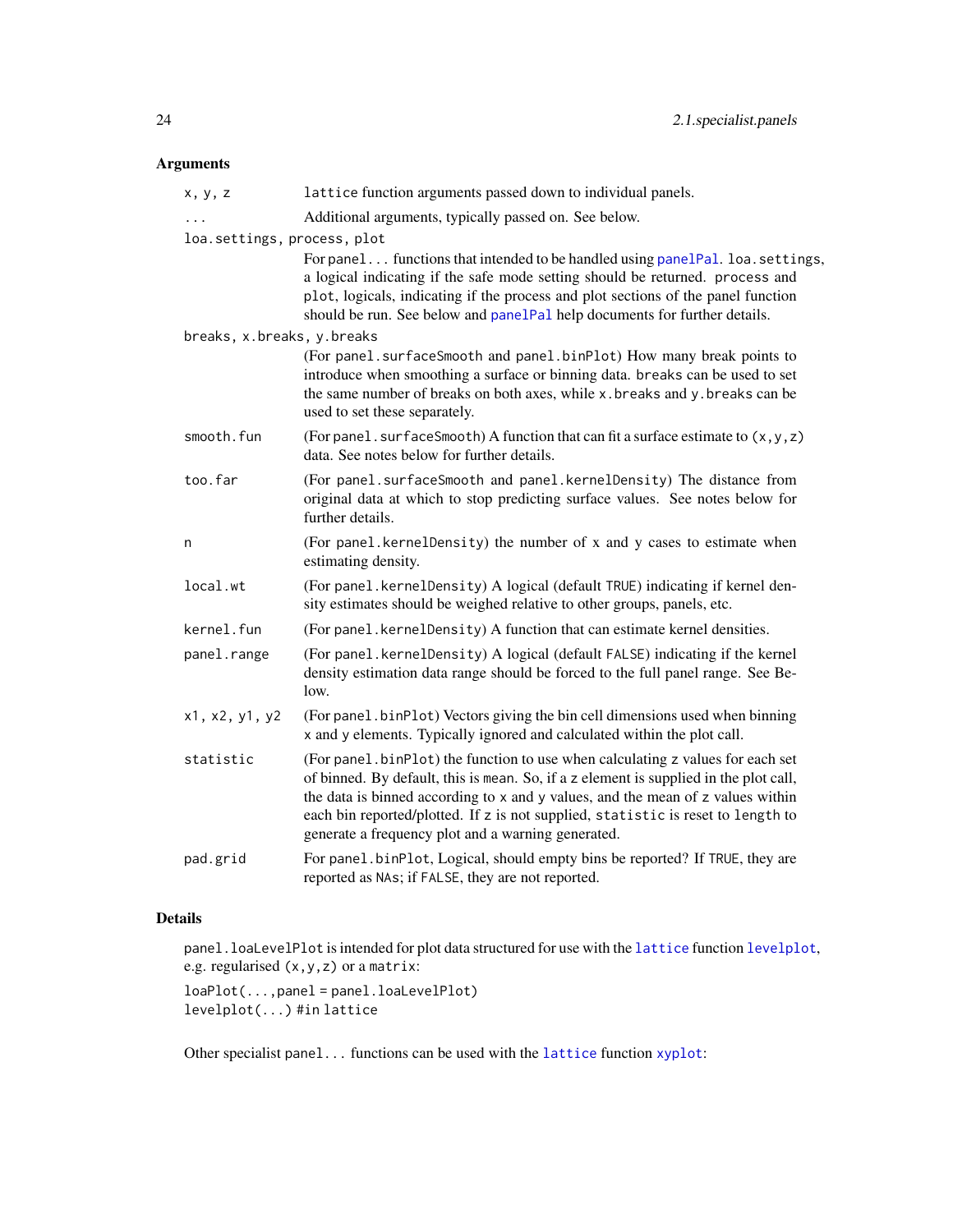#### <span id="page-24-0"></span>2.1.specialist.panels 25

```
xyplot(...,panel = panel.kernelDensity)
xyplot(...,n = 50, panel = panel.kernelDensity)
xyplot(...,panel = function(...) panel.kernelDensity(...,n = 50))
#etc
```
However, they are intended for use with loa plots that incorporate [panelPal](#page-33-1). This combination provides a mechanism for the routine preprocessing of panel data, the association of specialist keys, and the routine alignment of panel and legend settings in cases where values are reworked within the panel function call:

```
loaPlot(...,panel = panel.kernelDensity)
#etc
```
panel.surfaceSmooth and other similar panel... functions generate smoothed surfaces using supplied  $(x,y,z)$  data and pass this to panel. loaLevelPlot to plot.

By default, panel. surfaceSmooth uses stats function [loess](#page-0-0) to generate a surface. Alternative smooths can be set using the smooth. fun argument, and the surface range can to controlled using the too.far argument.

panel.kernelDensity generates kernel density estimations based on the supplied x and y data ranges. Because it is density plot, it counts the number of z values. So, z values are ignored. It is intended to be used in the form:

loaPlot(~x\*y,...,panel = panel.kernelDensity)

So, if any z information is supplied, users are warned that it has been ignored, e.g:

loaPlot(z~x\*y,...,panel = panel.kernelDensity) #warning generated

panel.binPlot bins supplied z data according to x and y values and associated break points (set by break arguments), and then calculates the required statistic for each of these. By default, this is [mean](#page-0-0), but alternative functions can be set using the statistic argument. It is intended to be used in form:

```
loaPlot(z \rightarrow x \rightarrow y, \ldots, panel = panel \text{.binPlot})
```
If no z values are supplied, as in:

```
loaPlot(\sim x*y, \ldots, panel = panel.binPlot)
```
... panel.binPlot resets statistic to [length](#page-0-0) (again with a warning) and gives a count of the number of elements in each bin.

### Value

As with other panel... functions in this package, output are suitable for use as the panel argument in loa (and sometimes lattice) plot calls.

### Note

All these panel... functions treat col and col.regions, etc, as discrete arguments. Typically, col links to lines (contour lines for surfaces, bin borders for binned data) and col.regions links any generates surface region.

panel.surfaceSmooth passes additional arguments on to the smooth.fun to estimate surface smooths and the lattice function panel.levelplot to generate the associated plot. If no kernel.fun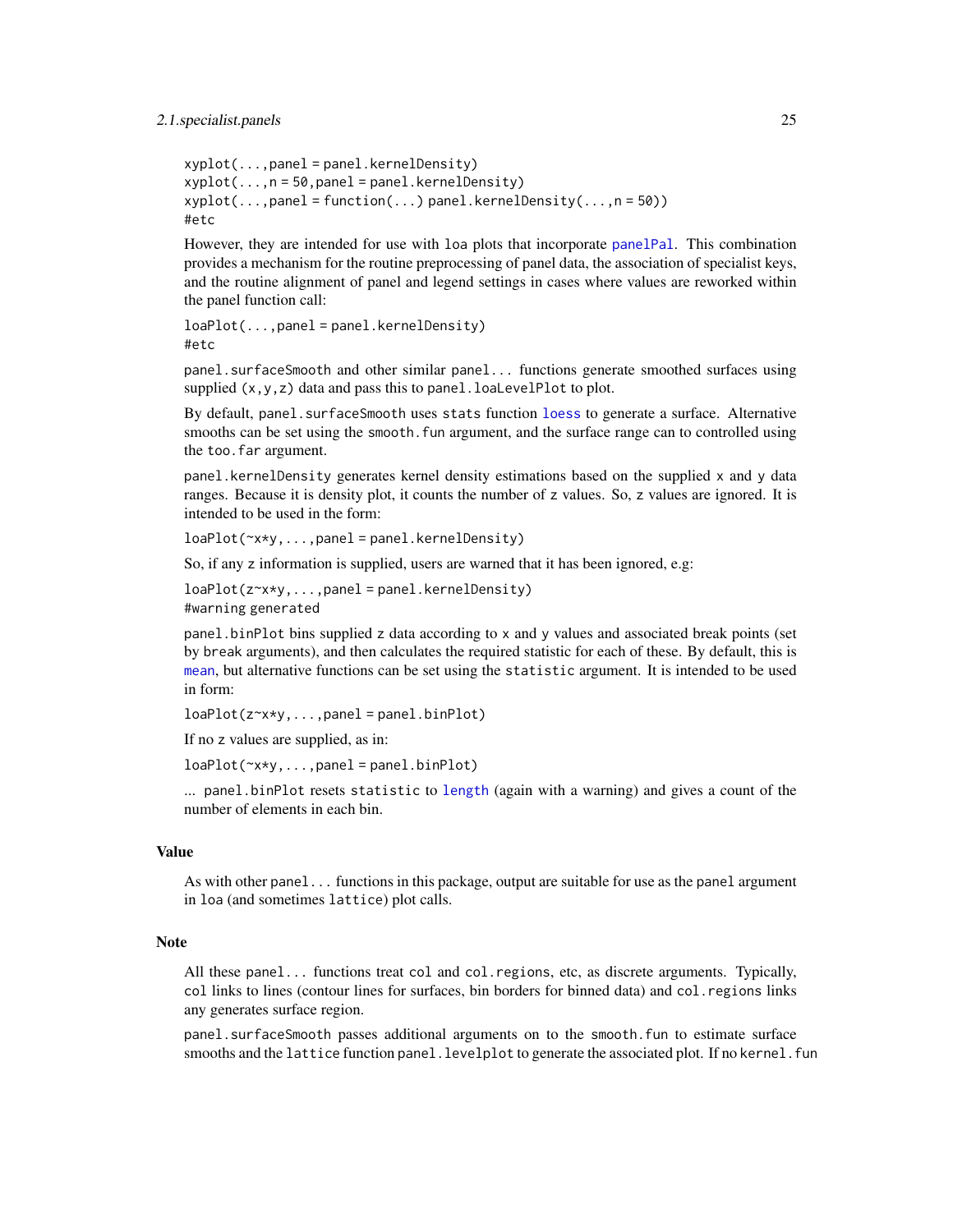<span id="page-25-0"></span>is supplied in the panel call, the stats function loess is used to estimate surface smooth. The too. far argument is based on same in vis. gam function in the mgcv package.

panel.kernelDensity passes additional arguments on to the kernel.fun to estimate kerenel density and the lattice function panel.contourplot to generate the associated plot. If no kernel. fun is supplied in the panel call, the MASS function kde2d is used to estimate kernel density.

panel.binPlot passes limited arguments on to lrect.

panel.kernelDensity and panel.binPlot are currently under review.

### Author(s)

Karl Ropkins

### References

These function makes extensive use of code developed by others.

lattice: Sarkar, Deepayan (2008) Lattice: Multivariate Data Visualization with R. Springer, New York. ISBN 978-0-387-75968-5

(for panel.kernelDensity) MASS package: Venables, W. N. and Ripley, B. D. (2002) Modern Applied Statistics with S. Fourth edition. Springer.

(for panel.surfaceSmooth) mgcv package and too.far argument: Wood, S.N. (2004) Stable and efficient multiple smoothing parameter estimation for generalized additive models.Journal of the American Statistical Association. 99:673-686. Also http://www.maths.bath.ac.uk/~sw283/

### See Also

In loa: [panelPal](#page-33-1)

In [lattice](#page-0-0): [xyplot](#page-0-0), [levelplot](#page-0-0), [panel.contourplot](#page-0-0), [lrect](#page-0-0)

### Examples

```
## Example 1
## for data already set up for levelplot
loaPlot(volcano, panel=panel.loaLevelPlot)
## Example 2
## Surface smooth
loaPlot(copper~longitude*latitude, data= lat.lon.meuse,
        panel=panel.surfaceSmooth, grid=TRUE,
        too.far=0.1, col.regions=3:2)
```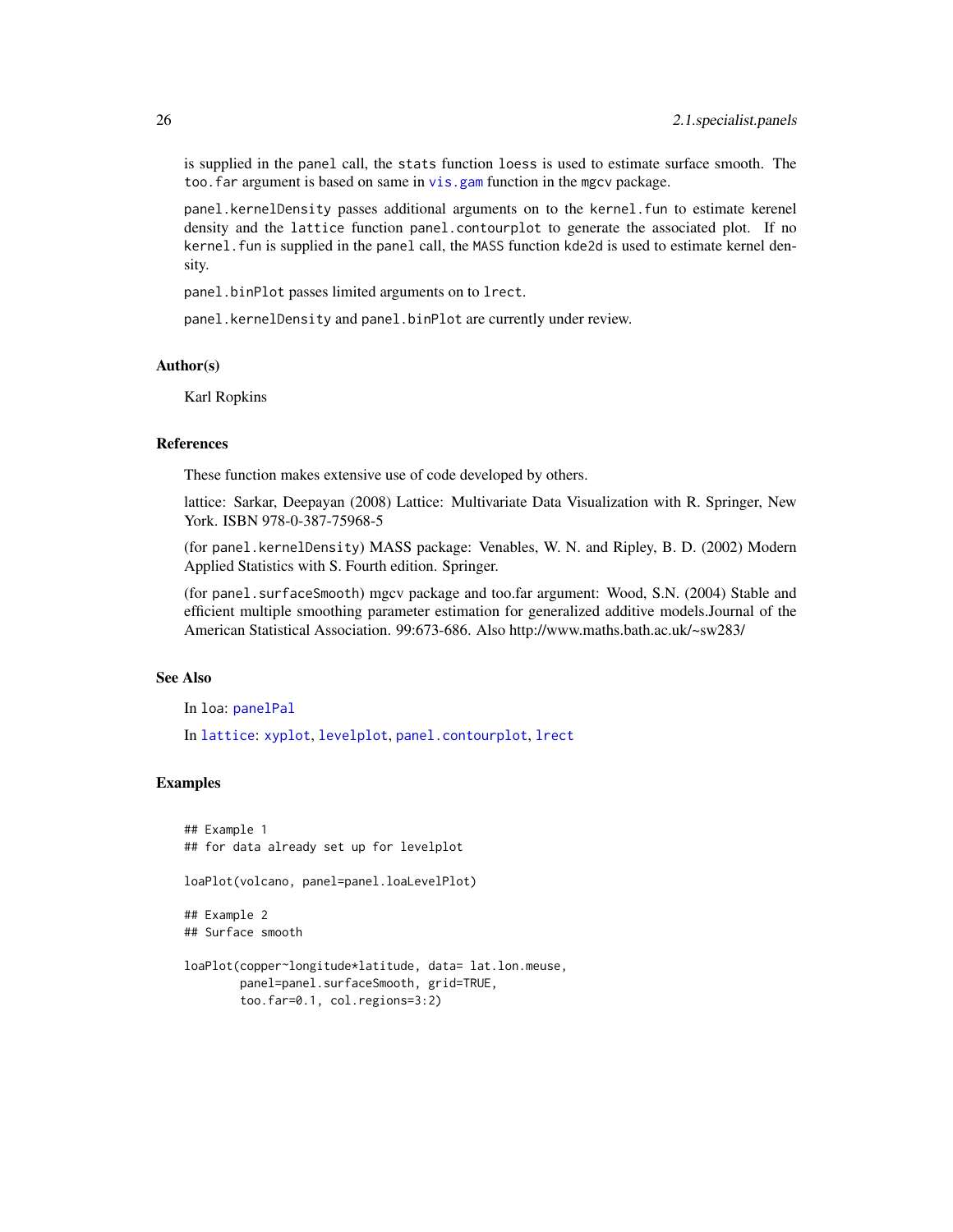<span id="page-26-0"></span>2.2.specialist.panels *Special panel functions 02*

### <span id="page-26-1"></span>Description

In development specialist panel functions for polar plotting

### Usage

```
panel.polarPlot(x = NULL, y = NULL, r = NULL, theta = NULL, ...,
         data.panel = panel.loaPlot, loa.settings = FALSE,
         plot = TRUE, process = TRUE)
#grid, axes and axes labelling
panel.polarFrame(..., grid = TRUE, axes = TRUE, labels = TRUE,
         panel.scales = NULL, grid.panel = panel.polarGrid,
         axes.panel = panel.polarAxes, labels.panel = panel.polarLabels)
panel.polarAxes(axes.theta = NULL, axes.r = NULL, thetalim = NULL,
         rlim = NULL, ..., axes = NULL, panel.scales = NULL)
panel.polarGrid(grid.theta = NULL, grid.r = NULL,
         thetalim = NULL, rlim = NULL, ..., grid = NULL,
         panel.scales = NULL)
panel.polarLabels(labels.theta = NULL, labels.r = NULL,
         thetalim = NULL, rlim = NULL, ..., labels = NULL,panel.scales = NULL)
```
### Arguments

| x, y                        | The x and y coordinates of plot points.                                                                                                                                     |
|-----------------------------|-----------------------------------------------------------------------------------------------------------------------------------------------------------------------------|
| r, theta                    | The equivalent polar coordinates of the plot points. If these are not supplied,<br>x and y are assumed to be polar coordinates and these are calculated by the<br>function. |
| $\ddots$ .                  | Additional arguments, typically passed on. For panel polarPlot these are<br>passed to the data.panel. See below.                                                            |
| data.panel                  | The panel to use to handle data once polar coordinates have been checked for or<br>generated. For panel.polarPlot, by default this is panel.loaPlot.                        |
| loa.settings, plot, process |                                                                                                                                                                             |
|                             | loa panel management arguments, handled by panelPal. See associated help<br>documentation for further details.                                                              |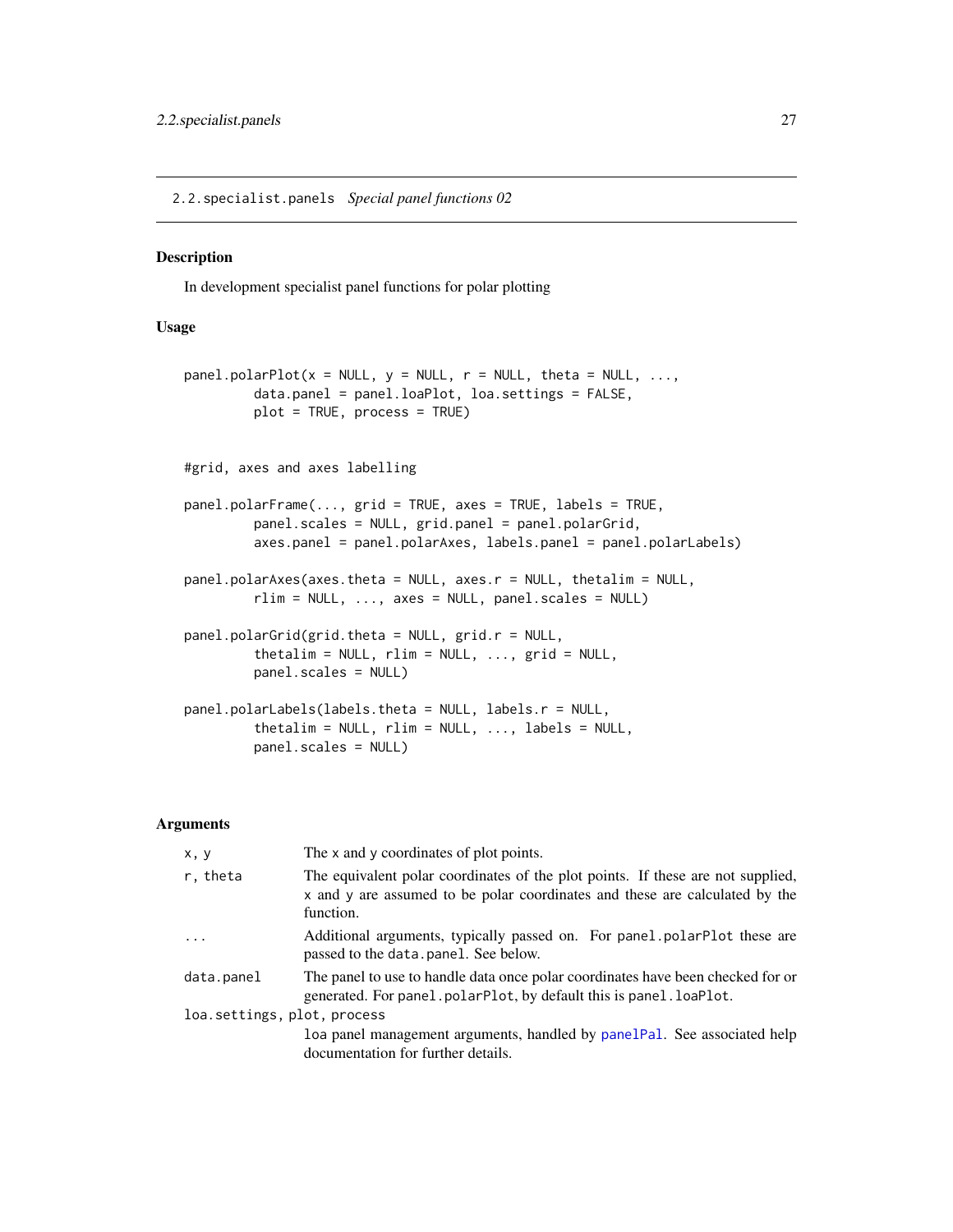<span id="page-27-0"></span>

| grid, axes, labels                 |                                                                                                                                                                                                                                              |  |
|------------------------------------|----------------------------------------------------------------------------------------------------------------------------------------------------------------------------------------------------------------------------------------------|--|
|                                    | plot management options for the grid, axis and axis label elements of the plot.<br>These can be logicals (TRUE to include the element or FALSE to remove it) or<br>lists of plot parameters.                                                 |  |
| panel.scales                       | loa plot management argument used when generating grids, axes and labels<br>within the plot panel.                                                                                                                                           |  |
|                                    | grid.panel, axes.panel, labels.panel                                                                                                                                                                                                         |  |
|                                    | Used by the panel Frame functions to identify the panel functions to use<br>when generating the grid, axes and axis labelling elements of the plot.                                                                                          |  |
| axes.theta, axes.r, thetalim, rlim |                                                                                                                                                                                                                                              |  |
|                                    | For panel. polarAxes axes settings. axes. theta and axes. r are the theta<br>and r coordinates of the axis reference points, tick marks, etc. the talim and<br>rlim are the plot/axes ranges (like xlim and ylim in standard lattice plots). |  |
| grid.theta, grid.r                 |                                                                                                                                                                                                                                              |  |
|                                    | Like axes. the ta and axes. r but for grid.                                                                                                                                                                                                  |  |
| labels.theta, labels.r             |                                                                                                                                                                                                                                              |  |
|                                    | Like axes, theta and axes, r but for labels.                                                                                                                                                                                                 |  |

### Details

The panel.polar... series of the functions are intended for use with [loaPlot](#page-3-1).

panel.polarPlot generates a 'bubble plot' style output on polar coordinates. It generates axes and annonation within each plot panel using the other panel functions.

panel.polarGrids, panel.polarAxes and panel.polarLabels generate plot grid, axes and axes labelling elements of the plot. panel.polarFrame provides a wrapper for these plot elements.

Users can fine-tune axes, grids and labels by supplying additional arguments in plot calls, or replace these elements with purpose written functions to more completely modify plot appearance.

### Value

The panel.polar... functions are intended to be used as the panel argument in loa plot calls. So, e.g.:

```
a < -1:360loaPlot(a~a*a,panel=panel.polarPlot)
```
They can also be used with relatively simple lattice plots. However, some features of loa plots managed by [panelPal](#page-33-1), e.g. default plot appearance management, automatic grouping and panel and key alignment will not be available.

### Note

panel.polarPlot is in-development. Function arguments may change.

### Author(s)

Karl Ropkins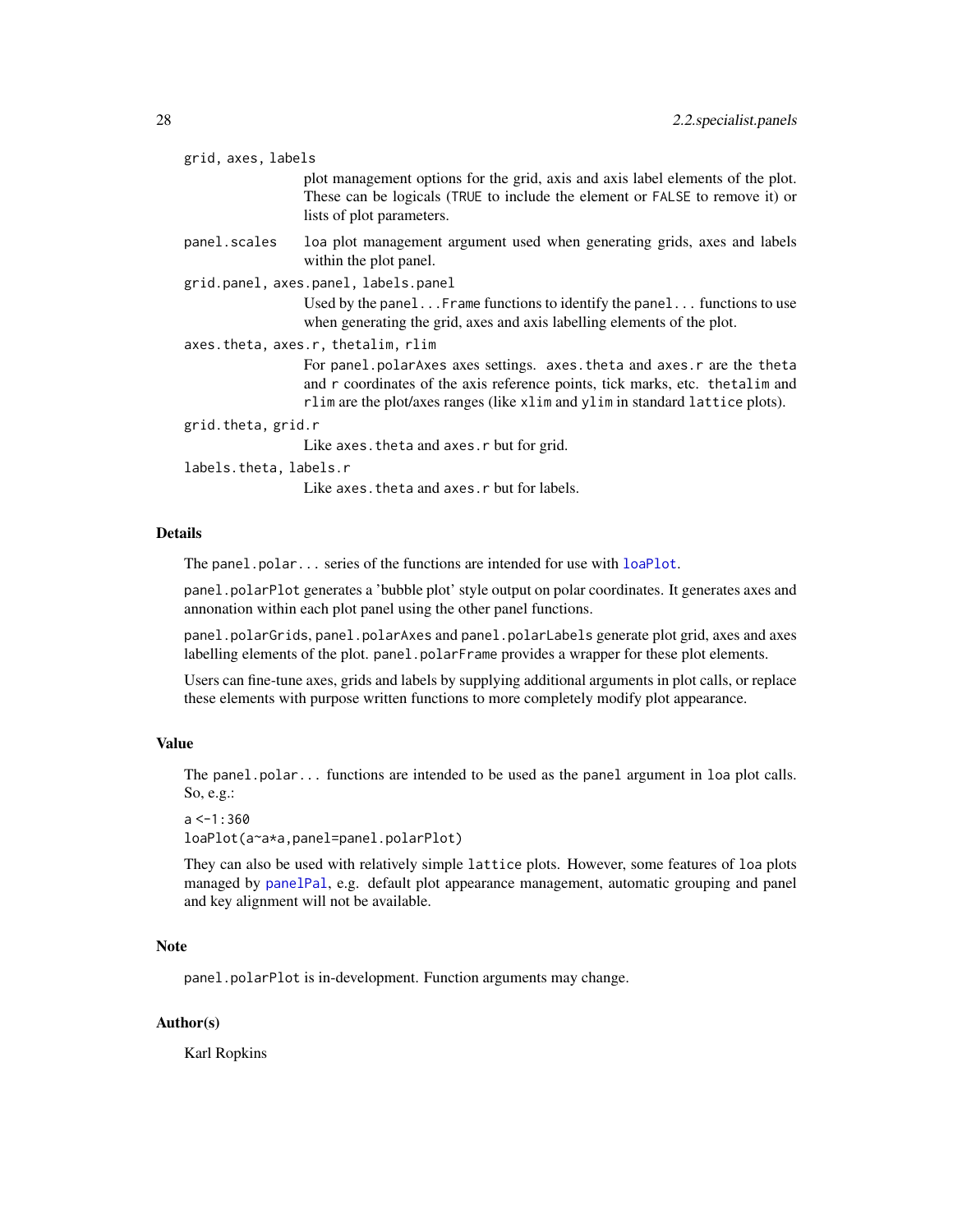### <span id="page-28-0"></span>References

These function makes extensive use of code developed by others.

lattice: Sarkar, Deepayan (2008) Lattice: Multivariate Data Visualization with R. Springer, New York. ISBN 978-0-387-75968-5

### See Also

In loa: [loaPlot](#page-3-1); and [panelPal](#page-33-1). In other packages: [xyplot](#page-0-0) in [lattice](#page-0-0).

2.3.specialist.panels *Special panel functions 03*

### Description

In development specialist panel functions for generating zcase glyph structures.

### Usage

```
panel.zcasePiePlot(..., loa.settings = FALSE)
```

```
panel.zcasePieSegmentPlot(..., zcase.rescale=TRUE,
         loa.settings = FALSE)
```
#### Arguments

| $\cdots$     | Additional arguments, typically setting the color and properties of the plotted<br>glyphs. See below. |
|--------------|-------------------------------------------------------------------------------------------------------|
|              | zcase.rescale Should the glyph element be rescaled? See below.                                        |
| loa.settings | loa options, to be handled by panelPal.                                                               |

### Details

All these panel... functions generate glyphs using z inputs and plot these at the associated  $(x, y)$ location. So, for example a called which used one of the panels and the plot formula:

 $z1 + z2 + z3 + z4 \sim x * y$ 

... would plot a series of glyphs, each containing four elements that would be scaled according to  $z1$ ,  $z2$ ,  $z3$  and  $z4$ , and each at the associated  $(x, y)$  location. This means there will be one discrete glyph for each row of data supplied to the plot call.

panel.zcasePiePlot generates a series of x/y referenced pie graphs. By default, pie dimensions are assigned as: Pie size (radius) proportional to sum of z cases and scaled using [cexHandler](#page-45-1)  $(z1 +$  $z^2 + z^3 + z^4$  for the above formula); Number of Pie segments equal to number of z cases (so, 4 for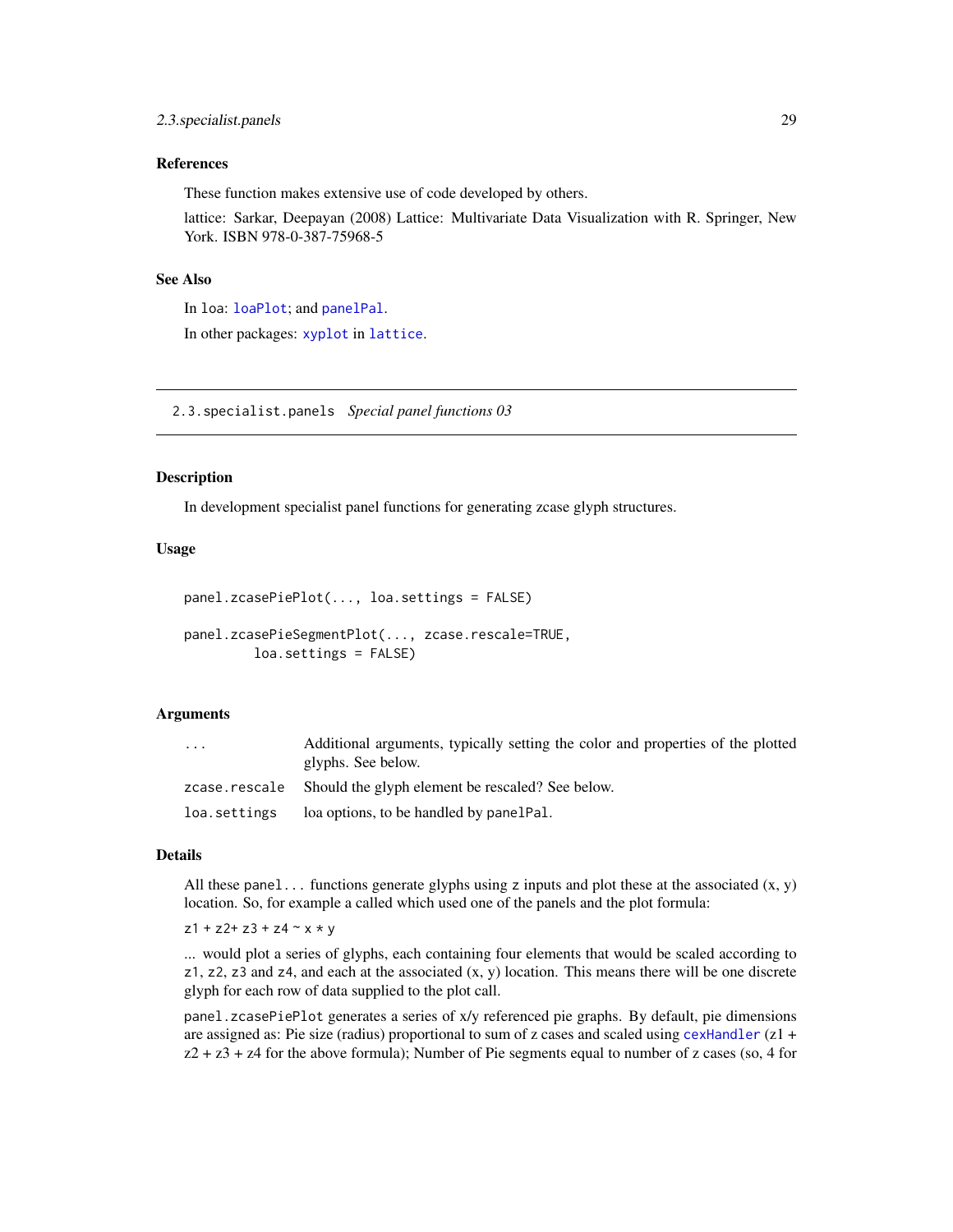the above formula); Pie segment width (phi) proportional to the individual zcase (so, z1 /  $(z1 + z2)$  $+ z3 + z4$ )  $* 360$  for first pie segment for the above formula).

panel.zcasePieSegmentPlot is a variation on the conventional pie plot where segement radius rather than segment width is varying by zcase.

### Value

These panel... functions are intended to be used as the panel argument in loa plot calls. So, e.g.:

```
a < -1:10b < -10:1loaPlot(a+b~a*a,panel=panel.zcasePiePlot)
loaPlot(a+b~a*a,panel=panel.zcasePieSegmentPlot)
```
#### Note

Functions in development. Arguments may change, e.g.:

panel.zcasePieSegmentPlot includes the argument zcase.rescale. This normalises data within each zcase before generating the pie segments. This might not stay.

#### Author(s)

Karl Ropkins

### References

These function makes extensive use of code developed by others.

lattice: Sarkar, Deepayan (2008) Lattice: Multivariate Data Visualization with R. Springer, New York. ISBN 978-0-387-75968-5

### See Also

In loa: [loaPlot](#page-3-1), [panelPal](#page-33-1)

In other packages: [xyplot](#page-0-0) in [lattice](#page-0-0).

#### Examples

```
## Example 1
## plotting georeferenced pie plots
```

```
# Using a subsample of lat.lon.meuse
temp <- lat.lon.meuse[sample(1:155, 15),]
```
## Not run:

- # plot Cu/Pb/Zn pie plots at sampling locations loaPlot(copper+lead+zinc~longitude\*latitude, panel=panel.zcasePiePlot, data=temp)
- # then rescale smaller pie segments on the fly

<span id="page-29-0"></span>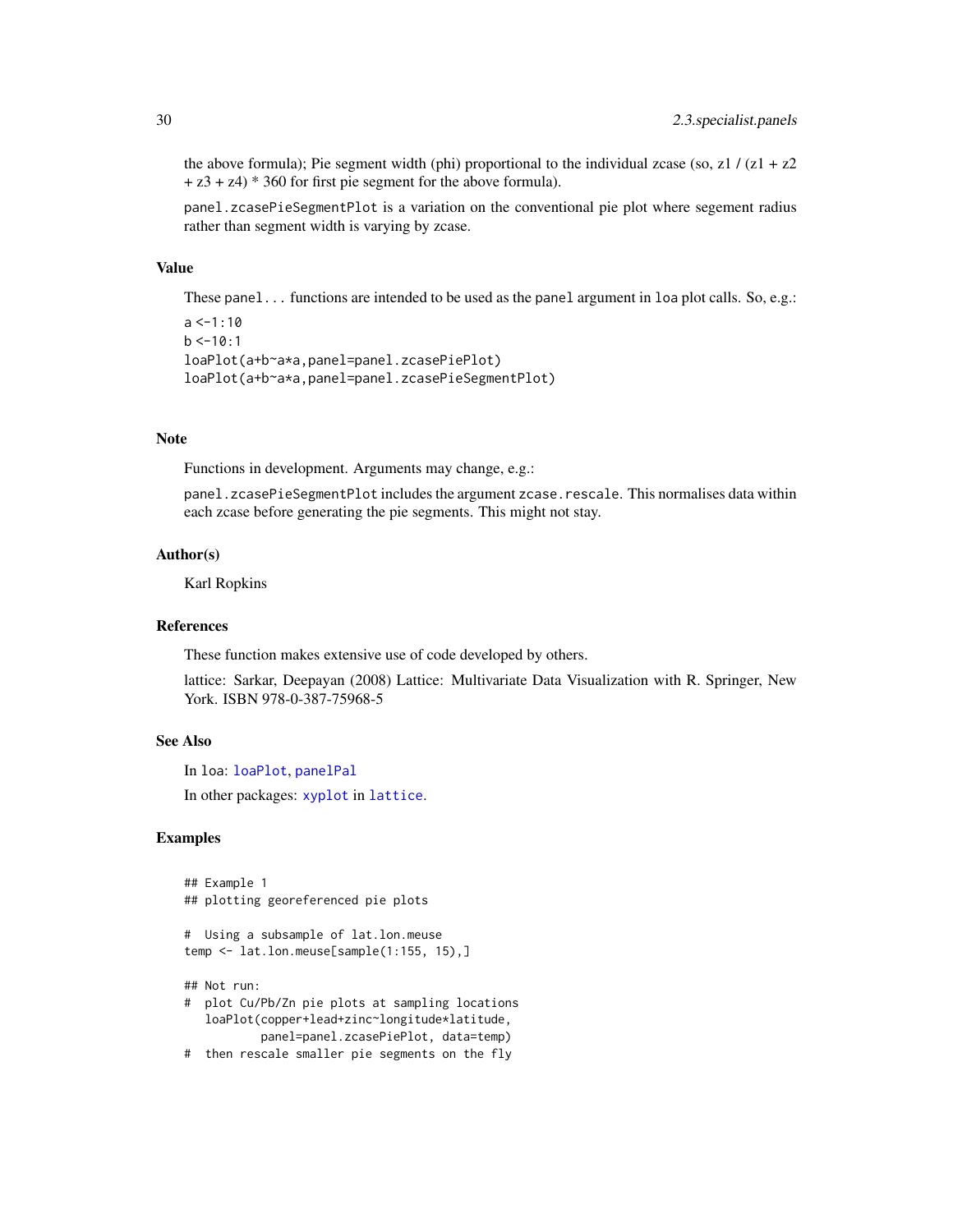### <span id="page-30-0"></span>2.4.specialist.panels 31

## End(Not run)

```
loaPlot(copper*10+lead*4+zinc~longitude*latitude,
        panel=panel.zcasePiePlot, data=temp)
```
2.4.specialist.panels *Special panel functions 04*

### Description

In development specialist panel functions

### Usage

```
panel.compareZcases(x=x, y=y, z=NULL, ...,
        loa.settings = FALSE)
```
### Arguments

| X, V, Z                 | Standard plot data series, typically vectors. |
|-------------------------|-----------------------------------------------|
| $\cdot$ $\cdot$ $\cdot$ | Additional arguments, typically passed on.    |
| loa.settings            | loa options, to be handled by panelPal.       |

### Details

The panel.compareZcases generates a simple plot which compares z and y elements.

### Value

These panel... functions are intended to be used as the panel argument in loa plot calls. So, e.g.:

```
x < -1:10y < -1:10z < -y + rnorm(10)loaPlot(z~x*y,panel=panel.compareZcases,col.regions="Reds")
```
### Note

These are ad hoc panel... functions. Not sure of their life expectancy...

### Author(s)

Karl Ropkins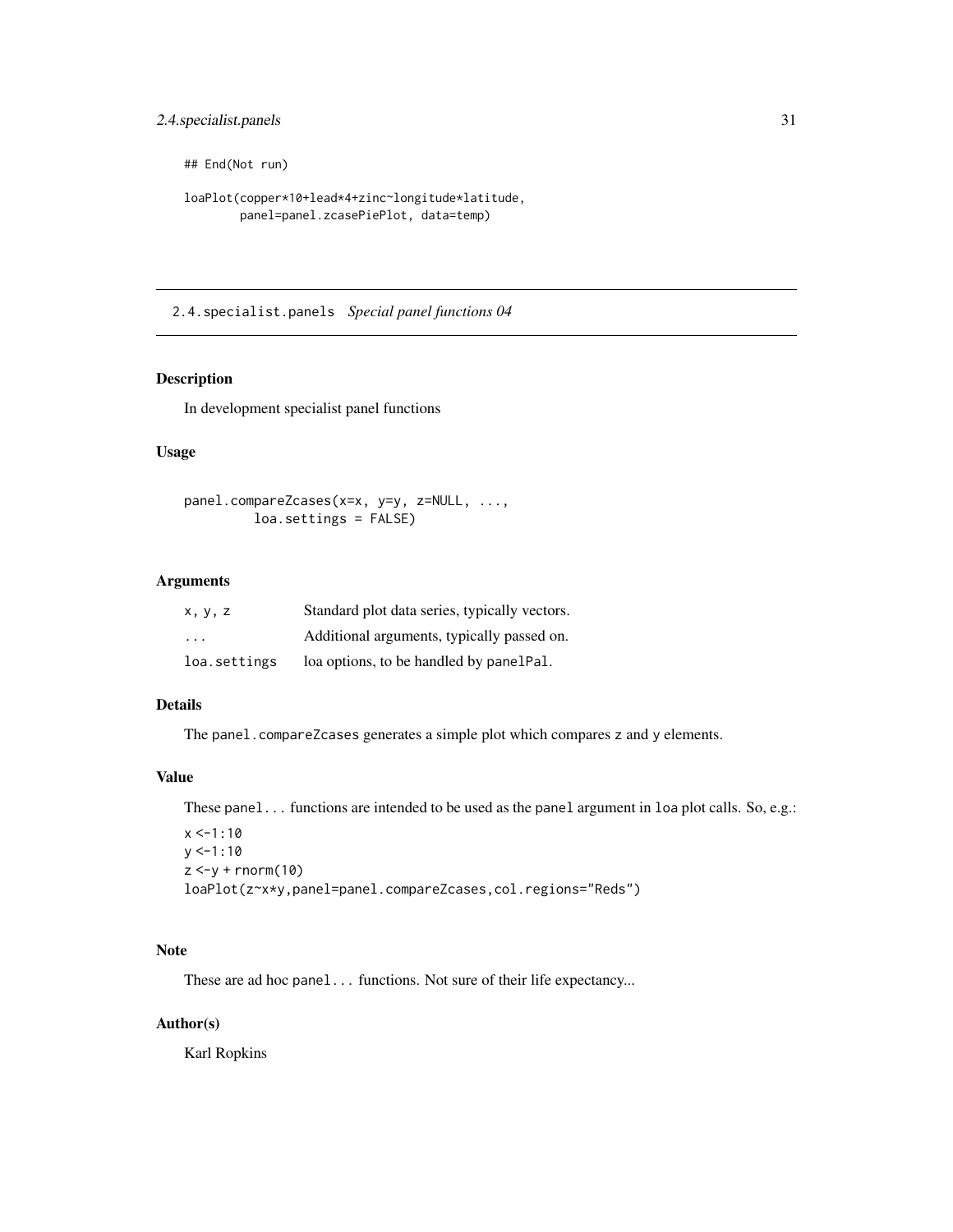### <span id="page-31-0"></span>References

These function makes extensive use of code developed by others.

lattice: Sarkar, Deepayan (2008) Lattice: Multivariate Data Visualization with R. Springer, New York. ISBN 978-0-387-75968-5

### See Also

In loa: [loaPlot](#page-3-1), [panelPal](#page-33-1). In other packages: [xyplot](#page-0-0) in [lattice](#page-0-0).

3.1.example.data *Example data for use with loa*

#### <span id="page-31-1"></span>Description

Example data intended for use with examples in loa.

### Usage

lat.lon.meuse

roadmap.meuse

#### Format

lat.lon.meuse is a modified form of the meuse data set taken from the sp package. Here, coordinate  $(x,y)$  elements have been transformed to latitudes and longtiudes and the object class has been converted from SpatialPointsDataFrame to data.frame.

roadmap.meuse is a previously downloaded map intended for use with off-line plot examples using lat.lon.meuse.

### Details

lat.lon.meuse was generated using method based on mzn object production in [https://github.](https://github.com/etes/Geoprocessing/blob/master/heatmap.R) [com/etes/Geoprocessing/blob/master/heatmap.R](https://github.com/etes/Geoprocessing/blob/master/heatmap.R).

```
library(sp); library(gstat); library(rgdal)
data(meuse)
coordinates(meuse) = -x + yproj4string(meuse) = CRS("+init=epsg:28992")
meuse1 = spTransform(meuse,CRS("+init=epsg:4326"))
meuse2=as.data.frame(meuse1)
mzn=meuse2[,c(14,13,4)]
names(mzn)<-c("Latitude","Longitude","zinc")
```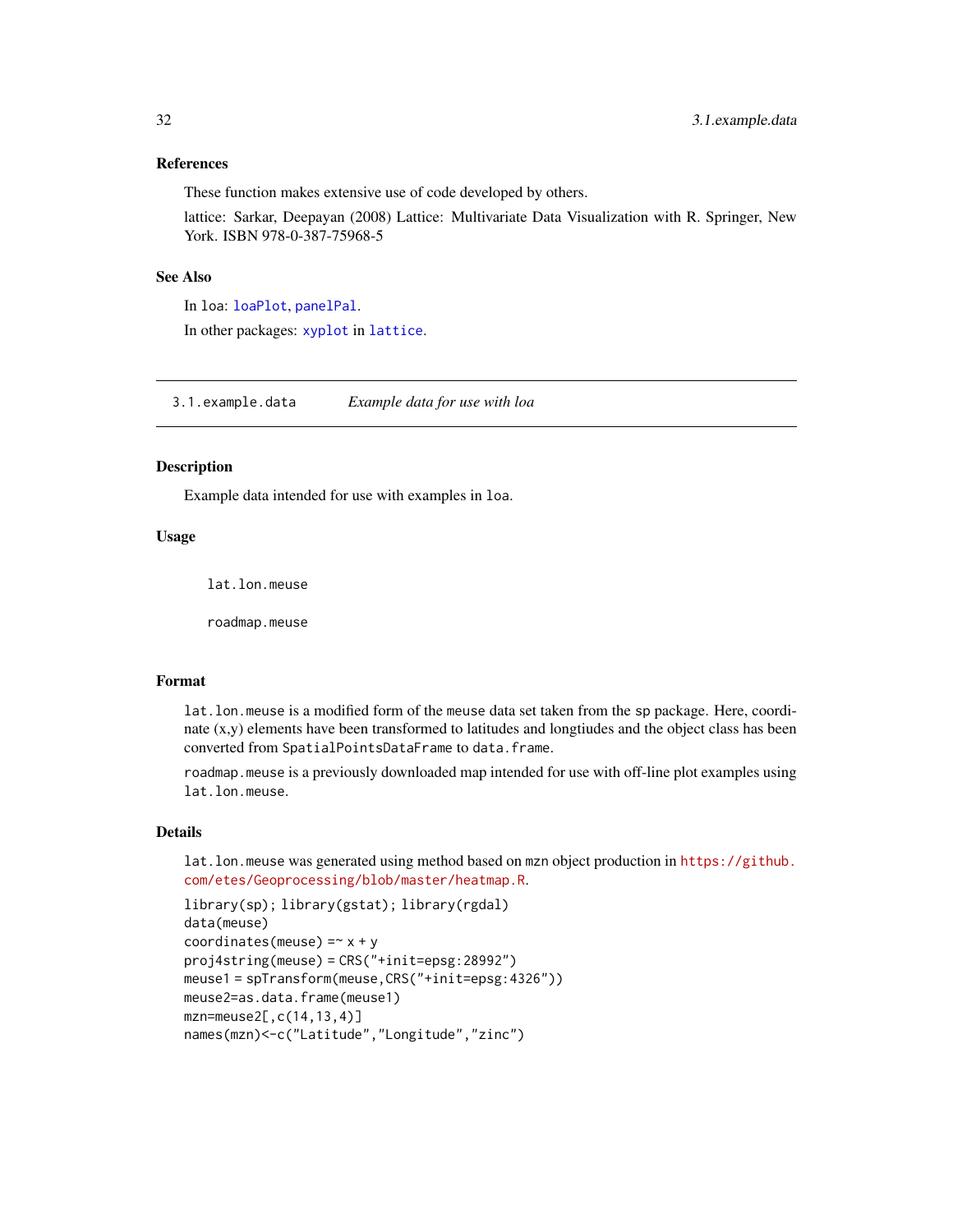### 3.1.example.data 33

roadmap.meuse was generated using:

RgoogleMapsPlot(zinc~latitude\*longitude,data=lat.lon.meuse,size=c(450,500),maptype="roadmap") roadmap.meuse <-loaMapArg()

### References

For meuse:

M G J Rikken and R P G Van Rijn, 1993. Soil pollution with heavy metals - an inquiry into spatial variation, cost of mapping and the risk evaluation of copper, cadmium, lead and zinc in the floodplains of the Meuse west of Stein, the Netherlands. Doctoraalveldwerkverslag, Dept. of Physical Geography, Utrecht University

P.A. Burrough, R.A. McDonnell, 1998. Principles of Geographical Information Systems. Oxford University Press.

Stichting voor Bodemkartering (Stiboka), 1970. Bodemkaart van Nederland : Blad 59 Peer, Blad 60 West en 60 Oost Sittard: schaal 1 : 50 000. Wageningen, Stiboka.

For sp:

Roger S. Bivand, Edzer J. Pebesma, Virgilio Gomez-Rubio, 2008. Applied spatial data analysis with R. Springer, NY. http://www.asdar-book.org/

Pebesma, E.J., R.S. Bivand, 2005. Classes and methods for spatial data in R. R News 5 (2), http://cran.r-project.org/doc/Rnews/.

### Examples

## data structure of lat.lon.meuse head(lat.lon.meuse) ## Use a subsample of lat.lon.meuse temp <- lat.lon.meuse[sample(1:155, 15),] ## various loaPlot examples ## using lat.lon.meuse loaPlot(~longitude\*latitude, data=temp) loaPlot(cadmium~longitude\*latitude, data=temp) loaPlot(cadmium~longitude\*latitude, col.regions=c("green", "red"), data=temp) loaPlot(cadmium\*50+copper\*10+lead\*2+zinc~longitude\*latitude, panel.zcases = TRUE, col.regions=c("green", "red"), key.z.main="Concentrations", data=temp)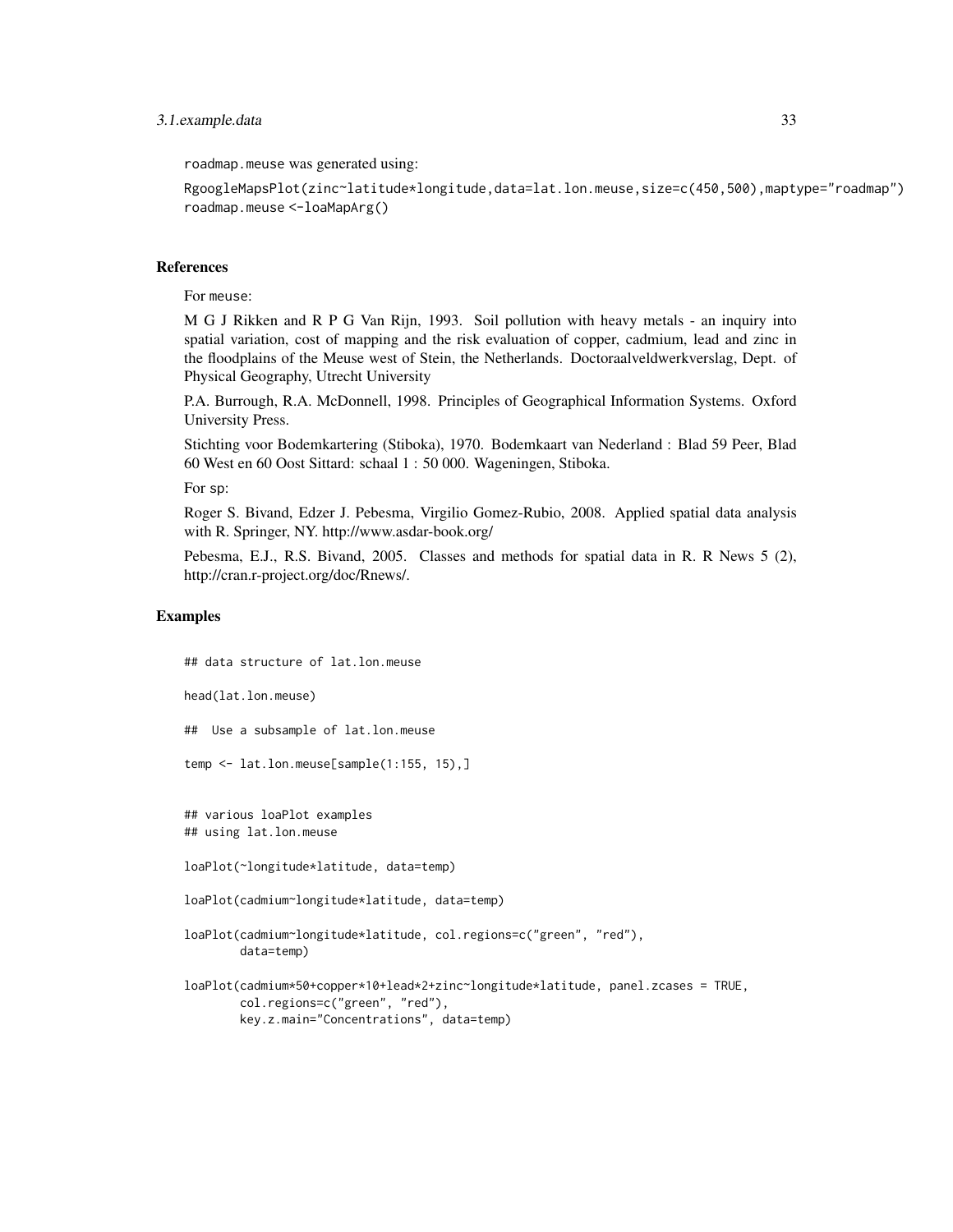```
## (off line) GoogleMap example
## using lat.lon.meuse and roadmap.meuse
GoogleMap(zinc~latitude*longitude, data=temp,
         map=roadmap.meuse, col.regions=c("grey", "darkred"))
# Note 1:
# With loaPlot and GoogleMap, note latitude, longitude axes
# assignments:
# loaPlot plots z ~ x * y | cond.
# GoogleMap plots z ~ lat * lon | cond (z ~ y * x | cond)
# Note 2:
# Here, the map argument is supplied so example works off-line.
# If not supplied and R is on-line, GoogleMap will (try to) get map
# from the Google API. Look at:
## Not run:
  GoogleMap(zinc~latitude*longitude, data=lat.lon.meuse,
            col.regions=c("grey", "darkred"))
## End(Not run)
# (The map will appear slightly different, because non-default
# size and maptype settings were used to make roadmap.meuse. See above.)
```
4.1.panel.pal *panelPal*

### <span id="page-33-1"></span>Description

lattice plot management using the loa function panelPal

#### Usage

```
panelPal(ans, panel = NULL, preprocess = FALSE,
         reset.xylims = FALSE, legend = NULL,
         by.group = NULL, by.zcase = NULL, ...)panelPal.old(x, y, subscripts, at, col.regions, ...,
         panel = panel.xyplot, ignore = NULL,
         group.fun = NULL)
loaHandler(panel = NULL,...)
```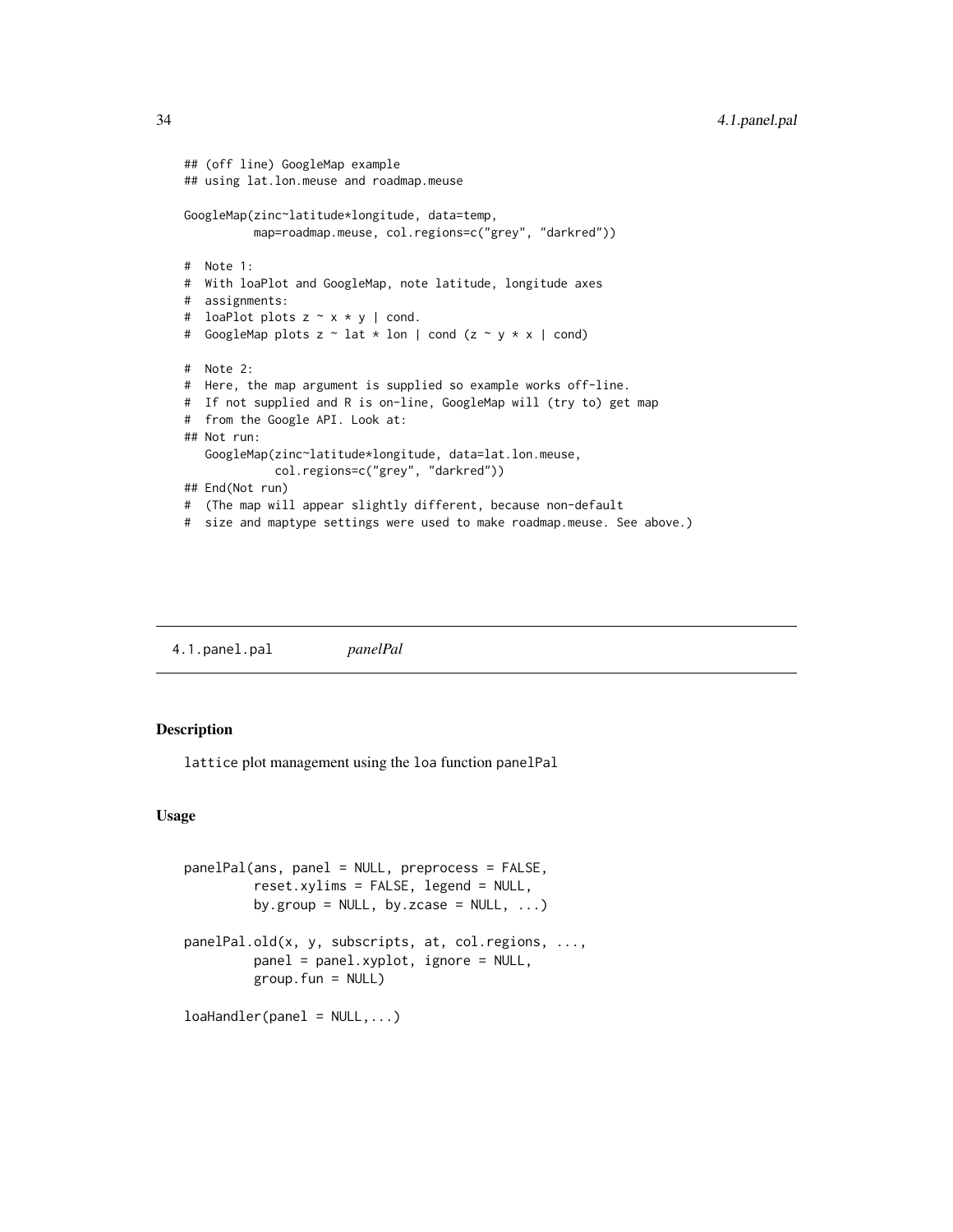### <span id="page-34-0"></span>Arguments

| ans                                | For panelPal only, a stanard trellis object, such as that generated by lattice<br>function xyplot.                                                                                                                                                                                                                                                                                                                                                                                                                                                                         |
|------------------------------------|----------------------------------------------------------------------------------------------------------------------------------------------------------------------------------------------------------------------------------------------------------------------------------------------------------------------------------------------------------------------------------------------------------------------------------------------------------------------------------------------------------------------------------------------------------------------------|
| panel                              | A panel function, e.g. panel.xyplot. If supplied in panelPal call, typically<br>the one used to generate ans. If supplied in panelPal.old, the panel that is<br>intended to used when generating a plot.                                                                                                                                                                                                                                                                                                                                                                   |
|                                    | preprocess, reset.xylims, legend, by.group, by.zcase<br>For panelPal only, loa plot management arguments. proprocess: Logical,<br>should the supplied panel function be preprocessed? reset.xylims: Logical,<br>should the plot dimensions be reset if changed, e.g. by preprocessing? legend:<br>the legend as with standard lattice plots, by .group: a vector of plot argu-<br>ment names to be linked to any group conditioning, by . zcase: a vector of plot<br>argument names to be linked to any z case conditioning See Details below.                             |
|                                    | Additional arguments, typically passed on.                                                                                                                                                                                                                                                                                                                                                                                                                                                                                                                                 |
| x, y, subscripts, at, col. regions | For panelPal.old only, panel arguments passed down to individual panels.                                                                                                                                                                                                                                                                                                                                                                                                                                                                                                   |
| ignore                             | Any additional arguments that panelPal.old should ignore and pass on to<br>panel unchecked/unmodified.                                                                                                                                                                                                                                                                                                                                                                                                                                                                     |
| group.fun                          | Fine control of the standard lattice plot argument group. It can be a vector or<br>list containing the same number of elements as there as groups. These can be<br>functions (or the names of functions as characters) setting individual functions<br>for group or sets of parameters to be evaluated using the panel function. For<br>example, the current NULL default generates a list of col and pch settings that<br>produce a conventional grouped scatter plot output when the group argument is<br>applied to the panel default panel. xyplot. See Details below. |

#### Details

panelPal provides a range of generic plot management features.

Firstly, it allows plot as well as panel defaults to be managed by the panel... function. This allows the panel developer to control plot-level components of the plot output, e.g. which key to use with the plot and what default settings to apply to it. See example 1 below.

Secondly, it uses a generalised extension of the subscripting methods described by Deepayan Sarkar in Chapter 5 of Lattice (see sections on scatterplots and extensions) to automatically handle plot argument subscripting, demonstrated in example 2 below.

Thirdly, it applies an extension of the method used by the hexbin lattice panel to pass hex cell counts (calculated in panels) to the plot key and standardise the assignment of associated parameters within all panels to provide more general panel-to-panel and panel-to-scale. The method is briefly discussed in Chapter 14 of Sarkar.

This method has also been extended by isolating processing and plot components of the panel... function operation allowing results of any calculations made in-panel to be retained rather than lost when plot is generated.

Fourly, group... and zcase... arguments can used to manage plot group and zcase based plot outputs.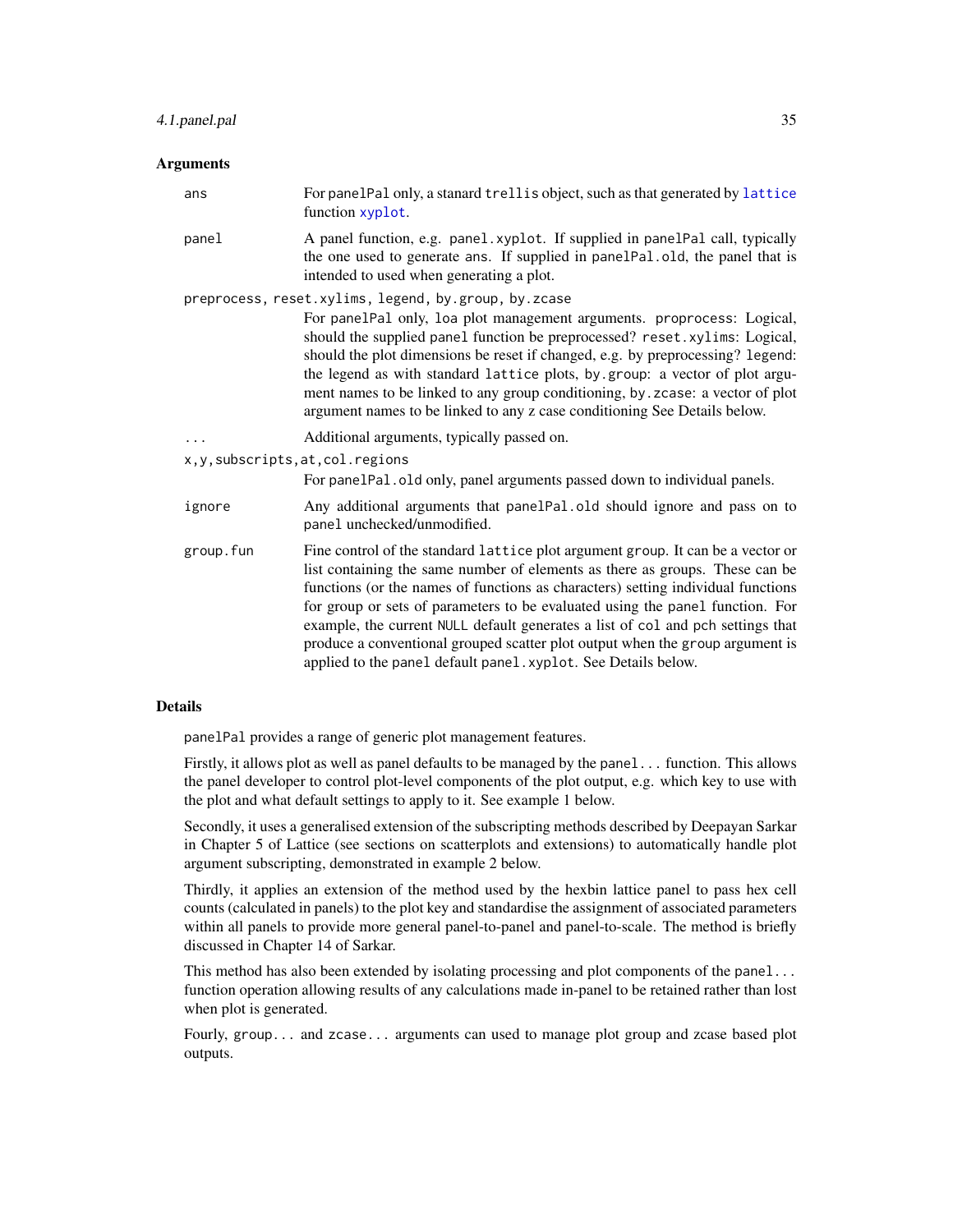Some panelPal are implemented if specially structured (or loa-friendly) panel... functions are supplied. These are illustrated in the final example below.

loaHandler is a workhorse that assesses information in 'loa' friendly panel... functions. As well as checking this, loaHandler also checks the supplied panel for any default plot settings. This allows users to manage the appearance of a plot from the panel or automatically associated color keys.

### Value

Both panelPal and panelPal.old are intended to be used with trellis plot outputs.

panelPal should be employed retrospectively. So, for example:

 $p1 \leq -xyplot( \dots )$ panelPanel(p1,...)

The previous version, currently retained as panelPal.old, was employed developed as a panel... function wrapper and intended to be employed within the plot call. So, for example:

xyplot(...,panel = function(...) panelPal(...,panel=panel))

Because it is run within the plot call, and therefore within each panel called, it does not provide features that require panel-to-plot, panel-to-key or panel-to-panel communication.

loaHandler returns either a logical (FALSE if not loa 'friendly'; TRUE if loa 'friendly') or a list of default arguments to be used when plotting.

#### Note

The by.group and by.zcase arguments of panelPal and the group.fun argument of panelPal.old are all currently under review. Please do not use these.

### Author(s)

Karl Ropkins

### References

These function makes extensive use of code developed by others.

lattice:

Sarkar, Deepayan (2008) Lattice: Multivariate Data Visualization with R. Springer, New York. ISBN 978-0-387-75968-5

hexbin:

Dan Carr, ported by Nicholas Lewin-Koh and Martin Maechler (2013). hexbin: Hexagonal Binning Routines. R package version 1.26.2. http://CRAN.R-project.org/package=hexbin

panelPal.old and panelPal both apply an extension of the subscripting methods described by Deepayan Sarkar in Chapter 5 of Lattice (see sections on scatterplots and extensions) to automatically handle plot argument subscripting.

panelPal applies an extension of the method used by hex bin lattice panel to comunicate hex cell counts (calculated in panels) panel-to-panel and panel-to-scale. The method is briefly discussed in Chapter 14 of Sarkar.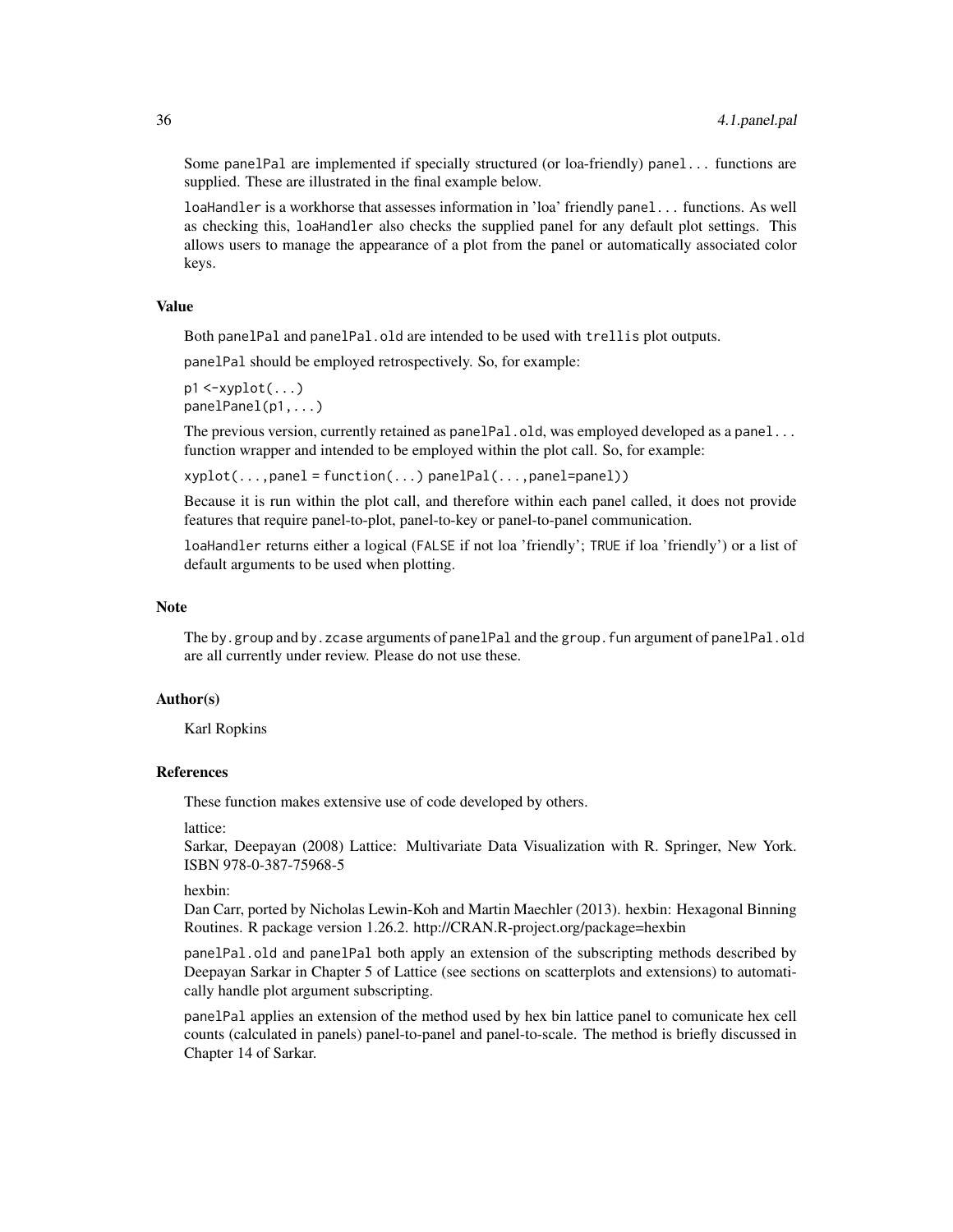### <span id="page-36-0"></span>4.1.panel.pal 37

### See Also

[lattice](#page-0-0), [xyplot](#page-0-0),

### Examples

```
## the combination of panelPal and specially
## structured panel... functions provides
## several additional plot features:
## example 1
## plot management from the panel... functions.
# loaHandler can used to see if a panel is loa-friendly
loaHandler(panel.xyplot) #FALSE
loaHandler(panel.loaPlot) #panel defaults
# note that these include a list called
# default.settings. These are settings that are
# automatically added to the plot call.
# Here this assigns a specialist key to that
# panel. However, the same mechanism can also
# be used to turn off plot elements like the
# standard lattice axes, when using in panel
# alternatives
# first some silly data
a < - rnorm(1000)
b \le rnorm(1000)
# now compare:
# default plot
# note bubble plot style key
loaPlot(a~a*b)
# bin plot
# with classic color key
loaPlot(a~a*b, panel = panel.binPlot)
## example 2
## automatic subscripting with loa
# Other arguments are not automatically
# aligned with the main plots.
```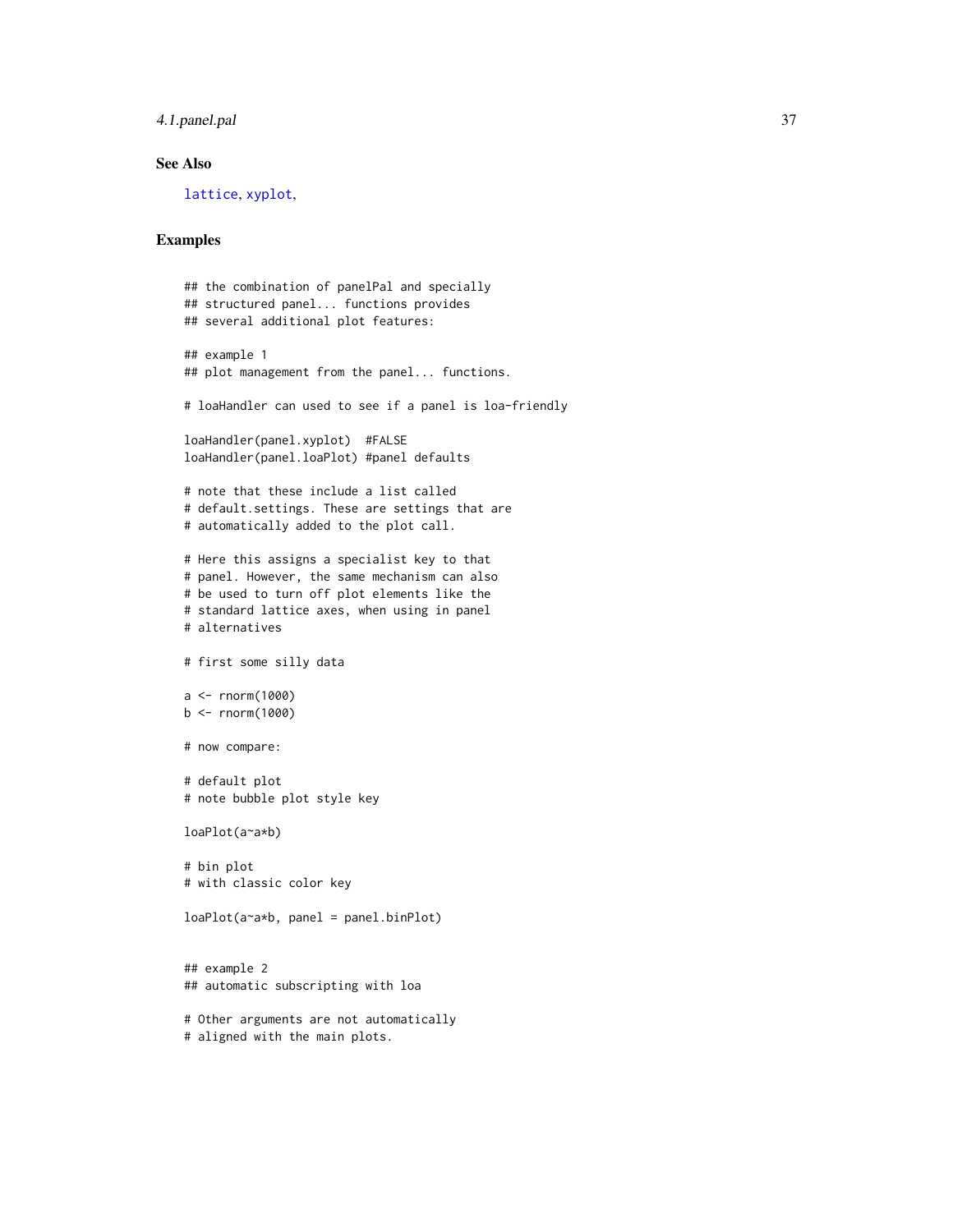<span id="page-37-0"></span>38 4.2.plot.structure.handlers

```
# For example, consider the data:
a \le -1:10ref \leq rep(1:2, each=5)
# and associated lattice xyplot output:
xyplot(a~a|ref, col=ref, pch=19)
# Here, the 'col' argument does not
# automatically track plot conditioning.
# With lattice plots you need to assign
# arguments you want to track in this
# manner using subscripts, as discussed
# in Lattice Chapter 5.
# Now compare a similar loaPlot:
loaPlot(~a*a|ref, col=ref, pch=19)
# Here, panelPal automatically handles
# such subscripting. It extends this
# assumption to all supplied arguments.
# For example, try
## Not run:
 loaPlot(~a*a|ref, col=ref, pch=ref)
 loaPlot(~a*a|ref, col=ref, pch=1:10)
## End(Not run)
```
4.2.plot.structure.handlers *Handler functions for plot structure arguments.*

### <span id="page-37-1"></span>Description

Function(s) for handling (front end) plot arguments like x and strip that manage the plot structure.

### Usage

```
formulaHandler(x, data = NULL, groups = NULL, \dots,
    expand.plot.args = TRUE, formula.type = "z~x*y|cond", panel.zcases = FALSE,
     coord.conversion = NULL, lattice.like = NULL, check.xy.dimensions = TRUE,
      check.coord.dimensions = TRUE, get.zcase.dimensions = TRUE,
      output = "extra.args")
```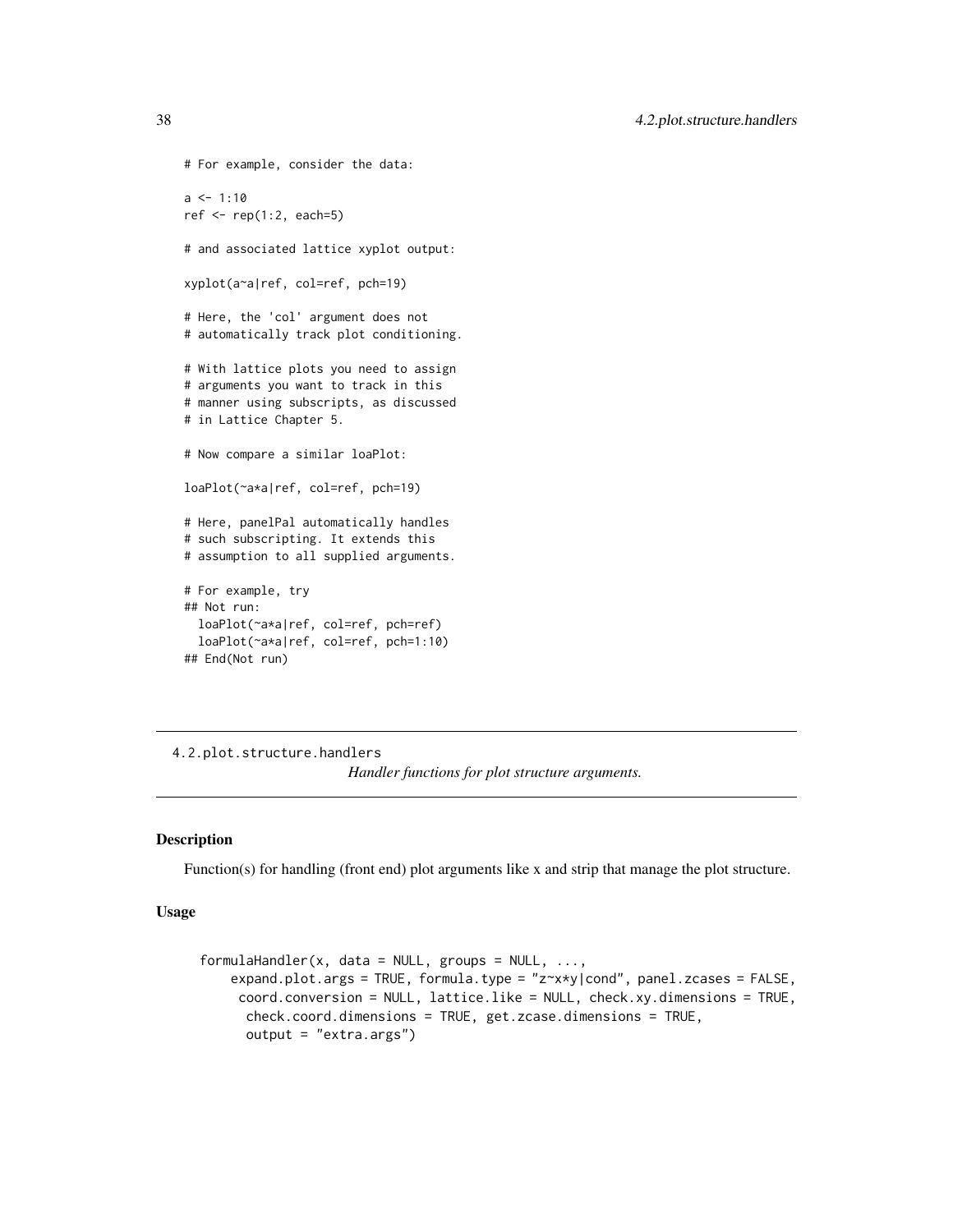### <span id="page-38-0"></span>4.2.plot.structure.handlers 39

```
matrixHandler(x, data = NULL, row.values=NULL, column.values=NULL,
              ...)
stripHandler(..., striplab=NULL)
getZcaseDimensions(...)
```
### Arguments

| x                         | (For formulaHandler) A formula or matrix (matrixHandler) intended to be<br>used to generate a lattice plot. See Below.                                                                                         |
|---------------------------|----------------------------------------------------------------------------------------------------------------------------------------------------------------------------------------------------------------|
| data                      | If supplied, the assumed source of the elements of formula x, typically a data. frame.                                                                                                                         |
| groups                    | If supplied, the grouping argument to be used with x and data.                                                                                                                                                 |
| $\cdots$                  | Additional arguments are passed on to related functions.                                                                                                                                                       |
| expand.plot.args          |                                                                                                                                                                                                                |
|                           | For formulaHandler only, logical. Should any short elements of the plot struc-<br>ture be expanded?                                                                                                            |
| formula.type              | For formulaHandler only, character vector or function. The plot structure to be<br>used when generating the plot, e.g. $z \sim x * y$   cond for loaPlot                                                       |
| panel.zcases              | For formulaHandler only, logical. Should zcase arguments, e.g. z1 and z2 in<br>$z1 + z2 \sim x \star y$   cond, be treated as panel conditioning terms rather than group-<br>ing terms?                        |
| coord.conversion          |                                                                                                                                                                                                                |
|                           | For formulaHandler only, function. If supplied, the conversion to use to con-<br>vert coordinate information supplied using other coordinate systems to $(x, y)$ .                                             |
| lattice.like              | For formulaHandler only, list. For preprocessing, a list of plot terms that can<br>be passed directly to lattice/loa plots.                                                                                    |
|                           | check.xy.dimensions, check.coord.dimensions<br>For formulaHandler only, logicals. Should the formula structure be tested be-<br>fore attempting to generate the plot? See Note below.                          |
| get.zcase.dimensions      |                                                                                                                                                                                                                |
|                           | For formulaHandler only, logical. Should the dimensions of any multiple<br>zcases b calculated? See Note below.                                                                                                |
| output                    | For formulaHandler only, character vector. The format to return function out-<br>put in.                                                                                                                       |
| row.values, column.values |                                                                                                                                                                                                                |
|                           | For matrixHandler only, row and column values to be assigned to supplied<br>matrix x.                                                                                                                          |
| striplab                  | For stripHandler only, character vector. If supplied, the label to add to the<br>panel strip when conditioning is applied. By default, it applies the standard<br>lattice convention, i.e., show for numerics. |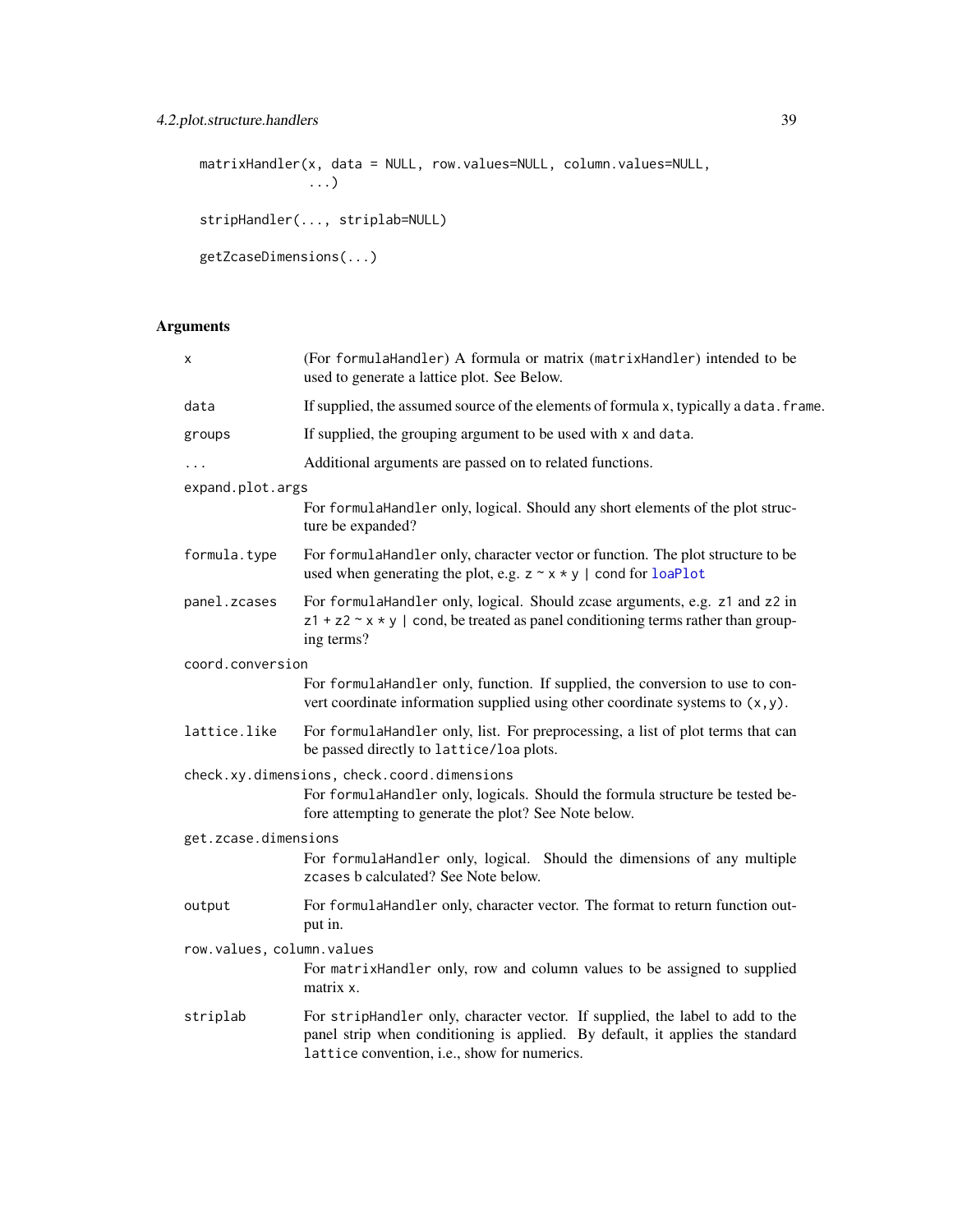<span id="page-39-0"></span>formulaHandler manages the formula component or x element of of loa plot functions.

For example, for loaPlot it assumes the general formula structure  $z \sim x \star y$  | cond, and applies it in a similar fashion to the [lattice](#page-0-0) function [levelplot](#page-0-0).

Within the formula part of the plot call x and y are the horizontal and vertical axes, z is any additional information to be used in point, symbol, surface or glyph generation, and cond any additional conditioning to be applied. (The coordinates, x and y, are required elements; z and cond are typically optional.)

matrixHandler converts a matrix supplied as x element of a loa plot to a formula and associated data. If row. values and column. values are supplied, these are used as  $(x,y)$  values for the supplied matrix.

stripHandler manages the strip component of loa plot functions.

getZcaseDimensions tracks the dimensions of multiple z

#### Value

formulaHandler returns a list, containing the plot elements defined in the supplied formula.

matrixHandler returns a list containing all supplied arguments, subject to the following modifications: matrix x converted to formula  $(z \times x \times y)$ ; data, replaced with supplied matrix content;  $x \text{lim}$ and ylim, added is not suppied.

stripHandler returns a list containing all supplied arguments, subject to the following modifications: strip, Updated or generated if not supplied; striplab, added to strip via the strip argument var.name, if this is undeclared in call.

getZcaseDimensions returns a list containing all the supplied arguments, plus two additions arguments (if supplied in the call): zcase.zlim and z.rowsum.lim.zcase.zlim is a list of lim values, one for each zcase. z.rowsum.lim is the range of 'by-row' sums of zcases. These are calculated using any zcase information supplied in the call.

### Note

These function are in development and may be subject to changes.

The current version of formulaHandler includes code from the stats function get\_all\_vars. It operates in a similar fashion to the previous version but checks zcase dimensions.

The previous version of formulaHandler was a wrapper for the lattice function latticeParseFormula. This version of formulaHandler was updated to simplify multiple z argument handling.

The latest version of formulaHandler includes more flexible formula.type handling. For example, it can now handle formulas that have more than two coordinates. As a result the check.xy.dimensions argument was replaced with a check.coord.dimensions argument. The previous argument will however remain in the function formals and function as before until all related code has been updated.

The latest version of formulaHandler uses getZcaseDimensions to calculate the dimensions of z if it is multi-part, e.g.  $z1 + z2 + etc \sim x * y$  rather than  $z \sim x * y$ .

The current version of matrixHandler is based on code from levelplot.matrix in [lattice](#page-0-0). If used with x and data arguments it will overwrite data with the matrix content.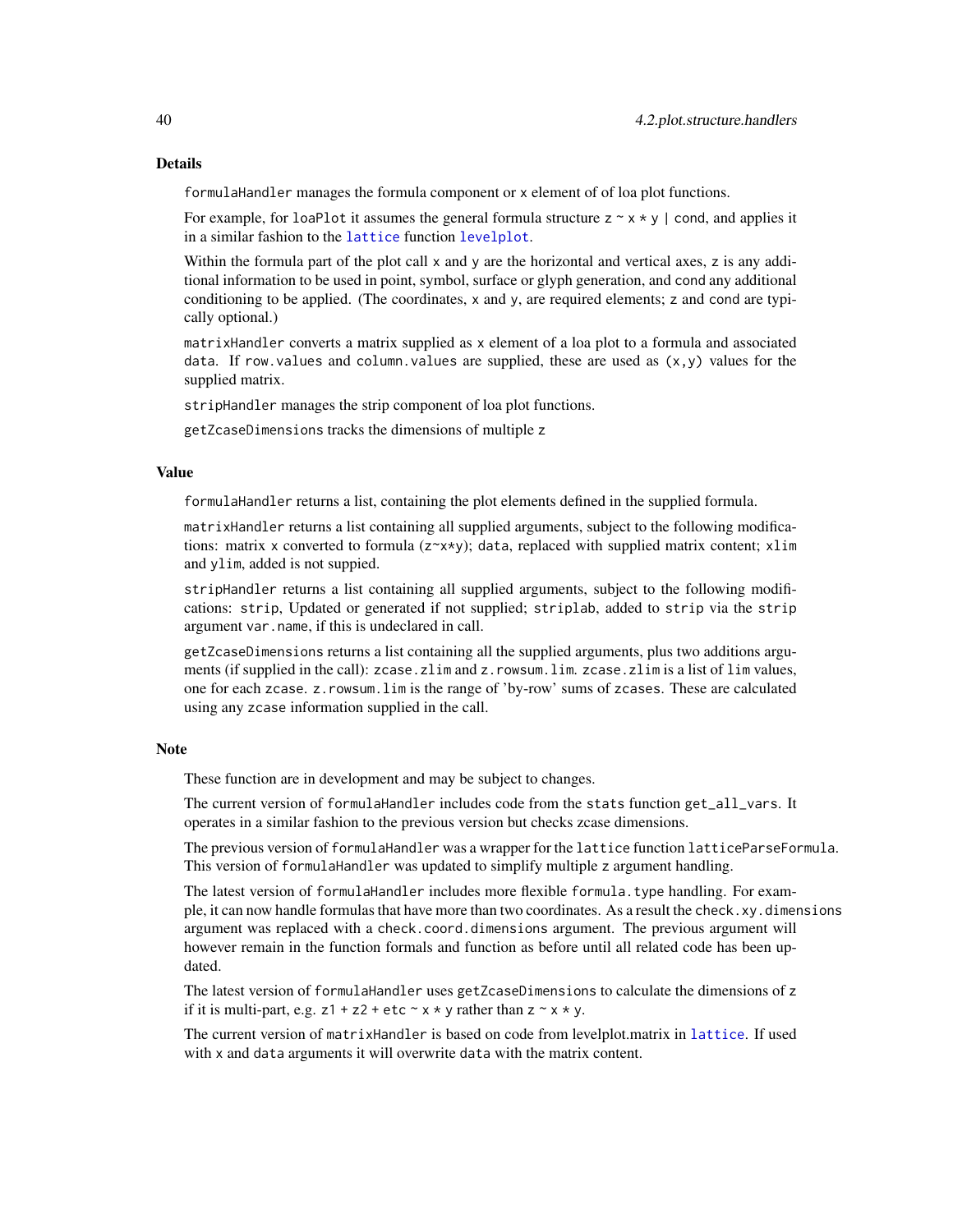### <span id="page-40-0"></span>Author(s)

Karl Ropkins

### References

This function makes extensive use of code developed by others.

lattice: Sarkar, Deepayan (2008) Lattice: Multivariate Data Visualization with R. Springer, New York. ISBN 978-0-387-75968-5

### See Also

In loa: [loaPlot](#page-3-1); [panelPal](#page-33-1)

In other packages: [levelplot](#page-0-0) in [lattice](#page-0-0).

4.3.lims.and.scales.handlers *Plot lims and scales handlers*

#### <span id="page-40-1"></span>Description

In development functions for lims and scales handling with lattice plots.

### Usage

```
limsHandler(x=NULL, y=NULL, z=NULL, ..., lim.borders = 0.05)
localScalesHandler(scales = NULL, ..., allowed.scales =c("x", "y"),
         disallowed.scales = NULL, remove.box = FALSE)
panel.localScale(x.loc, y.loc, lim, ..., panel.scale = NULL,
         label.before = TRUE, x.offset = NULL, y.offset = NULL,
         axis = TRUE, ticks = TRUE, annotation = TRUEyscale.component.log10(...)
xscale.component.log10(...)
```
### Arguments

 $x, y, z$   $x, y$  and/or z data series.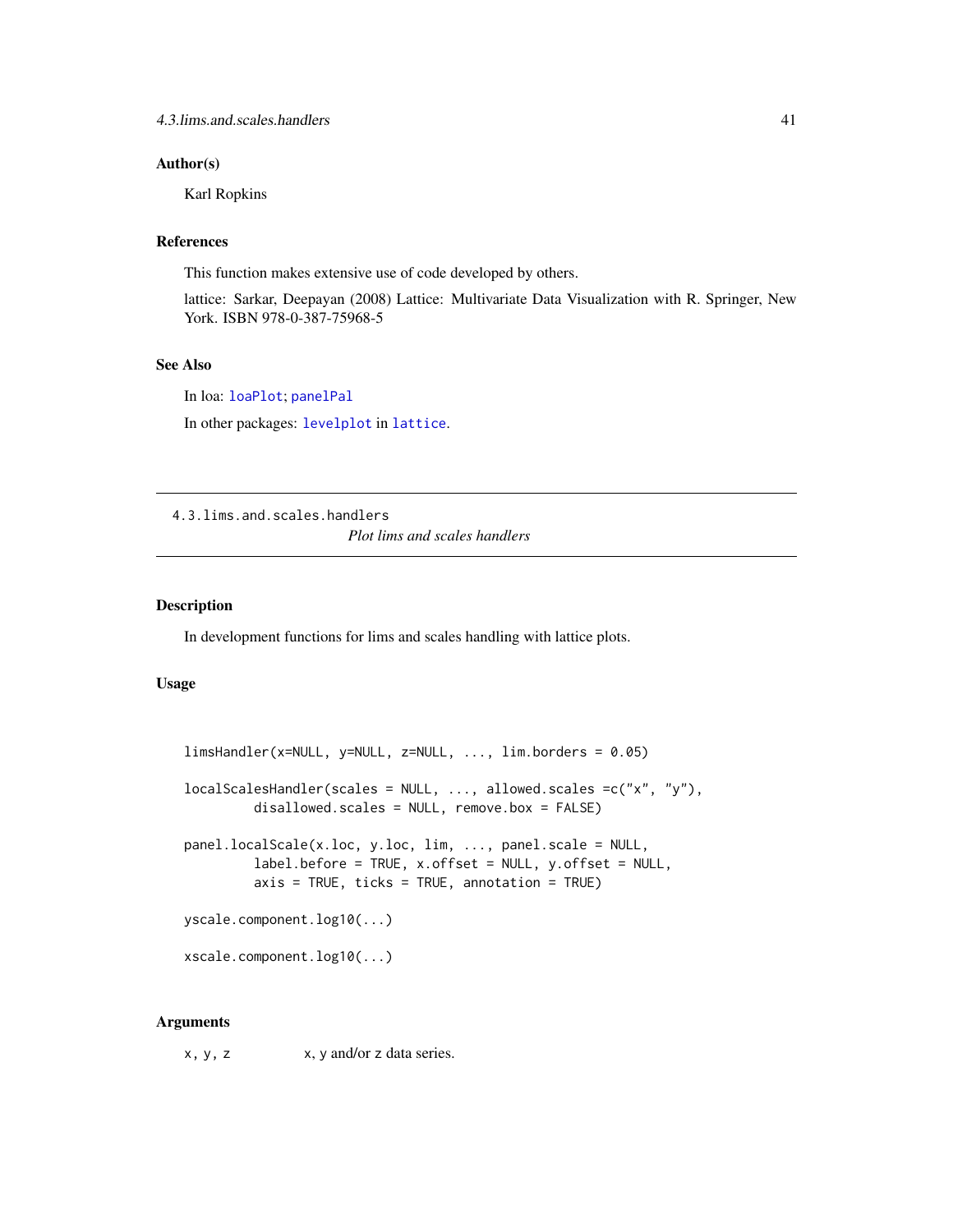|                | lim.borders             | numeric vector, giving the relative border to extend  lim ranges by when<br>generating axes or scales. The lim.borders are relative proportions. So, the<br>default setting of 0.05 adds an extra $+/-$ 5 are supplied the first three are treated<br>as codex, y and z lim.borders, respectively. If less than three values are supplied,<br>the three values are generated by wrapping. So, the default setting of 0.05 is<br>equivalent to c(0.05, 0.05, 0.05). |
|----------------|-------------------------|--------------------------------------------------------------------------------------------------------------------------------------------------------------------------------------------------------------------------------------------------------------------------------------------------------------------------------------------------------------------------------------------------------------------------------------------------------------------|
|                | scales, panel.scale     |                                                                                                                                                                                                                                                                                                                                                                                                                                                                    |
|                |                         | A list of elements like the scales argument used with lattice functions. Cur-<br>rent default elements draw (= TRUE), arrows (= FALSE), tick.number (= 5),<br>abbreviate $(=\text{FALSE})$ , minlength $(= 4)$ , and tck $(= 1)$ .                                                                                                                                                                                                                                 |
|                | $\cdots$                | Additional arguments.                                                                                                                                                                                                                                                                                                                                                                                                                                              |
|                |                         | allowed. scales A character vector containing the names of the axes to be generated for as part<br>of a local axis.                                                                                                                                                                                                                                                                                                                                                |
|                | disallowed.scales       |                                                                                                                                                                                                                                                                                                                                                                                                                                                                    |
|                |                         | A character vector containing the names of any axes that are not required. Note:<br>If found, these are removed from scales before evaluation.                                                                                                                                                                                                                                                                                                                     |
|                | remove.box              | A logical, default FALSE. Should the box lattice typically places around stan-<br>dard plots be removed? This can be useful if you are using a panel function<br>to generate axes within the plot.                                                                                                                                                                                                                                                                 |
|                | x.loc, y.loc, lim       |                                                                                                                                                                                                                                                                                                                                                                                                                                                                    |
|                |                         | two member vectors setting the x and y locations where the scale is to be drawn<br>(x. loc ans y. loc), and the limits of the range to be annotated on the scale (lim).<br>Note: These are currently handled 'as is', i.e. for both locations and limit, the<br>first element is the start point and the second is the end point, and any other<br>elements are ignored.                                                                                           |
|                |                         | label.before, x.offset, y.offset                                                                                                                                                                                                                                                                                                                                                                                                                                   |
|                |                         | Scale annotation overrides. label.before is a logical, which controls the po-<br>sition of annotation, tick marks and/or arrows, etc relative to the scale line (i.e.,<br>above/left before or below/right after). By default panel.localScale gener-<br>ates tick marks and labels at right angles to the scale line/axis. x.offset and<br>y. offset force the offsets when adding tick marks and annotation.                                                     |
|                | axis, ticks, annotation |                                                                                                                                                                                                                                                                                                                                                                                                                                                                    |
|                |                         | If supplied, fine controls for the appearance of the axis line, axis tick marks and<br>axis annotation on the generated scale. These can be vectors, in which they are<br>assumed to be color assignments, or lists of common plot parameters, such as<br>col, lty, lwd, etc.                                                                                                                                                                                      |
| <b>Details</b> |                         |                                                                                                                                                                                                                                                                                                                                                                                                                                                                    |
|                | plots.                  | limsHander generates xlim, ylim and/or zlim ranges for axes or color scales for use in a range of                                                                                                                                                                                                                                                                                                                                                                  |
|                |                         | localScalesHandler provides a relatively crude mechanism for the removal of conventional lattice                                                                                                                                                                                                                                                                                                                                                                   |

### Value

limsHandler returns a list containing ...lim ranges for any of the elements codex, y and/or z supplied to it.

plot axes and the generation of alternative axes using a panel... function like panel.localScale.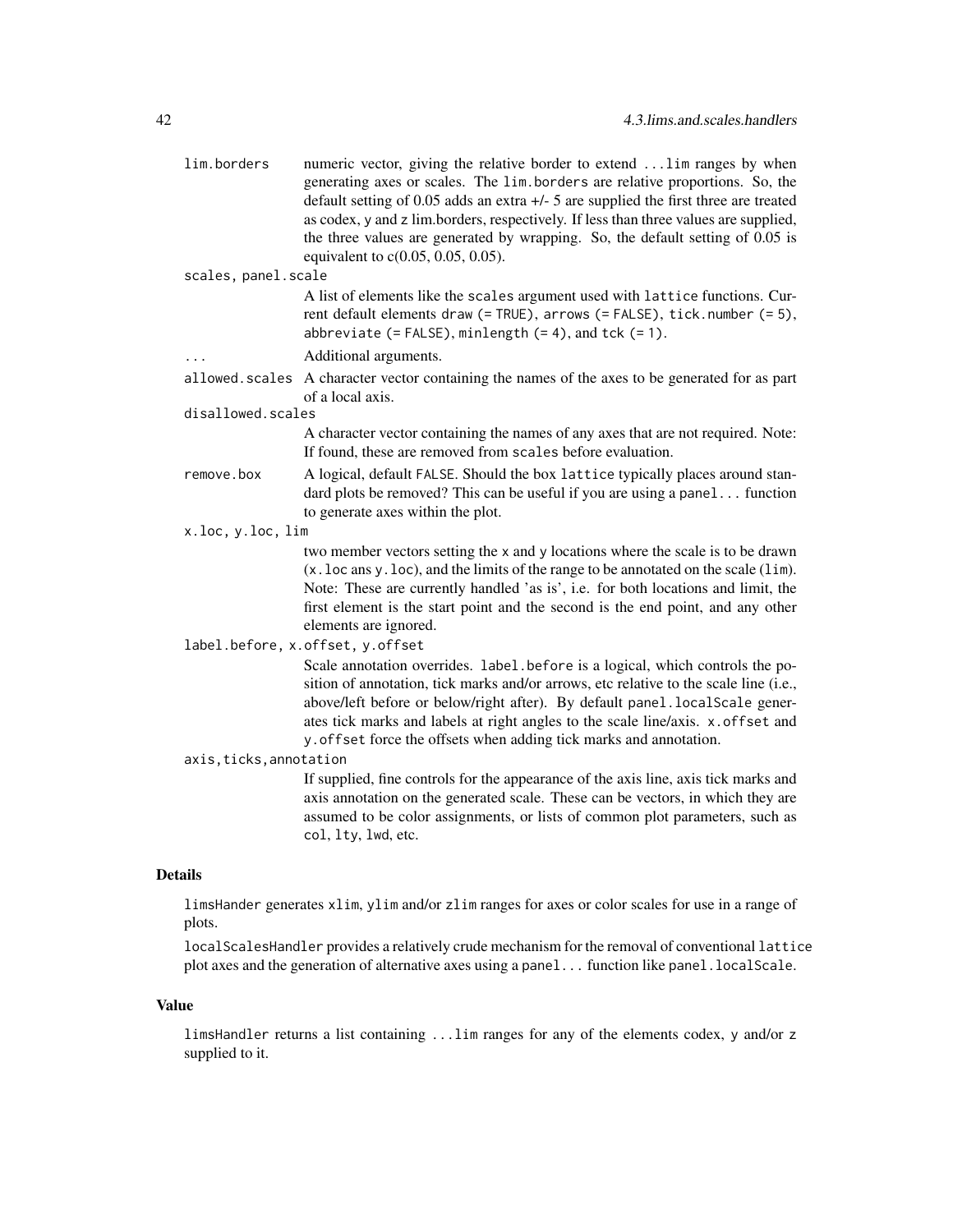### <span id="page-42-0"></span>4.4.cond.handlers 43

localScalesHandler returns a list containing the elements: scales, panel. scales and possibly par.settings. scales turns off the standard axes annotation. panel.scales is a list of named elements, one per named axis, describing the axis layout. If remove.box = TRUE, the additional argument par.settings is also supplied.

All arguments should be passed on to the associated plot.

panel.scales or axis-specific elements in panel.scales can then be evaluated by an associated panel... function run from within the lattice plot call. This would typically take the form:

panel.my.axis(panel.scale = panel.scale\$axis,...)

panel.localScale is a local axis/scale plotter. It can be used in combination with localScalesHandler, and should called once for each axis that is required, or it can be used 'stand alone' panel to add a local scale to a lattice plot.

yscale.component.log10 and xscale.component.log10 are simple axis transforms for use with log to the base 10 transformed plot axes.

#### Note

panel.localScale is currently in revision. Scale arrows are currently not available.

### Author(s)

Karl Ropkins

#### References

These function makes extensive use of code developed by others.

lattice: Sarkar, Deepayan (2008) Lattice: Multivariate Data Visualization with R. Springer, New York. ISBN 978-0-387-75968-5

### See Also

In other packages: [xyplot](#page-0-0) in [lattice](#page-0-0).

### Examples

## See trianglePlot Example 2 for example application

4.4.cond.handlers *Plot Conditioning*

### <span id="page-42-1"></span>Description

Plot conditioning handling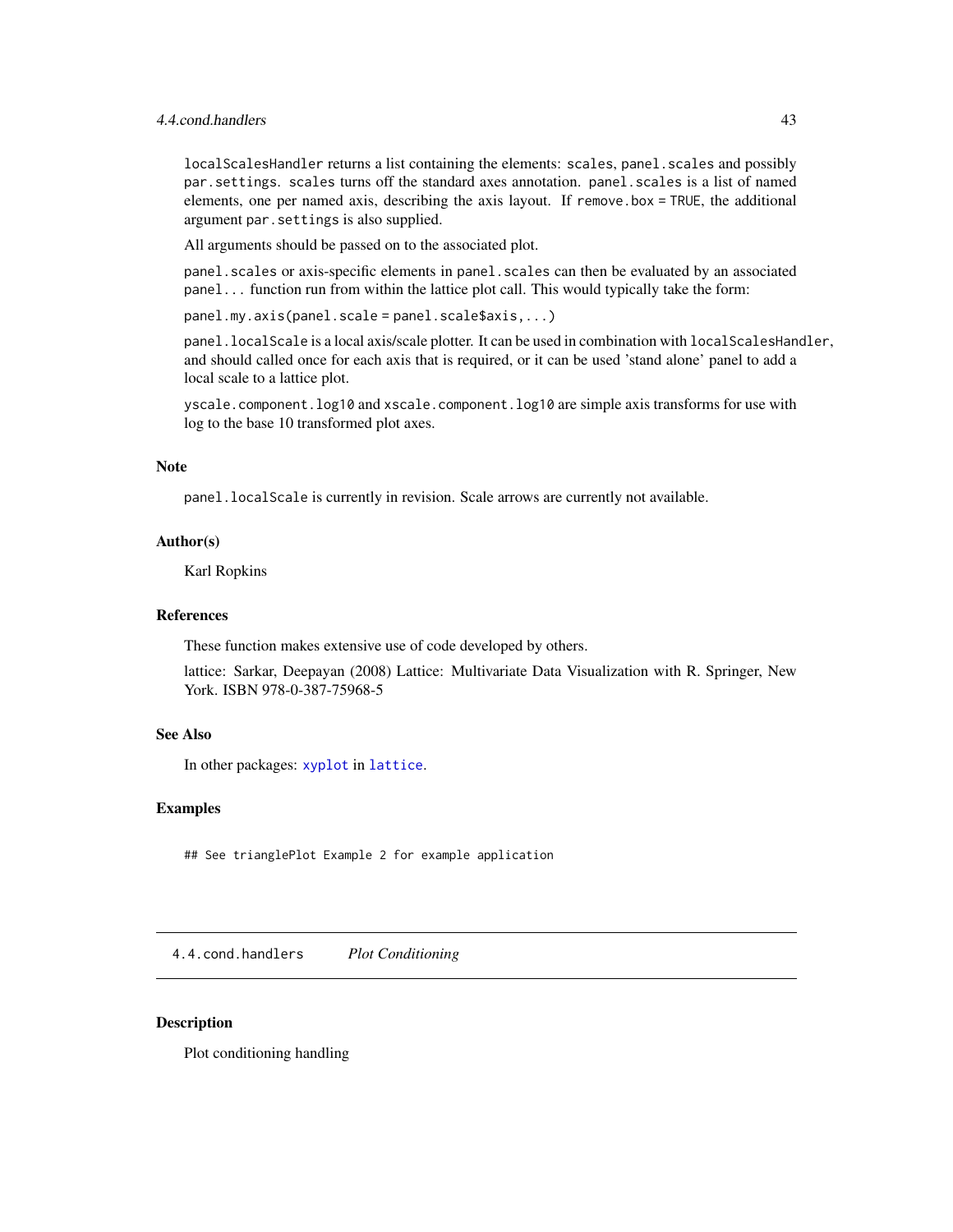```
condsPanelHandler(..., conds = NULL, panel = NULL,
       by.cond = NULL, process = TRUE, plot = TRUE)
groupsPanelHandler(..., groups = NULL, panel = NULL,
       by.group = NULL, process = TRUE, plot = TRUE)
zcasesPanelHandler(..., zcases = NULL, panel = NULL,
      by.zcase = NULL, process = TRUE, plot = TRUE)
groupsAndZcasesPanelHandler(panel=NULL, ...,
       plot = TRUE, process = TRUE)
groupsHandler(z = NULL, groups = NULL, ..., group.ids = NULL,
       handler = "zzz")
zcasesHandler(z = NULL, zcases = NULL, ..., zcases.ids = NULL,
      handler = "zzz")groupsAndZcasesHandler(..., loa.settings = NULL)
stepwiseZcasesGlyphHandler(zcases = NULL, ..., zcase.ids = NULL,
       panel.elements = NULL, loaGlyph = NULL)
```
### Arguments

| . ,                   | Additional arguments. See Notes below.                                                                                                                                                                                                                                                                                                                                                                                                                                                                                                                                                                                                                     |
|-----------------------|------------------------------------------------------------------------------------------------------------------------------------------------------------------------------------------------------------------------------------------------------------------------------------------------------------------------------------------------------------------------------------------------------------------------------------------------------------------------------------------------------------------------------------------------------------------------------------------------------------------------------------------------------------|
| conds, panel, by.cond |                                                                                                                                                                                                                                                                                                                                                                                                                                                                                                                                                                                                                                                            |
|                       | For all supplied additional arguments, conds is a vector of conditioning indices.<br>This is typically a logical, numeric, factor or character vector which can be used<br>to assign other elements undeclared call arguments to specific subsets. panel<br>identifies the panel function, and should also be supplied so loa can manage<br>processing and plot activities correctly. by cond identifies routine plot oper-<br>ations associated with the requested conditioning. This can be a list of plot<br>arguments or panel functions that should be associated with the requested<br>conditoning. See process and plot below and associated Notes. |
|                       | plot, process, loa. settings                                                                                                                                                                                                                                                                                                                                                                                                                                                                                                                                                                                                                               |
|                       | Passed to and handled by panelPal. For panels that can be preprocessed, plot<br>and process turn off or on processing and the plotting steps of the panel code.<br>See panelPal Help documentation from further details.                                                                                                                                                                                                                                                                                                                                                                                                                                   |
| groups, by.group      |                                                                                                                                                                                                                                                                                                                                                                                                                                                                                                                                                                                                                                                            |
|                       | As conds and by cond but for grouping.                                                                                                                                                                                                                                                                                                                                                                                                                                                                                                                                                                                                                     |
| zcases, by.zcase      |                                                                                                                                                                                                                                                                                                                                                                                                                                                                                                                                                                                                                                                            |
|                       | As conds and by cond but for zease condition.                                                                                                                                                                                                                                                                                                                                                                                                                                                                                                                                                                                                              |
| z, handler            | The z data series and any associated plot arguments that need special handling.                                                                                                                                                                                                                                                                                                                                                                                                                                                                                                                                                                            |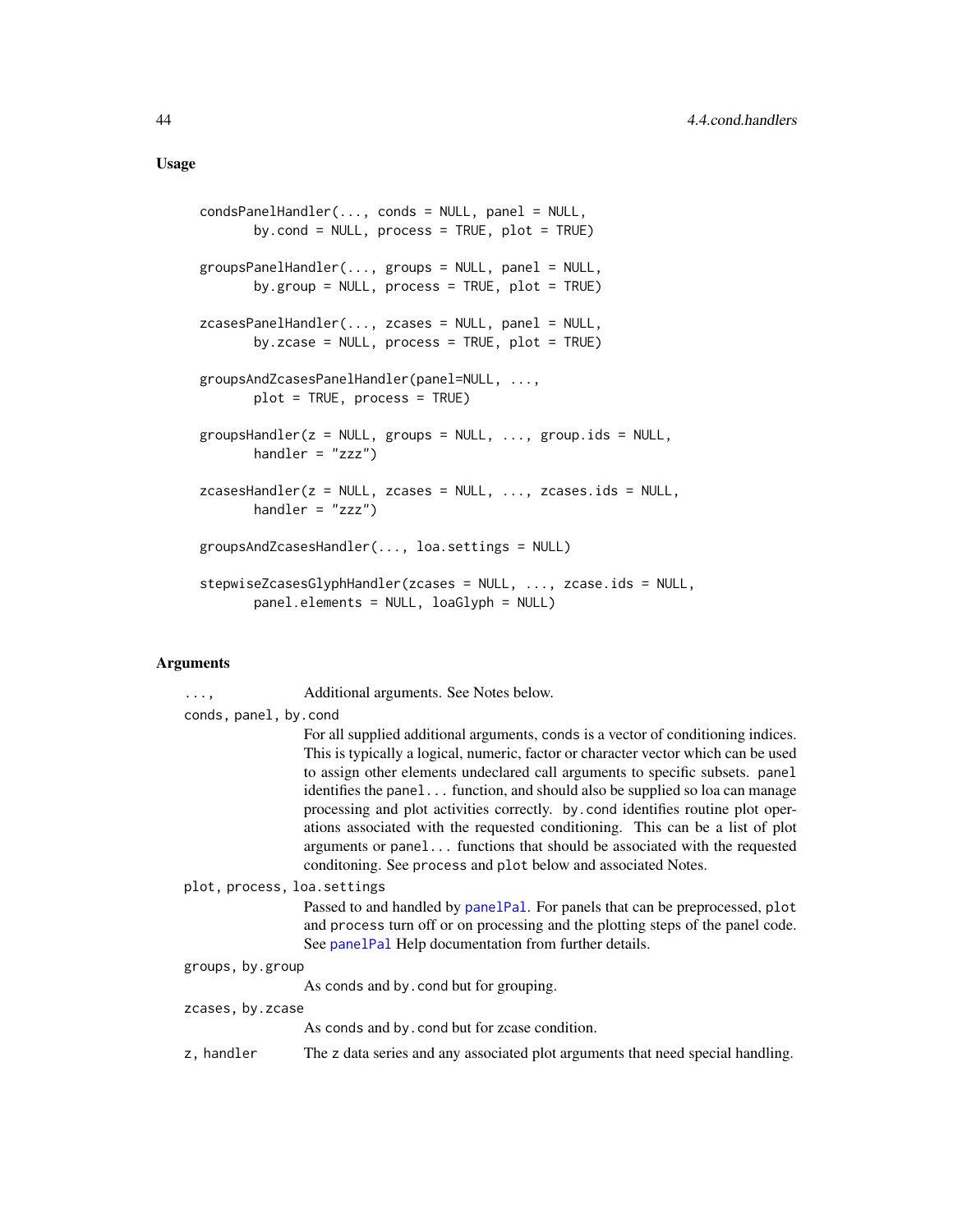<span id="page-44-0"></span>

|          | group.ids, zcases.ids, zcase.ids                                                                      |
|----------|-------------------------------------------------------------------------------------------------------|
|          | If given, vectors of the unique cases in groups and zcases, respectively.                             |
|          | panel.elements If given, the names of all plot arguments that have been vectorized by panel Pal.      |
| loaGlyph | (For stepwiseZcasesGlyphHandler only), the loa glyph to drawn. See loa.glyphs<br>for further details. |

### Details

NOTE: These functions are currently in development and may be subject to changes.

condsPanelHandler is a general purpose function that can be used to routinely manage plot conditioning within a panel... function call. It takes all undeclared arguments are supplied to it, and subsets them by unique case in the supplied conds argument. Then it modifies each of these based on the associated elements of by.cond and processes and/or plots the results depending on process and plot settings.

groupsPanelHandler is similar but is intended for use with the plot call argument groups.

zcasesPanelHandler is similar but is intended for use with arguments conditioned within the z term of the plot formula. So, for example, for unique handling of z1 and z2 cases in the plot loaPlot(z1+z2~x\*y).

groupsAndZcasesPanelHandler is a wrapper for groups and zcase that allows users to simultaneously and uniquely handle both types of conditioning.

stepwiseZcasesGlyphHandler is a ...Handler function for generating gylph plots based on multiple z inputs.

### Value

All ..PanelHandlers functions are intended for use with [panelPal](#page-33-1). Using different combinations of these allows plot developers a high degree of flexibility.

### **Note**

This function is in development and may be subject to changes.

### Author(s)

Karl Ropkins

#### References

This function makes extensive use of code developed by others.

lattice: Sarkar, Deepayan (2008) Lattice: Multivariate Data Visualization with R. Springer, New York. ISBN 978-0-387-75968-5

#### See Also

### [panelPal](#page-33-1)

For information on related functions in other packages, see [lattice](#page-0-0): [xyplot](#page-0-0); [panel.xyplot](#page-0-0); and [panel.levelplot](#page-0-0).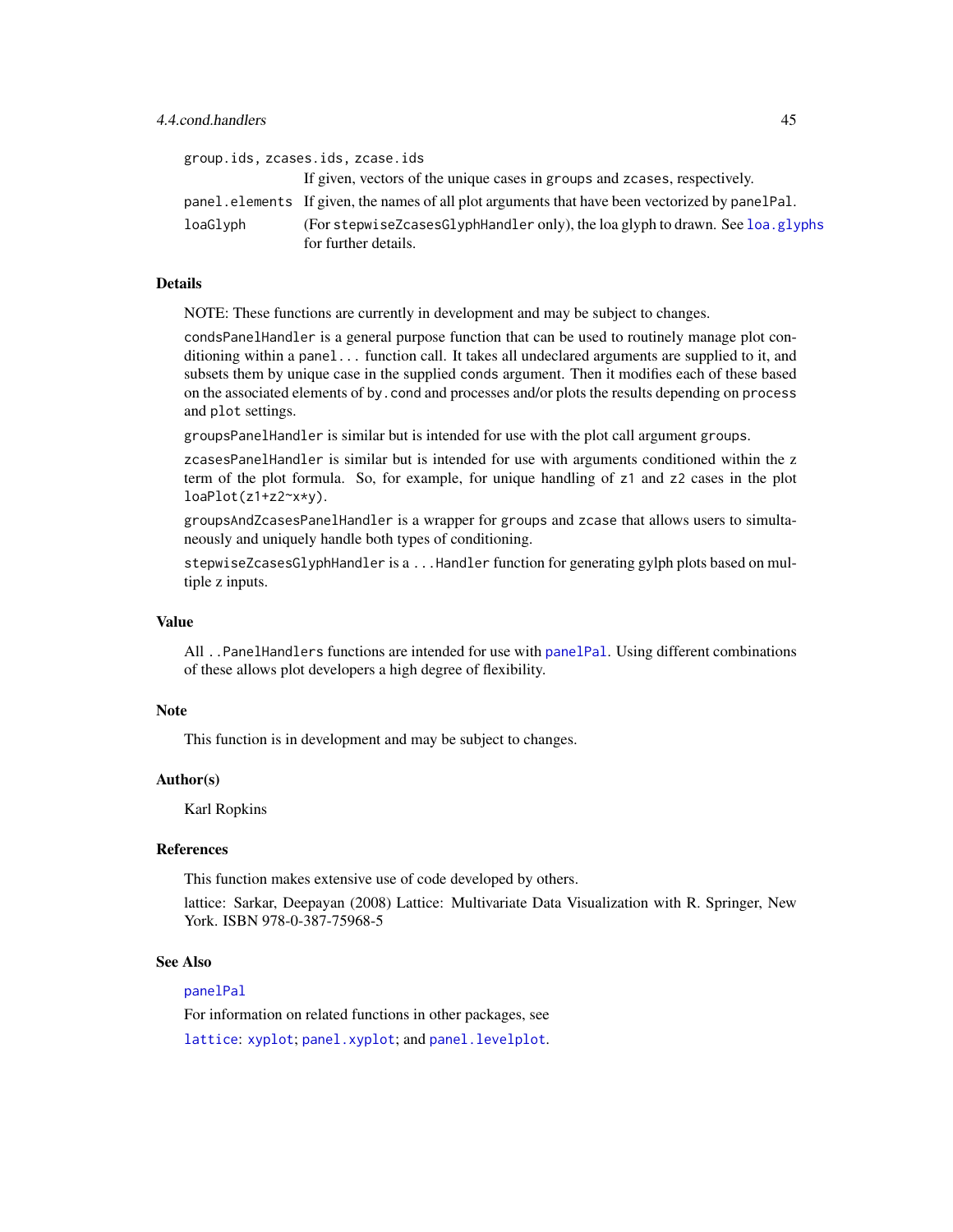```
4.5.plot.argument.handlers
```
*Common plot argument handlers*

### <span id="page-45-1"></span>Description

Functions for use the routine handling of some common plot arguments.

### Usage

```
cexHandler(z = NULL, cex = NULL,cex.range = NULL, expand.outputs = TRUE,
           ref = NULL, ..., zlim = NULL)collHandler(z = NULL, col = NULL,
           region = NULL, colorkey = FALSE, legend = NULL,
           pretty = FALSE, at = NULL, cuts = 20,col.regions = NULL, alpha.regions = NULL,
           expand.outputs = TRUE, ref = NULL,
           \ldots, zlim = NULL, output="col")
colRegionsHandler(...)
pchHandler(z = NULL, pch = NULL, pch.order = NULL,
           expand.outputs = TRUE, ref = NULL, ...,zlim = NULLscalesHandler(...)
zHandler(z = NULL, expand.outputs = TRUE,
           ref = NULL, ...)
```
### Arguments

z If supplied, a vector of values intended to used as a scale when assigning a property.

> For cexHandler, the cex of, e.g., points on a scatter plot. Here, size scales are managed using a reference range cex.range, but superseded by cex settings, if also supplied.

> For colHandler, the color of, e.g., points on a scatter plot. Here, color scales are managed using a colorkey method similar to that used by the [lattice](#page-0-0) function [levelplot](#page-0-0), see below (arguments region, colorkey, pretty, at, cuts, col.regions and alpha.regions). If z is NULL or not supplied, all colors are set by col if supplied or as the default lattice symbol color if both z and col are not supplied.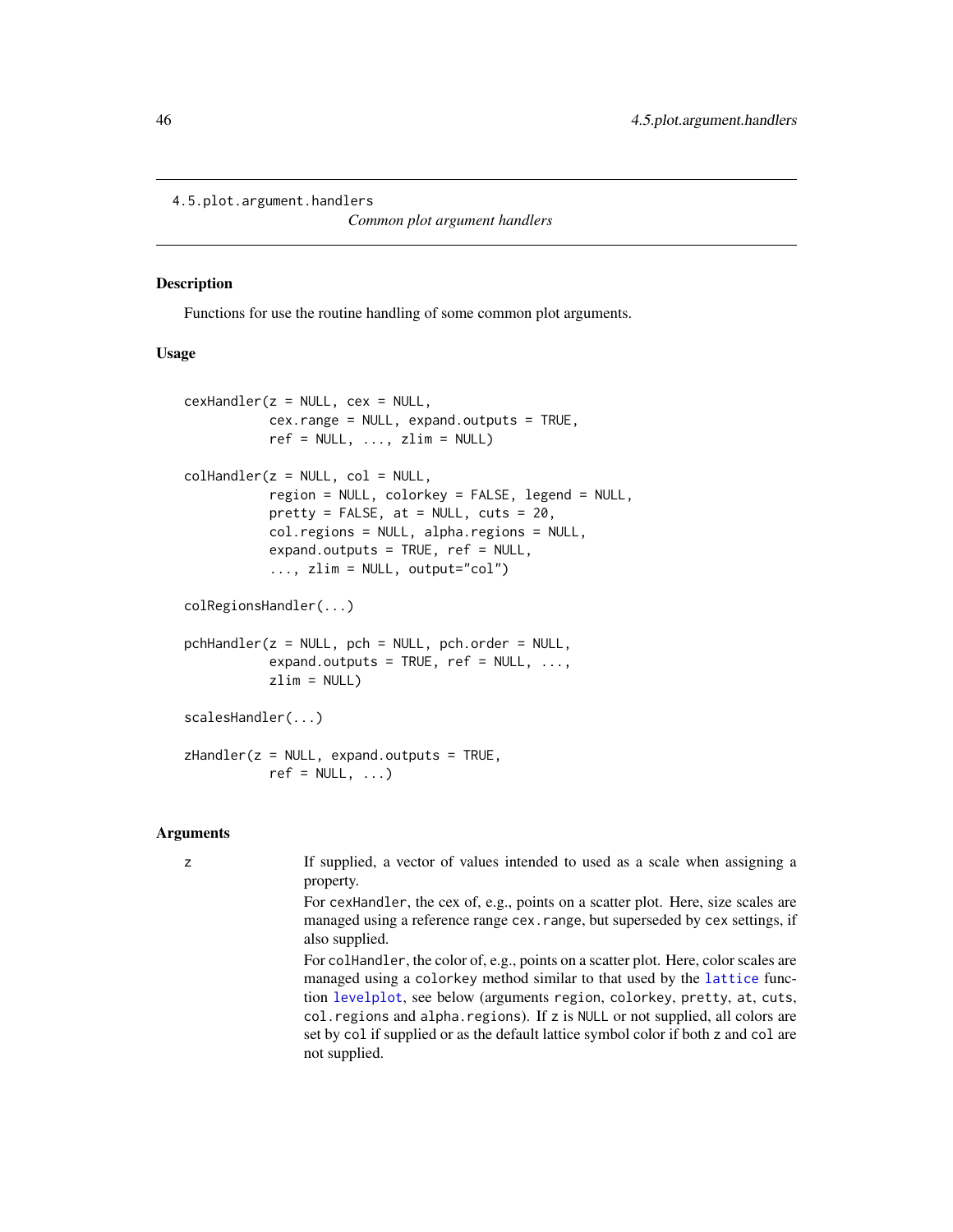<span id="page-46-0"></span>For pchHandler, the pch of, e.g., points on a scatter plot. Here, plot symbols are managed using a reference vector pch.order, but superseded by pch settings, if also supplied.

For zHandler, any vector that should to expanded by wrapping to a given length, e.g. the length of the x (or y) data series to plotting.

- cex, col, pch For associated handlers, the parameter value(s) to be managed (i.e., cex for cexHandler, etc. Note: In all cases if these are not NULL these supersede any supplied z or . . . Handler modification.
- cex.range If supplied, the range for z to be rescaled to when using this to generate a cex scale. NOTE: cex.range = FALSE disables this cex scaling and uses z values directly; cex.range = TRUE applied default scaling, equivalent to cex.range = c(0.75,3).

region, colorkey, legend, pretty, at, cuts, col.regions, alpha.regions

The colorscale settings to be used when generating a colorkey. The most useful of these are probably col.regions which can be used to reset the color scale, alpha.regions which sets the col.region alpha transparency (0 for invisible to 1 for solid) and colorkey which can be a logical (forcing the colorkey on or off) or a list of components that can be used to fine-tune the appearance of the colorkey. Note: The generation of colorscales is handled by [RColorBrewer](#page-0-0).

- pch.order A vector of symbol ids (typically the numbers 1 to 24) to used when plotting points if, e.g. using a scatter plot. By default, all points are plotted using the first of these pch ids unless any conditioning (e.g. grouping or zcase handling) is declared and linked to pch, in which symbols are assigned in series from pch.order.
- expand.outputs, ref expand.outputs is a Logical (default TRUE): should outputs be expanded to the same length as ref? This can be useful if, e.g., coloring points on a scatter plot that may be conditioned and therefore may require subscript handling, in which case ref could be the x or y data series, or any other vector of the same length. Note: if ref is not supplied expand. outputs is ignored. zlim The range over which the scale is to be applied if not range( $z$ ). output For colHandler. The function output. Either the col vector alone (output='col') or the full list of color parameters. ... Additional arguments, often ignored.

#### Details

The ...Handler functions are argument handlers intended to routinely handle some common activities associated with plotting data.

cexHandler manages symbol sizes. It generates a (hopefully) sensible cex scale for handling plot symbol size based on a supplied input (z).

colHandler manages colors. It works like the colorkey in [levelplot](#page-0-0) in [lattice](#page-0-0), to generate a colorscale based on a supplied input (z).

colRegionsHandler is a wrapper for colHandler that can be used to with the col.regions argument.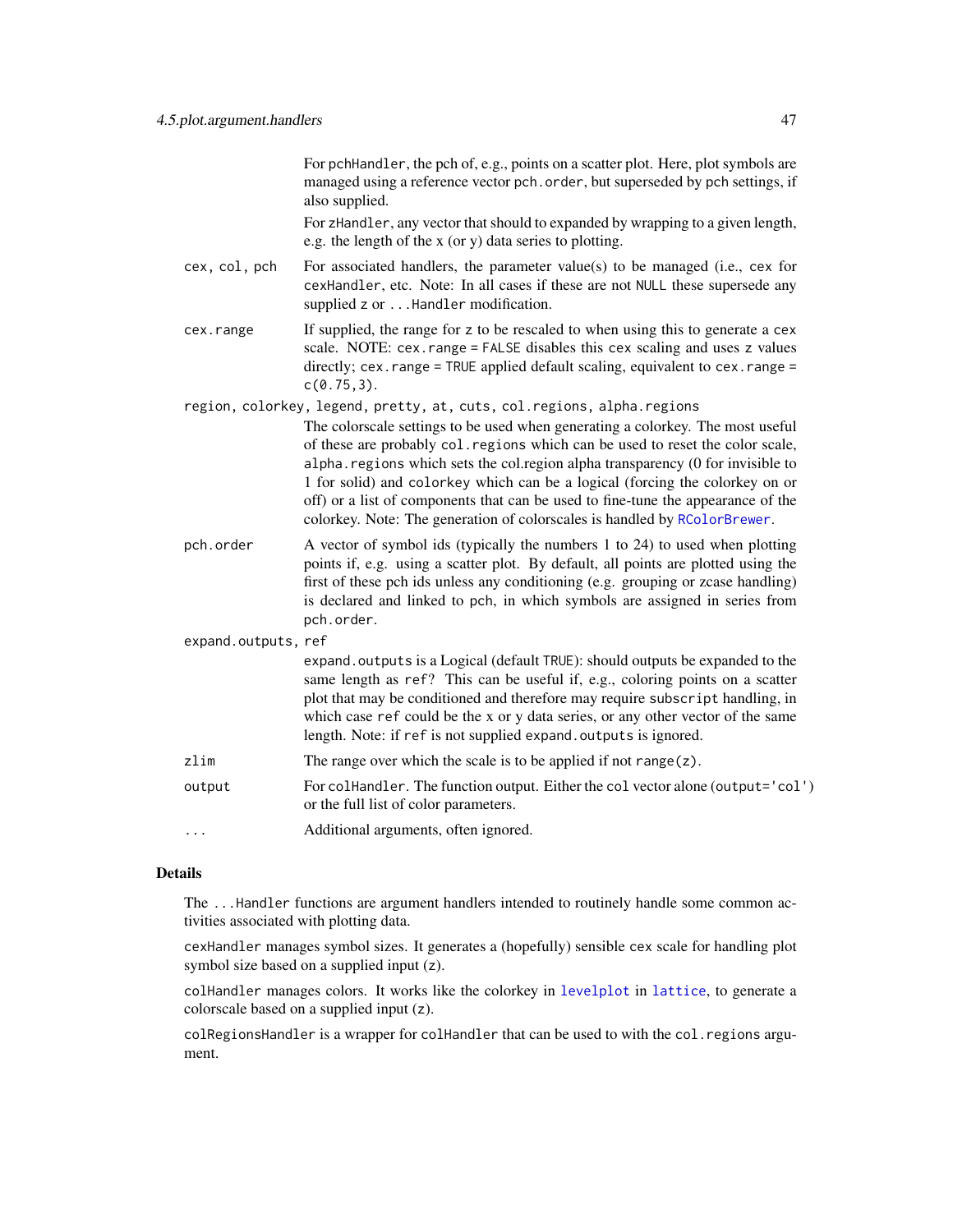<span id="page-47-0"></span>scalesHandler is a crude method to avoid scales argument list structures.

zHandler expands (by wrapping) or foreshortens vectors.

#### Value

cexHandler returns a vector, which can be used as the cex argument in many common plotting functions (e.g. [plot](#page-0-0), [xyplot](#page-0-0)).

colHandler depending on output setting returns either the col vector or a list containing elements (z, col, legend, at, col.regions and alpha.regions), which can be used to create a col series scaled by z and an associated colorkey like that generated by [levelplot](#page-0-0) for other [lattice](#page-0-0) functions (e.g. [xyplot](#page-0-0)).

colRegionsHandler returns a vector of color values suitable for use with the col.regions argument.

scalesHandler returns the supplied arguments modified as follows: all scales... arguments are converted into a single list(...); all scales.x... and scales.y... argument are converted into  $list(x=list(...) )$  and  $list(y=list(...) )$ , respectively. so e.g. scales.x.rot=45 generates scales=list(x=list(rot=45)).

pchHandler returns a vector of pch values of an appropriate length, depending on expand.outputs and ref settings.

### Note

cexHandler recently revised. Default cex range now smaller, in line with feedback. scalesHandler might not be staying.

### Author(s)

Karl Ropkins

### References

These function makes extensive use of code developed by others.

lattice: Sarkar, Deepayan (2008) Lattice: Multivariate Data Visualization with R. Springer, New York. ISBN 978-0-387-75968-5

RColorBrewer: Erich Neuwirth <erich.neuwirth@univie.ac.at> (2011). RColorBrewer: Color-Brewer palettes. R package version 1.0-5. http://CRAN.R-project.org/package=RColorBrewer

### See Also

In other packages: See [xyplot](#page-0-0) in [lattice](#page-0-0).

### Examples

```
#some trivial data
a \leq 1:10
```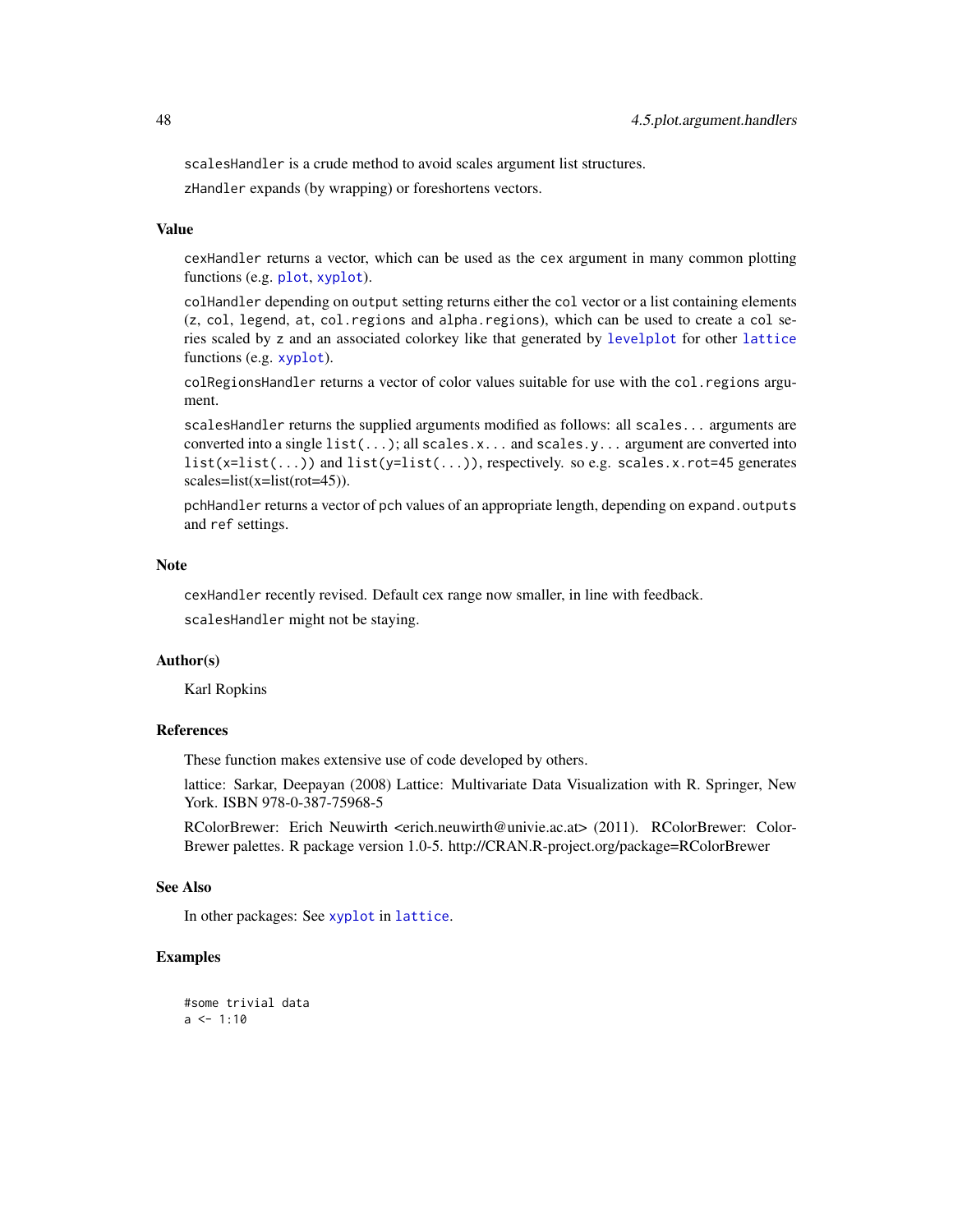```
## Example 1
## Simple plot with cex handling
myplot1 <- function(x, y, z = NULL, cex = NULL,
                   cex.\text{range} = NULL, ...}
    #set cex
    cex <- cexHandler(z, cex, cex.range)
    #plot
    xyplot(y-x, cex = cex,...)}
myplot1(a, a, a)
# compare
## Not run:
  myplot1(a, a) #like plot(x, y)
  myplot1(a, a, a*100) #as myplot1(a, a, a)
                            #because cex scaled by range
  myplot1(a, b, c,
      cex.range = c(1,5)) #cex range reset
  myplot1(a, b, c,
      cex.random = c(10,50),
      cex = 1) #cex supersedes all else if supplied
## End(Not run)
## Example2
## plot function using lists/listUpdates
myplot2 <- function(x, y, z = NULL, \ldots){
    #my default plot
    default.args \le list(x = y\approxx, z = z,
                        pch = 20, cex = 4)
    #update with whatever user supplied
    plot.args <- listUpdate(default.args, list(...))
    #col Management
    plot.args$col <- do.call(colHandler, plot.args)
    do.call(xyplot, plot.args)
}
#with colorkey based on z case
myplot2(a, a, a)
# compare
## Not run:
   myplot2(a, b, c,
       col.regions = "Blues") #col.regions recoloring
```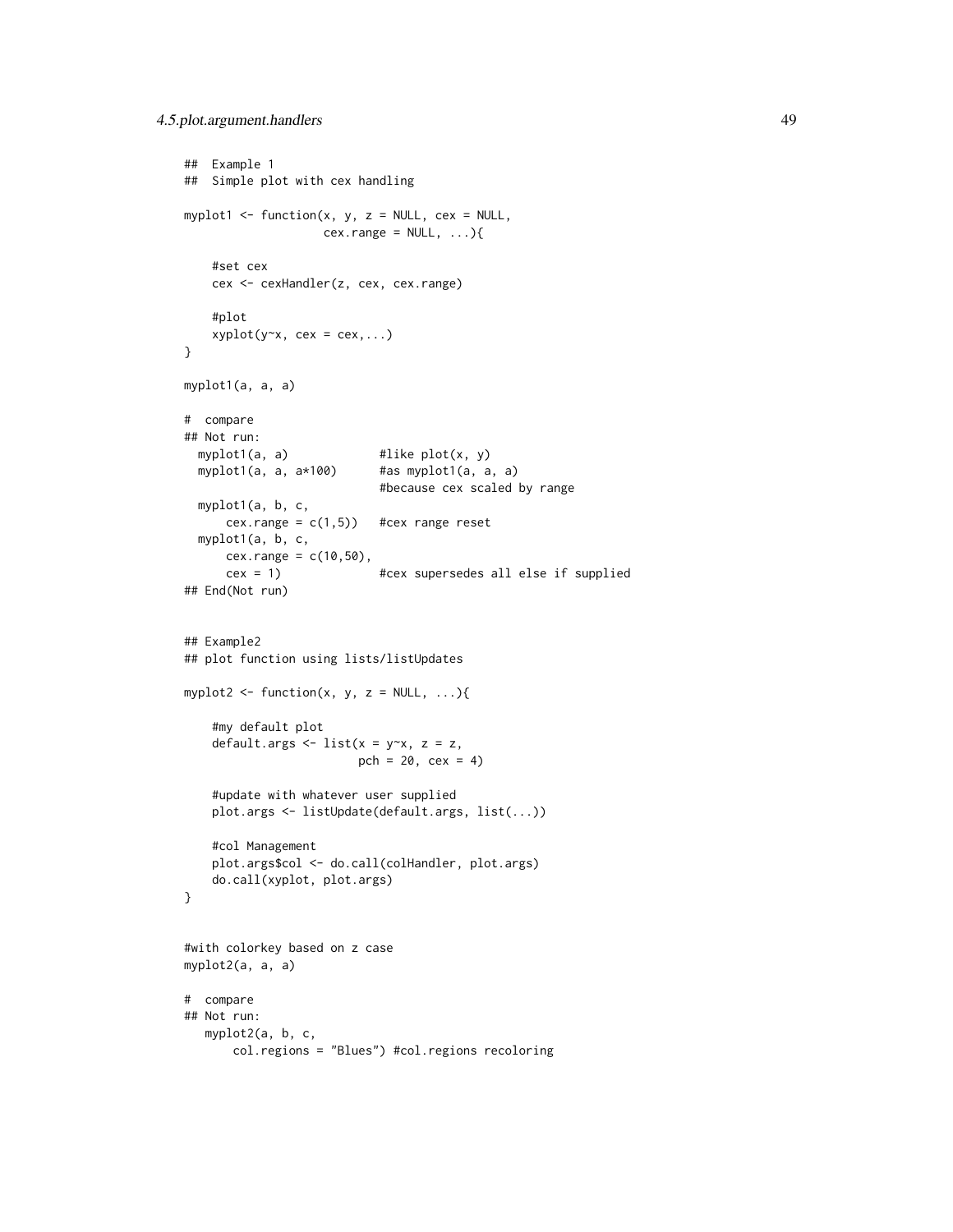```
myplot2(a, b, c,
      col = "red") ##but (again) col supersedes if supplied
## End(Not run)
# Note:
# See also example in ?listUpdate
```
4.6.key.handlers *Key handling*

### <span id="page-49-1"></span>Description

Workhorse functions for routine use of keys in plots.

### Usage

```
keyHandler(key = NULL, ..., output = "key")#keys
draw.loaPlotZKey(key = NULL, draw = FALSE, vp = NULL, ...)
draw.loaColorKey(key = NULL, draw = FALSE, vp = NULL, ...)
draw.loaColorRegionsKey(key = NULL, draw = FALSE, vp = NULL, ...)
draw.zcasePlotKey(key = NULL, draw = FALSE, vp = NULL, ...)
draw.ycasePlotKey(key = NULL, draw = FALSE, vp = NULL, ...)
draw.groupPlotKey(key = NULL, draw = FALSE, vp = NULL, ...)draw-key.log10(key = NULL, draw = FALSE, vp = NULL, ...)
```
### Arguments

| key      | The key to be used.                                                                              |
|----------|--------------------------------------------------------------------------------------------------|
| $\cdot$  | Any additional arguments to be used to modify the the key before plotting.                       |
| output   | The format to return the function output in. This is 'key' for all routine (in plot)<br>use.     |
| draw, vp | lattice and grid arguments using when plotting GROB objects. Generally,<br>these can be ignored. |

<span id="page-49-0"></span>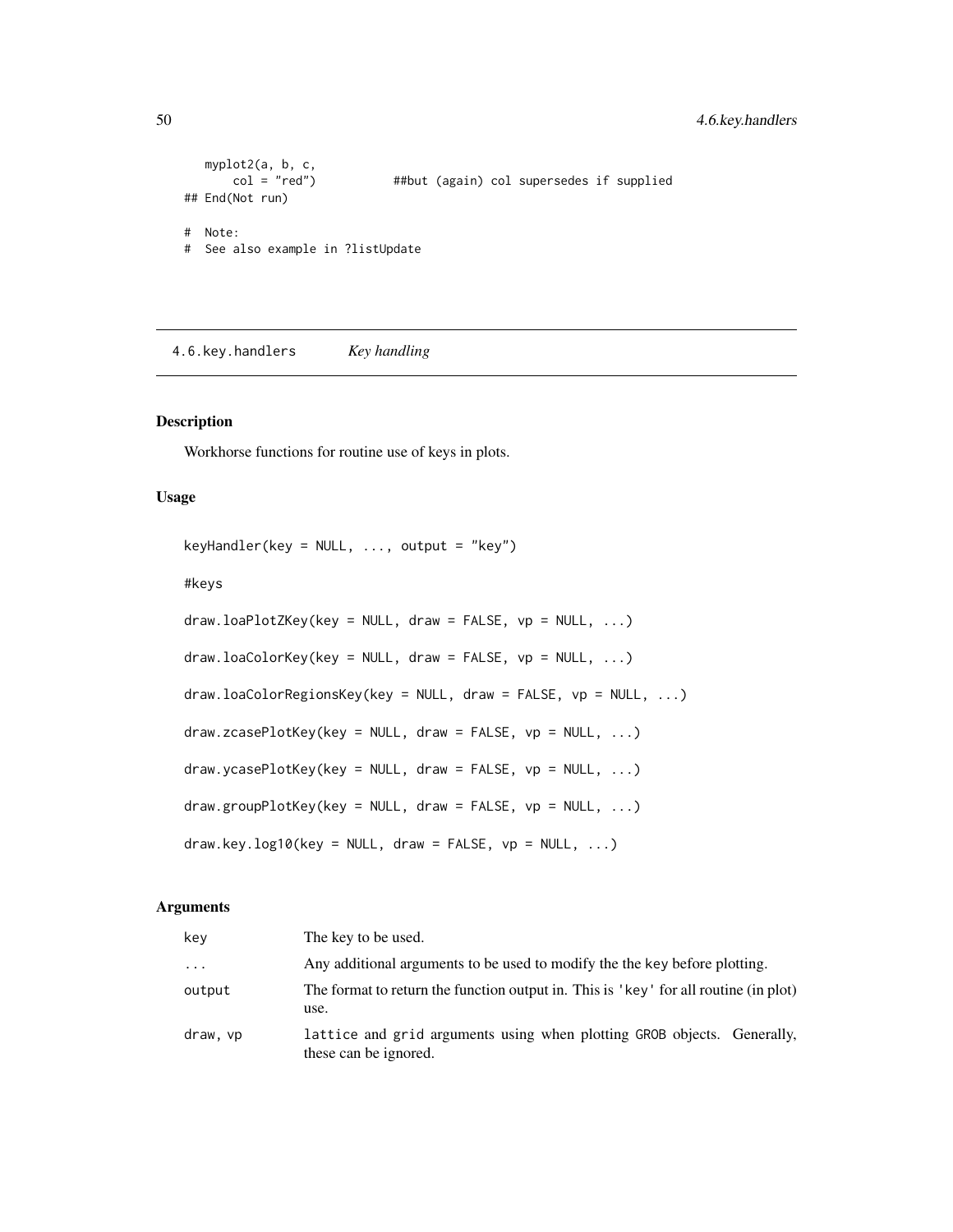#### <span id="page-50-0"></span>Details

keyHandler is a general function that rotuine generates defaults arguments for add a key to a plot.

draw...key functions are all specialist plots keys. They are typically modifications of or variations on similar functions in lattice, e.g. draw.key and draw.colorkey.

draw.loaPlotZKey is the default 'bubble plot' key used with [loaPlot](#page-3-1).

draw.loaColorKey and draw.loaColorRegionsKey are variations on the draw.colorkey function in [lattice](#page-0-0).

draw.zcasePlotKey, draw.ycasePlotKey and draw.groupPlotKey are simple legends based on zcase, ycase and group annotation.

draw.key.log10 is a simple legend for use with log to the base 10 transformed z scale.

### Value

keyHandler return a list of plot arguments to be used to generate a key .

When run within plot calls, the draw...key functions associated color keys. If they are used with loa plots and suitable panel... functions, color scales are automatically aligned.

#### Note

In Development: Function structures may change in future package updates.

#### Author(s)

Karl Ropkins

#### References

These functions make extensive use of code developed by others.

lattice: Sarkar, Deepayan (2008) Lattice: Multivariate Data Visualization with R. Springer, New York. ISBN 978-0-387-75968-5

### See Also

In other packages: See [xyplot](#page-0-0) in [lattice](#page-0-0).

4.7.other.panel.functions

*Other panel functions argument handlers*

### <span id="page-50-1"></span>Description

In development panel functions for use with lattice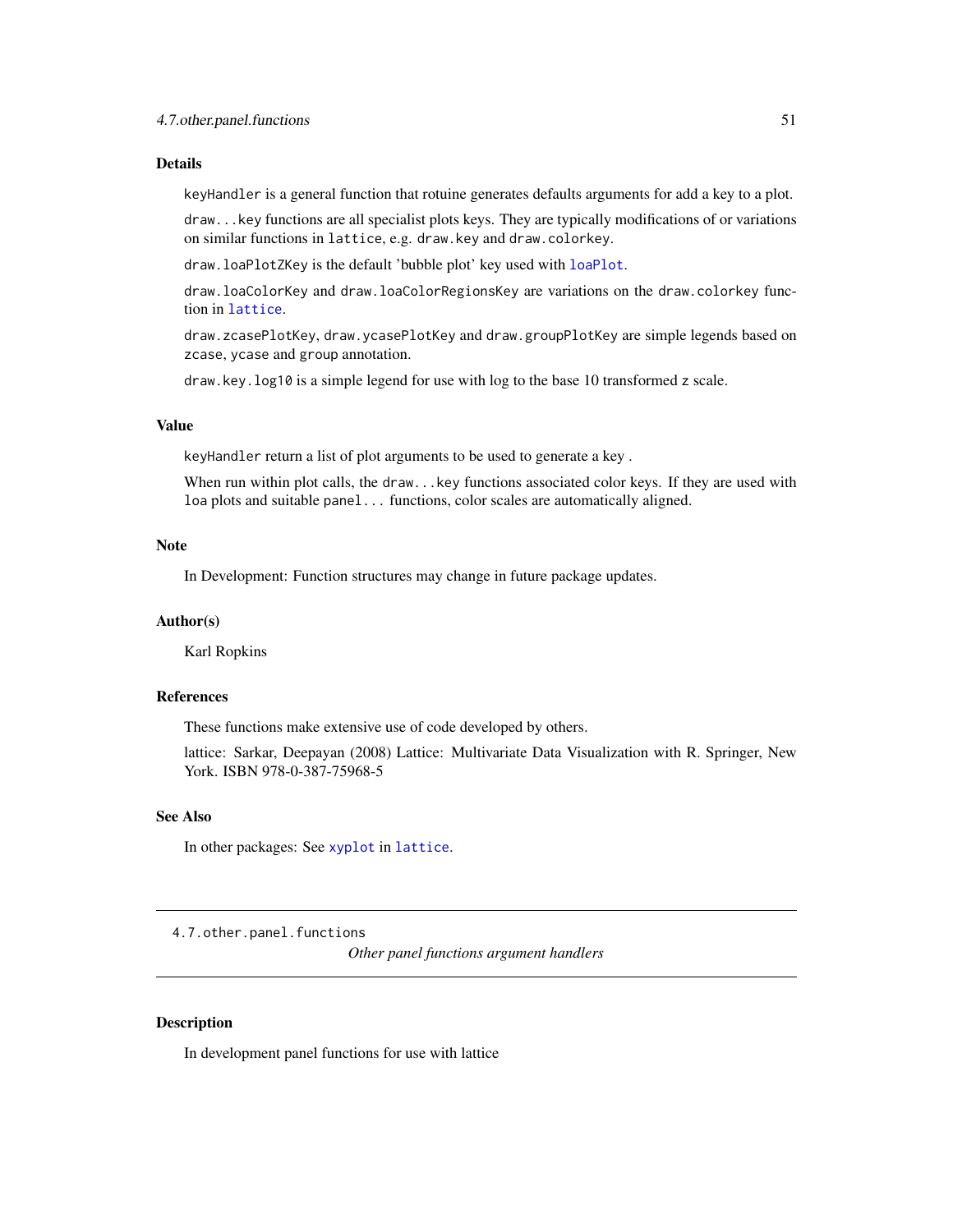### Usage

```
parHandler(scheme = NULL, ...)
#related
getArgs(source = TRUE, local.resets = TRUE,
         user.resets = TRUE, is.scales.lines = FALSE,
         elements = NULL, ..., defaults = list(),defaults.only = FALSE)
getPlotArgs(defaults.as = "axis.line", source = TRUE,
         local.resets = TRUE, user.resets = TRUE,
         elements = NULL, ..., is.scales.lines = NULL,
         defaults.only = TRUE)
isGood4LOA(arg)
```
#### Arguments

```
scheme The color scheme to apply. This can be a list of parameters to apply or a char-
                  acter vector for a pre-defined scheme. Current pre-defined schemes include
                  'greyscale' (for black and white figures).
source, local.resets, user.resets
                  When recovering plot arguments with getArgs or getPlotArgs, places to search
                  for relevant parameters. If supplied these would typically be vectors or lists. If
                  vectors, they are assumed to be col setting. If lists, they are assumed to be lists
                  of named parameters for inclusion. There are two cases that need to be handed
                  specially: (1) some sources, local.resets and/or user.resets may contain
                  both axis-specific and general information, e.g. For a scales list, parameters
                  to be applied just to the x axis in scales$x and parameters to be applied to all
                  scales in scales. In such cases these need to be checked in order (see elements
                  below.) (2) Some sources, e.g. axis scales, contain both text and line param-
                  eters, with e.g. line settings declared as col.line, etc., rather than col, etc.,
                  (which are intended for use with text.) When supplied these need to be handled
                  correctly (see is.scales.lines below). local.resets and user.resets are
                  intended as overrides for the code developer and user, respectively. These can
                  be logicals as well as vectors or lists. If logicals they turn on/off the associ-
                  ated plot components (using isGood4LOA). The check/update order is source,
                  then source$element, then local.reset, then local.reset$element, then
                  user.reset, then user.reset$element. This means that the developer always
                  has last say regarding the default appearance of a plot component and the user
```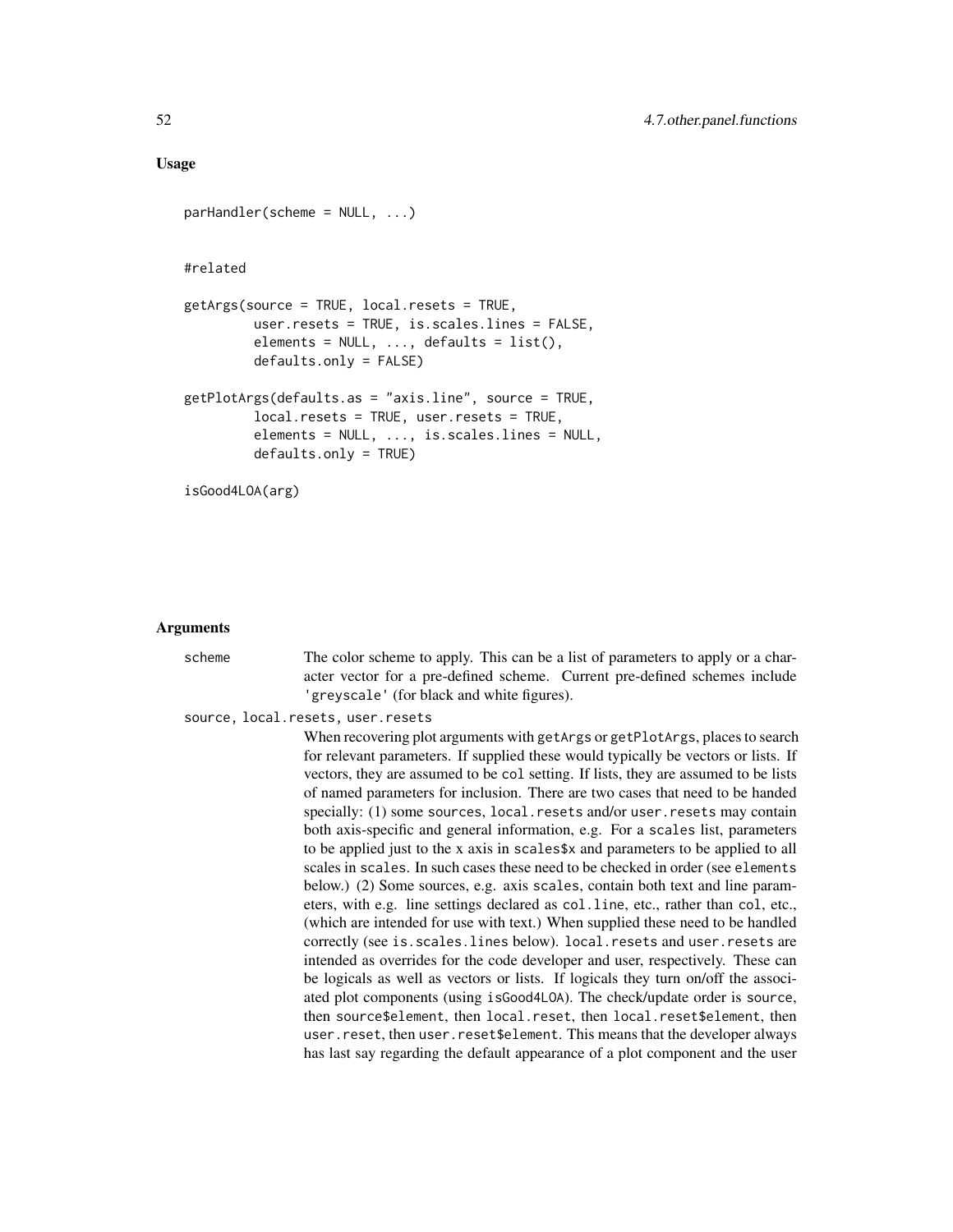always has the very last say from the command line if the local.reset is included as a formal argument in that plot.

is.scales.lines

When recovering arguments with getArgs or getPlotArgs, should source be treated as a lattice scales list? If so, and source is checked for line parameters, line-specific terms such as col.line, etc., will be recovered as col, etc., while general terms (meant for text in scales lists) will be ignored. (Note: getPlotArgs guesses this based on defaults.as if not supplied.)

elements When recovering arguments with getArgs or getPlotArgs, this identifies the elements in source, local.resets and user.resets that may contain casespecific information. As with lattice handling of scales axis-specific information in source\$element(s) is assumed to take priority over general information in source. (Note: if elements are not declared only general/top level information in source, local.resets and user.resets is considered at present.)

Other arguments, often ignored.

defaults, defaults.only, defaults.as

When recovering arguments with getArgs, defaults is an optional 'fall-back' in case nothing is recovered from source, local.resets and user.resets. defaults.only is a logical: if TRUE only parameters named in defaults are searched for, otherwise all parameters are recovered. With getPlotArgs, defaults.as selects an appropriate default. This should be a trellis parameter name, e.g. 'axis.line', 'axis.text', etc. The function uses this to identify appropriate plot parameters to search for/select, e.g. pch, col, cex, etc for 'plot.symbol', and to identify default values for each of these (if defaults.only = TRUE).

arg For isGood4LOA a plot argument that can used to turn a plot panel or panel component on or off.

### Details

getArgs returns a list of parameters/values based on lattice, developer and user settings. If multiple elements are identified as containing case-specific information, the list will contain one list of plot parameters for each named element.

getPlotArgs is a variation of getArgs intended for use with panel... and l... type lattice functions. It returns a list of plot parameters for different plot components, e.g. symbols, lines, or text.

isGood4LOA is a simple workhorse that checks if a supplied arg should be used by loa. (See value and note below.)

parHandler manages the default appearance of plots.

### Value

getArgs and getPlotArgs return lists of located parameters/values. For example, the call

getPlotArgs(default.as = "axis.line")

returns a list containing the lattice defaults for an axis line (alpha, col, lty and lwd) These can then be used in combination with appropriate x and y values in llines, or panel.lines calls. The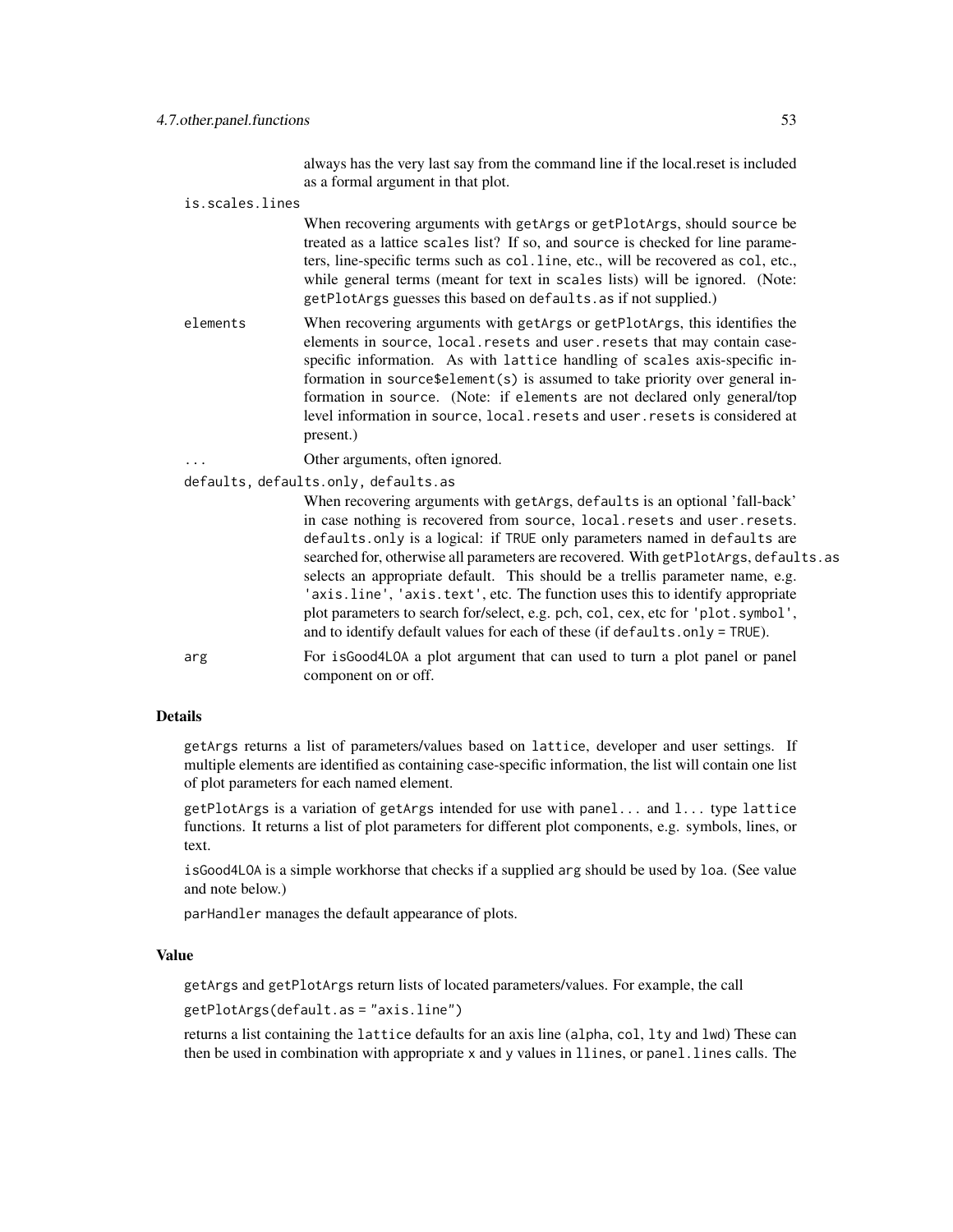<span id="page-53-0"></span>arguments local.resets and user.resets can be added into the call to provide developer and user overrides. (See note below.)

isGood4LOA returns a logical (TRUE or FALSE), depending on the type of a supplied argument. This returns FALSE for NULL, for all FALSE logicals, and any arg that has previously been tagged as 'not wanted'.

parHandler returns a list a list suitable for use as par.settings with most [lattice](#page-0-0) plots.

### Note

getPlotArgs is intended as a 'workhorse' for plot developers, to recover lattice settings, impose their own preferences on these, and in turn to provide users with similar options to quickly override developer settings.

isGood4LOA only exists because I, perhaps wrongly, equate arg = NULL with arg = FALSE when that argument is a component of a plot defined in the plot formals. For example, in [trianglePlot](#page-13-1) I want grids = NULL to turn off the plot grids much like grids = FALSE, but got fed up always writing the same everywhere. Does not mean it is right, particularly useful or even clever...

The getPlotArgs/isGood4LOA combination is a first attempt at providing plot developers with a simple tool to integrate plot argument management by lattice, the plot developer and the plot user. It is intended to be applied in the form shown in the Examples below.

Axis, tick, grid and annotation handling in [trianglePlot](#page-13-1) is intended to illustrate this type of application.

### Author(s)

Karl Ropkins

#### References

These function makes extensive use of code developed by others.

lattice: Sarkar, Deepayan (2008) Lattice: Multivariate Data Visualization with R. Springer, New York. ISBN 978-0-387-75968-5

### See Also

In other packages: See [xyplot](#page-0-0) in [lattice](#page-0-0).

### Examples

#getPlotArgs/isGood4LOA notes

```
#in formals
#my.plot <- function(..., user.reset = TRUE, ...)
#in main code body
#local.resets <- [what developer wants]
#plot.arg <- getPlotArgs("[type]", source, local.reset, user.reset)
```
#in panel call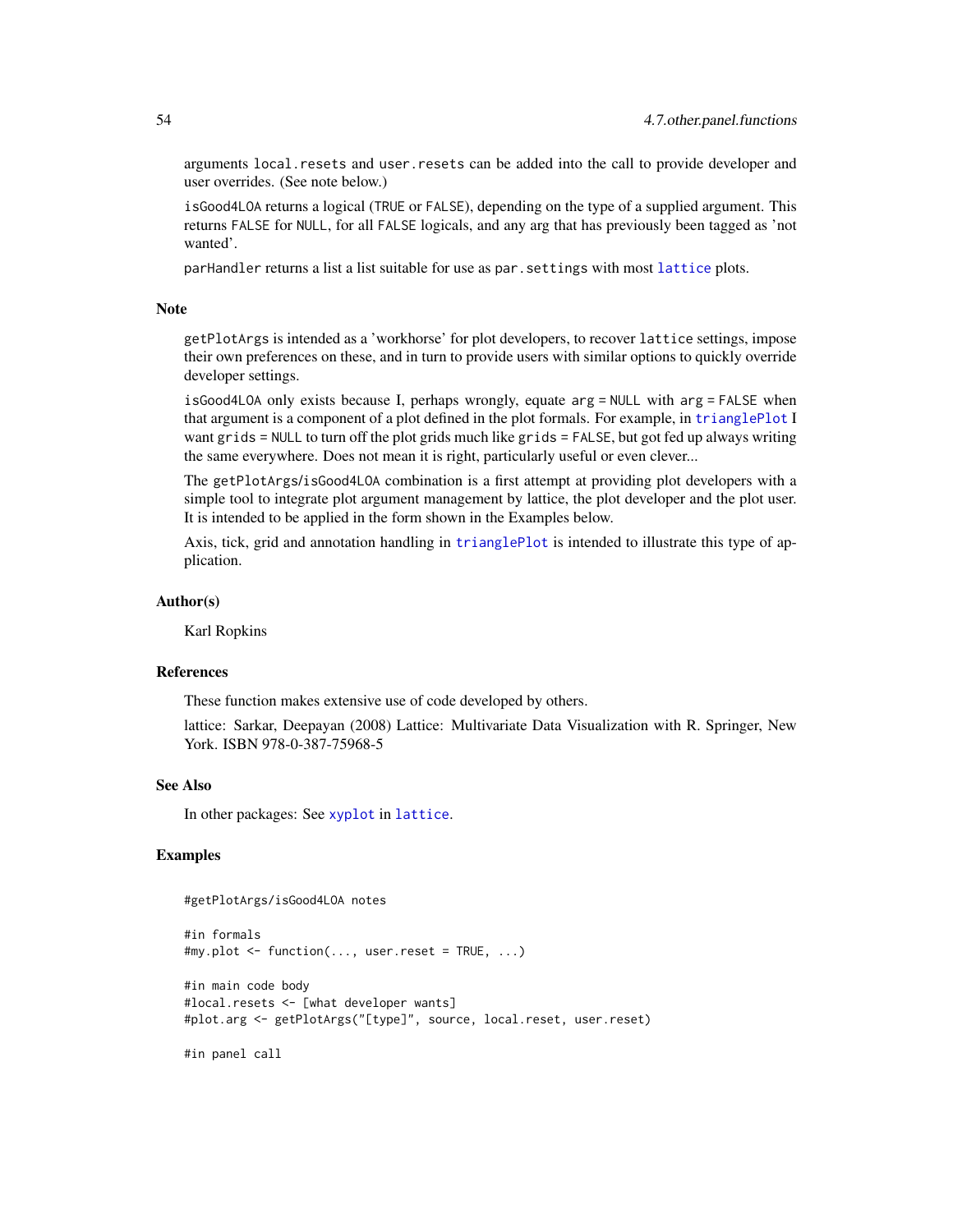### <span id="page-54-0"></span>4.8.list.handlers 55

```
#(for panel off/on control)
#if(isGood4LOA(plot.arg)) panel...(..., plot.arg,...)
#in panel... function
#for panel component off/on control)
#if(isGood4LOA(plot.arg1)) panel...(..., plot.arg1,...)
#if(isGood4LOA(plot.arg2)) l...(..., plot.arg2,...)
#etc.
```
4.8.list.handlers *List manipulation*

### <span id="page-54-1"></span>Description

Workhorse functions for routine list handling in loa and elsewhere.

### Usage

```
listHandler(a, use = NULL, ignore = NULL,
            drop.dots=TRUE)
listUpdate(a, b, use = NULL, ignore = NULL,
            use.a = use, use.b = use,
            ignore.a = ignore, ignore.b = ignore,
            drop.dots = TRUE)
listExpand(a, ref = NULL, use = NULL,
            ignore = NULL, drop.dots = TRUE)
listLoad(..., load = NULL)
```
### Arguments

| a                          | A required list. The list to be modified.                                                                                                                                                                                                             |
|----------------------------|-------------------------------------------------------------------------------------------------------------------------------------------------------------------------------------------------------------------------------------------------------|
| b                          | For list Update only, a required second list, the contents of which are used to<br>update a with.                                                                                                                                                     |
| use, use.a, use.b          |                                                                                                                                                                                                                                                       |
|                            | Vectors, all defaults NULL. If supplied, a vector of the names of list enteries to<br>be used. Other enteries are then discarded, use is applied to all supplied lists,<br>while use a, use b, etc. can be used to subset a and b lists individually. |
| ignore, ignore.a, ignore.b |                                                                                                                                                                                                                                                       |
|                            | Vectors, default NULL. As with use, etc, but for enteries to be ignored/not passed<br>on for modification.                                                                                                                                            |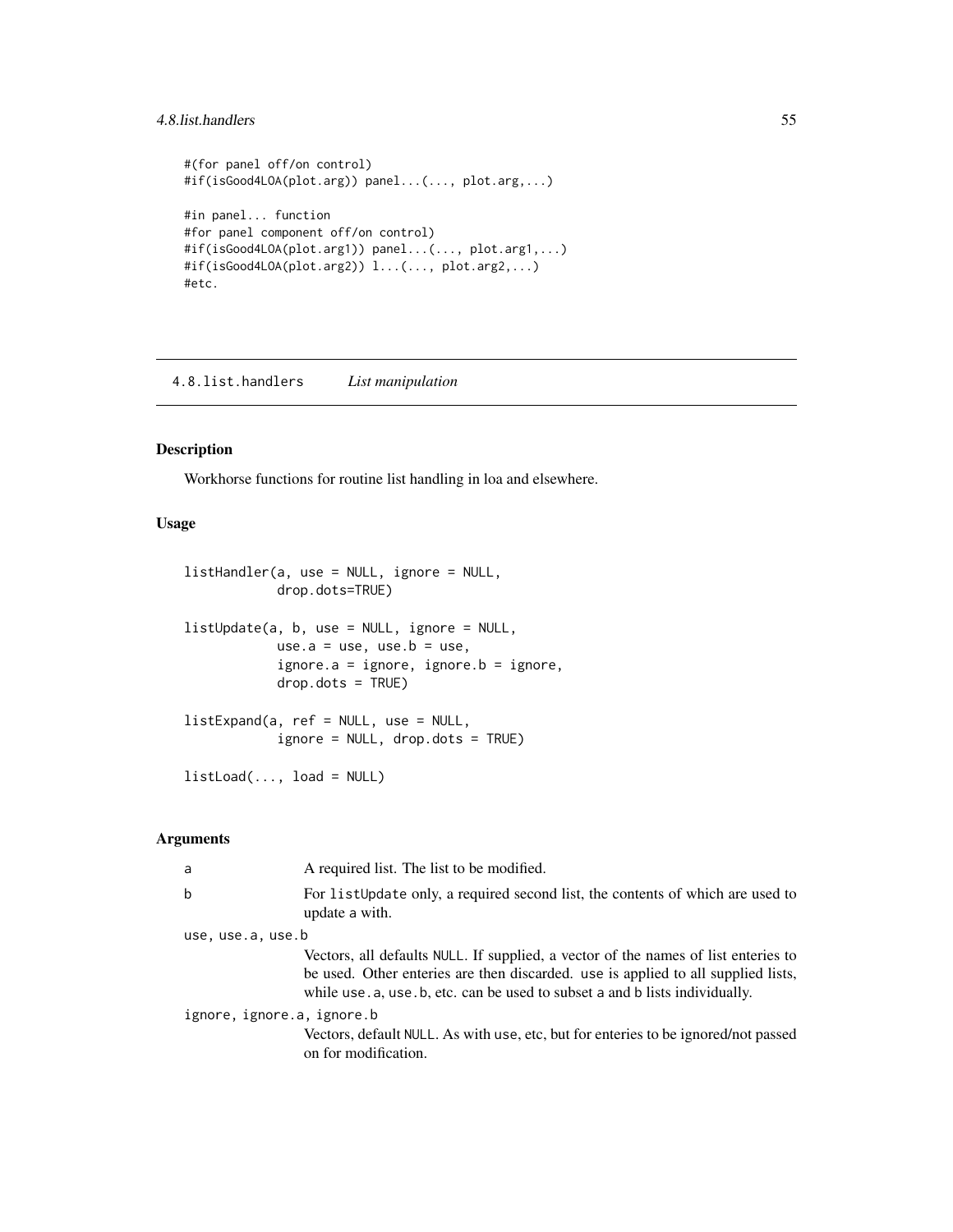| ref       | For listExpand only, a vector, default NULL. A reference data series, the length<br>of which is used as the expansion length to be applied when wrapping of list<br>enteries.        |
|-----------|--------------------------------------------------------------------------------------------------------------------------------------------------------------------------------------|
| drop.dots | Logical, default TRUE. If TRUE, this removes "" entries from list names before<br>updating.                                                                                          |
| $\cdots$  | For list Load only, any additional arguments.                                                                                                                                        |
| load      | For list Load only, a character vector, default NULL. The names of any lists to<br>be automatically generated from the additional arguments supplied as part of the<br>command call. |

### Details

listHandler is a general function used by other list... functions for routine list preprocessing.

listUpdate is a list handler intended for use when managing user updates for default options (see examples).

listExpand is a list handler that expands vectors to a given reference length, intended for use for data wrapping.

listLoad is a list generator. See Note below.

### Value

By default, all list... functions return results as lists.

listHandler, listUpdate and listExpand functions all return a modified (or updated) version of supplied list a.

listLoad (in-development) returns modified (or updated) version of additional arguments as a list. See Note below.

#### Note

listLoad is an in-development workhorse function that generates lists based on the supplied load argument.

It assumes each element of load is the name of an expected list and searches the associated additional arguments for arguments to populate it with using the rule '[load].[arg] is an element of list [load]'. So, for example, for a call including the arguments load = 'key' and key.fun = draw.colorkey, it would strip out both arguments and return key = list(fun=draw.colorkey). Used in functions, it allowed list-in-list args that can be commonplace when modifying, for example, key elements of conventional lattice plots to be simplified.

#### Author(s)

Karl Ropkins

#### **References**

These functions make extensive use of code developed by others.

lattice: Sarkar, Deepayan (2008) Lattice: Multivariate Data Visualization with R. Springer, New York. ISBN 978-0-387-75968-5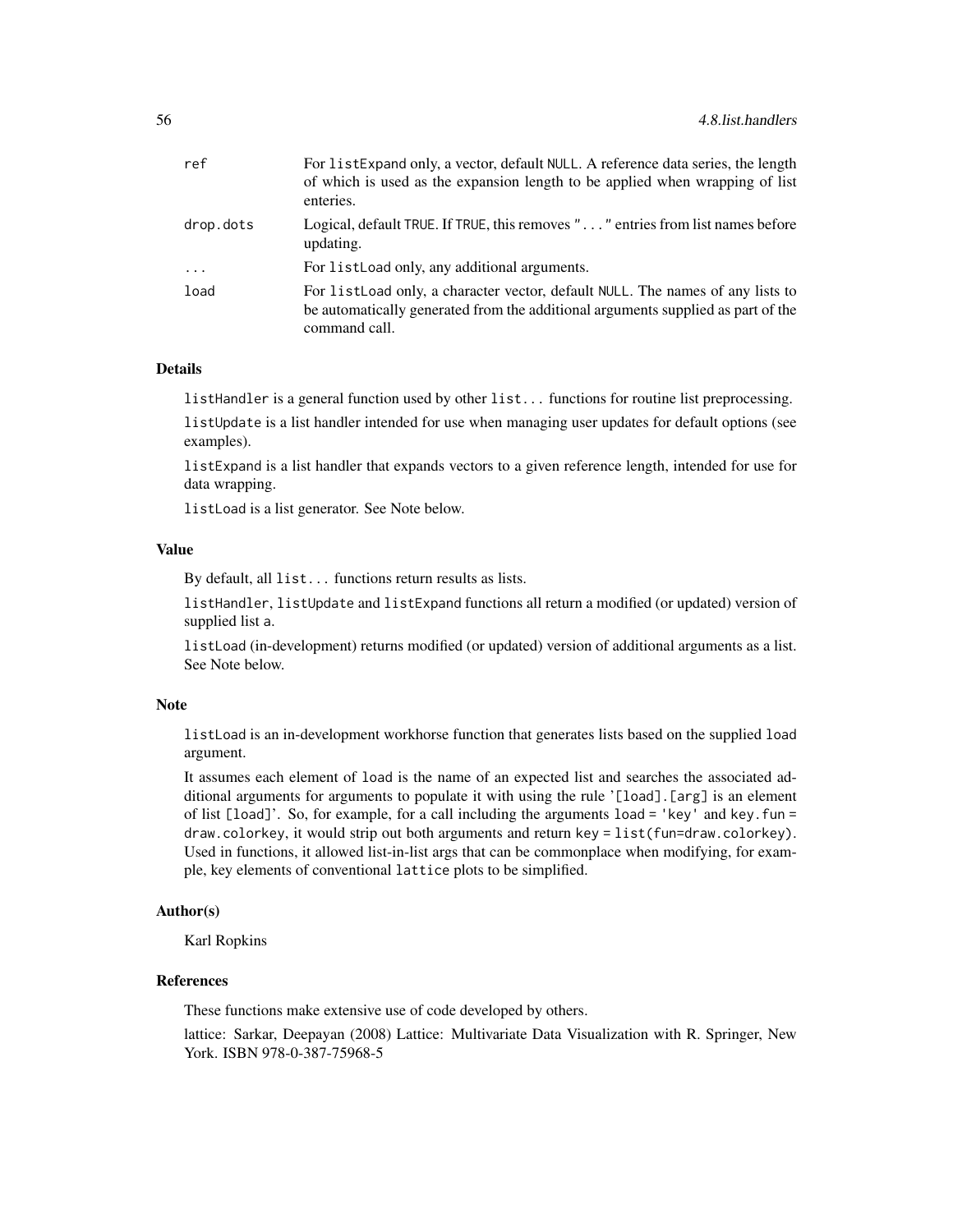### <span id="page-56-0"></span>4.8.list.handlers 57

### See Also

[lattice](#page-0-0), [xyplot](#page-0-0),

### Examples

```
## Example 1
## general
# two lists
list1 \leftarrow list(a = 1:10, b = FALSE)
list2 \leftarrow list(b = TRUE, c = "new")# updating a with b
# keeps unchanged list1 entry, a
# updates changed list1 entry, b
# adds new (list2) entry, c
listUpdate(list1, list2)
## Example2
## use in plot functions
## to simplify formals
## Not run:
# some data
a \le -1:10b \le - rnorm(10,5,2)
#a bad plot function
badplot \leq function(x, ...){
    #setting defaults in xyplot call itself
    xyplot(x = x, pch = 20, col = "red",panel = function(...){}panel.grid(-1, -1)
                           panel.xyplot(...)
                           panel.abline(0,1)
                   }, ...)
}
  badplot(a~b) #OK
# compare with
  badplot(a~b, xlim = c(1, 20)) #OK
  badplot(a~b, col = "blue") #not OK
# because col hardcoded into badplot function
# It is duplicated in call and '...'
# so user cannot update col
```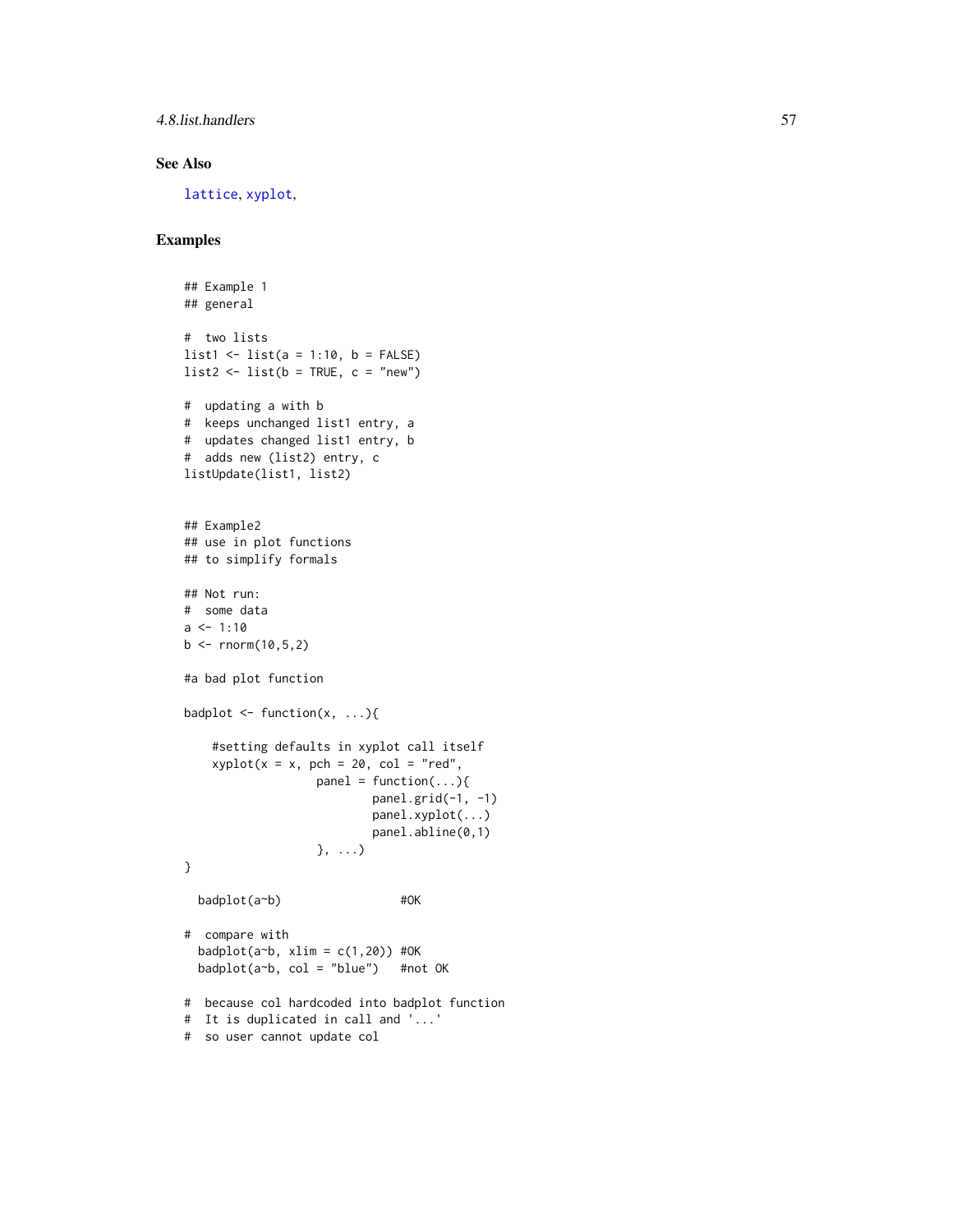```
#a standard correction
stdplot \leq function(x, pch = 20, col = "red", ...){
    #setting defaults in xyplot call itself
   xyplot(x = x, pch = 20, col = "red",panel = function(x=x, pch=pch, col=col, ...){
                         panel.grid(-1, -1)
                         panel.xyplot(x=x, pch=pch, col=col, ...)
                         panel.abline(0,1)
                  }, ...)
}
 stdplot(a~b) #OK
 stdplot(a~b, col = "blue",
         xlim=c(1:20) #also OK
# An alternative correction using lists and
# listUpdate that removes the need for formal
# definition of all modified plot arguments
myplot <- function(x, ...){
    #defaults I set for myplot form of xyplot
   mylist \le list(x = x, pch = 20, col = "red",
                  panel = function(...){}panel.grid(-1, -1)
                         panel.xyplot(...)
                         panel.abline(0,1)
                  })
    #plot
    do.call(xyplot, listUpdate(mylist, list(...)))
}
 myplot(a~b) #OK
 myplot(a~b, col = "blue",
        xlim = c(1,20) #also OK
## End(Not run)
```
4.9.loa.shapes *loa shapes*

### <span id="page-57-1"></span>Description

Simple shapes.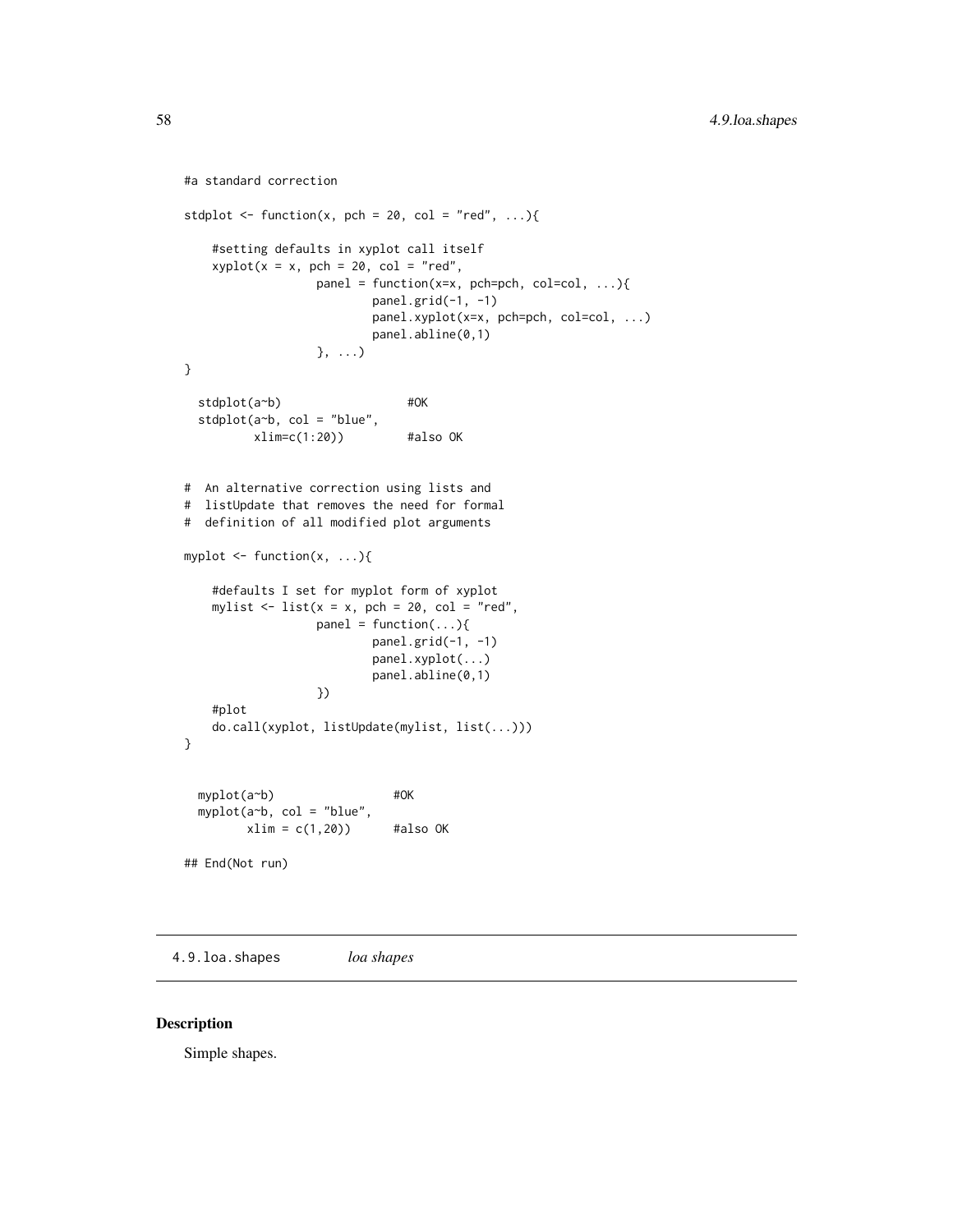### 4.9.loa.shapes 59

### Usage

```
loaPolygon(x, y, z=NULL, rot=NULL, ...,
           polygon = NULL, loa.scale = NULL)
loacircle(..., polygon = NULL, radius = 1)loaPieSegment(..., polygon = NULL, start = 0,angle=360, radius = 1, center=TRUE)
```
### Arguments

| x, y         | The x and y points at which to plot the requested shape.                      |
|--------------|-------------------------------------------------------------------------------|
| z            | If supplied a z term, most often used to set the size of the polygon.         |
| rot          | The angle to rotate the polygon by before drawing it.                         |
| $\ddots$     | Any additional arguments, usually passed on.                                  |
| polygon      | A list with elements x and y giving the polygon/shape to be plotted.          |
| loa.scale    | A list of parameters that can be used to fine-tune the polygon plotting.      |
| radius       | The radius to used when drawing either circles or pie segments.               |
| start, angle | When drawing pie segments, angle the angle of of the segment and start point. |
| center       | Should the segement begin and end at the center?                              |

### Details

loaPolygon is a general function for drawing polygons. It is intended as an alternative to lpolygon, and other standard loa... shapes are typically wrappers for this function.

loaCircle draws a circle with an origin at (x, y).

loaPieSegment draws a pie segment (or slice of cake) shape. It is typically used as building block for pie plots and other similar glyph structures.

#### Value

All these functions generate simple shapes and are intended to be run within panel... functions as building blocks for more complex glyph type structures.

### Author(s)

Karl Ropkins

#### References

These functions make extensive use of code developed by others.

lattice: Sarkar, Deepayan (2008) Lattice: Multivariate Data Visualization with R. Springer, New York. ISBN 978-0-387-75968-5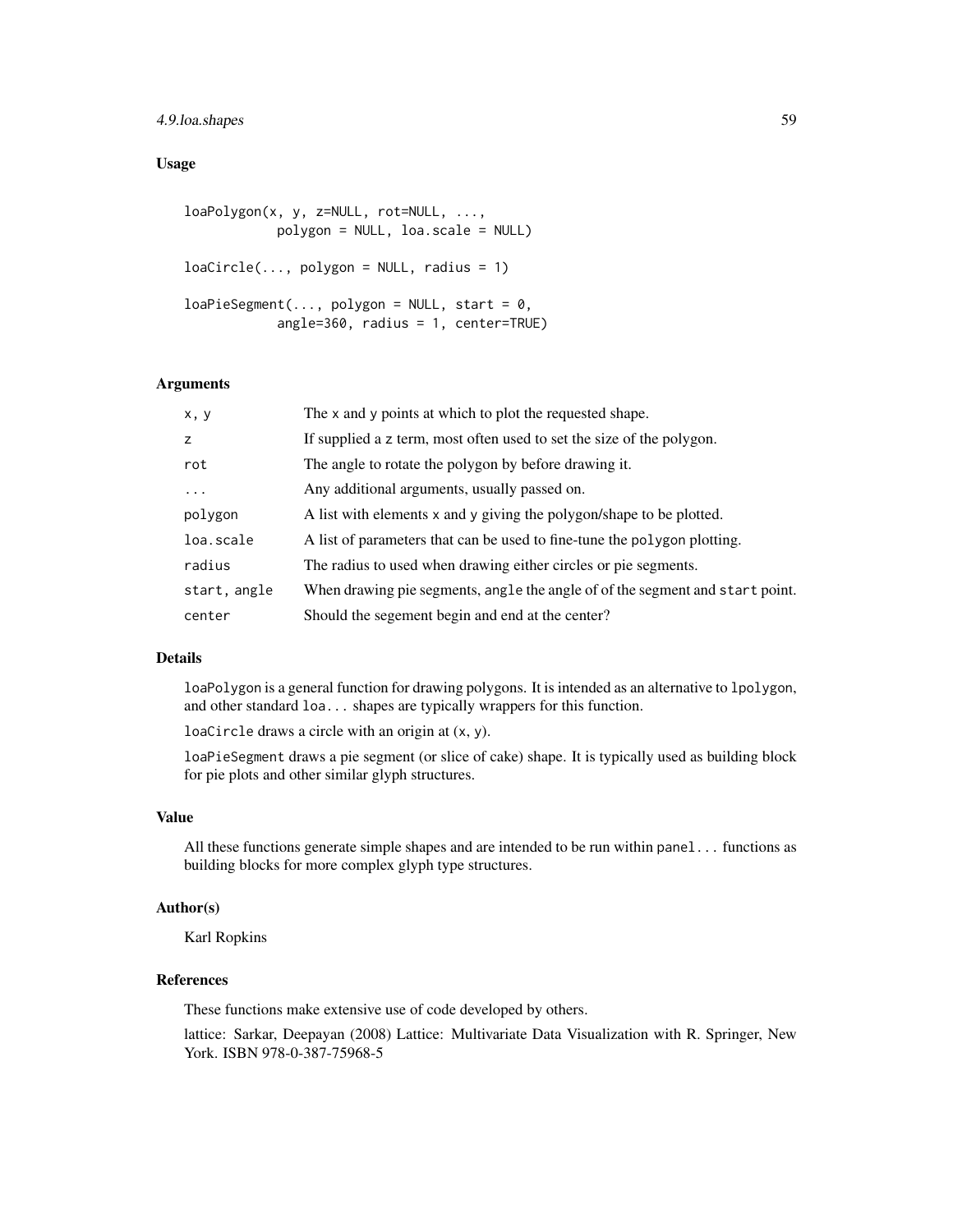In other packages: See [lrect](#page-0-0), and similar, in [lattice](#page-0-0)

5.1.plot.interactives *Interactive plot functions*

#### <span id="page-59-1"></span>Description

Recovering information from existing lattice plots.

### Usage

```
getXY(n = -1, ..., unit = "native", scale-correction = NULL)getLatLon(...,
          scale.correction = function(x) {
                                temp <- MercatorXY2LatLon(x$x, x$y)
                                as.list(as.data.frame(temp))
                            })
```
### Arguments

| n                | If positive, the maximum number of points to locate. If negative (default), un-<br>limited.                                                                                                                                                                                                                           |
|------------------|-----------------------------------------------------------------------------------------------------------------------------------------------------------------------------------------------------------------------------------------------------------------------------------------------------------------------|
| unit             | The unit to use when reporting located points, by default "native".                                                                                                                                                                                                                                                   |
| scale.correction |                                                                                                                                                                                                                                                                                                                       |
|                  | The correction to apply if the plot has locally scaled axes. See Note below.                                                                                                                                                                                                                                          |
| .                | Additional arguments, passed on to related functions.                                                                                                                                                                                                                                                                 |
|                  | These may be subject to revision, but are currently: trellis, focus for panel<br>selection (if working with multi-panel plots) and 1 points to set point proper-<br>ties (if marking selected points). For getLatLon, additional arguments are also<br>passed to XY2LatLon for x, y to latitude, longitude rescaling. |

### Details

getXY is an interactive function which returns the locations of points on a plot selected using the mouse (left click to select points; right click and stop to end point collection; escape to abort without returning any values).

It is a wrapper for the [grid](#page-0-0) function grid. [locator](#page-0-0) that behaves more like locator, the equivalent function intended for use with [plot](#page-0-0) outputs.

By default getXY selections are not automatically marked. Adding common plot parameters to the function call overrides this behaviour, e.g. to add red symbols and lines.

```
ans \leq-getXY(col = "red", pch = 4, type = "b")
```
<span id="page-59-0"></span>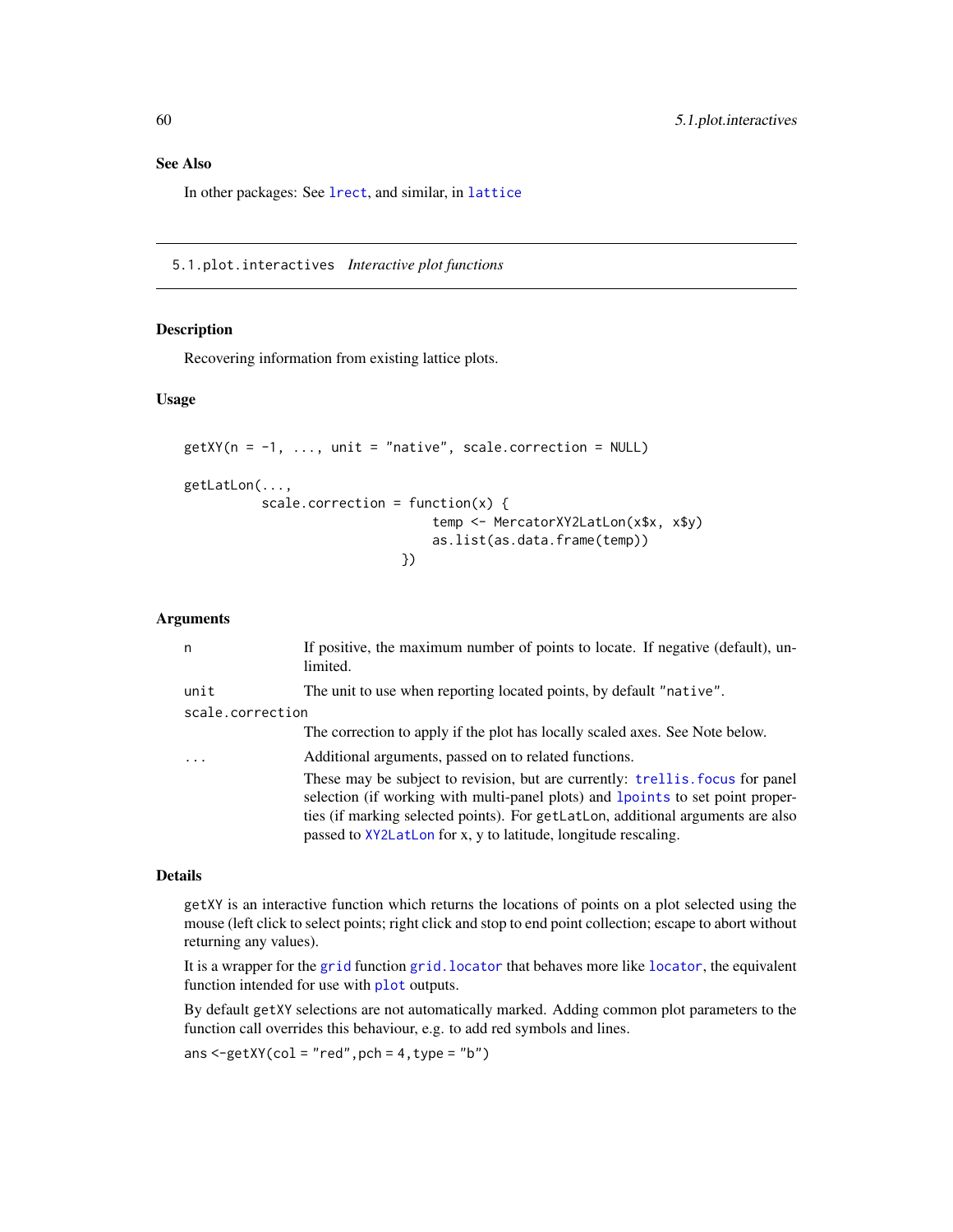#### <span id="page-60-0"></span>5.1.plot.interactives 61

getXY also provides a mechanism to handle data plotted on locally scaled axes. See Note below.

getLatLon is wrapper for getXY for use with loaMapPlot and other similarly georeferenced plots. See Note below.

#### Value

getXY returns the x and y coordinates of the selected points on a plot as a list containing two components, x and y.

getLatLon returns the latitude and longitude values of the selected points on a map as a list containing two components, lat and lon.

### Note

getXY recovers the (x, y) coordinates of points selected on a previously generated plot.

Some plots, use local scaling. For example, when plotting latitude, longitude data on a map a scale correction may be used to account for the curvature of the Earth. Similarly, if different data series are plotted on primary and secondary axes in a single plot, some or all data may be normalised. In such cases scaling may be local, i.e. what you actually plot may not be exactly what the annotation says it is.

Using getXY on such plots would recover the actual  $(x, y)$  coordinates of the points selected.

However, corrections can be applied using scale.correction, if it is supplied, to convert these to the same scale as the axes annotation. The correction should be a function that can be applied directly to a standard getXY output (a list of  $x$  and  $y$  values) and rescale  $x$  and  $y$  to give their 'corrected' values.

getLatLon provides an example of the mechanism, and is for use with georeferenced plots that have been locally scaled using [LatLon2MercatorXY](#page-7-1). getLatLon uses [MercatorXY2LatLon](#page-7-1) to rescale x and y values and then as... functions to convert the outputs of this step to a list format like that generated by locator, grid.locator or getXY.

### Author(s)

Karl Ropkins

#### **References**

This function makes extensive use of code developed by others.

lattice: Sarkar, Deepayan (2008) Lattice: Multivariate Data Visualization with R. Springer, New York. ISBN 978-0-387-75968-5

RgoogleMaps: Markus Loecher and Sense Networks (2011). RgoogleMaps: Overlays on Google map tiles in R. R package version 1.1.9.6. http://CRAN.R-project.org/package=RgoogleMaps

#### See Also

In other packages: See [grid.locator](#page-0-0); [trellis.focus](#page-0-0) and [lpoints](#page-0-0) in [lattice](#page-0-0).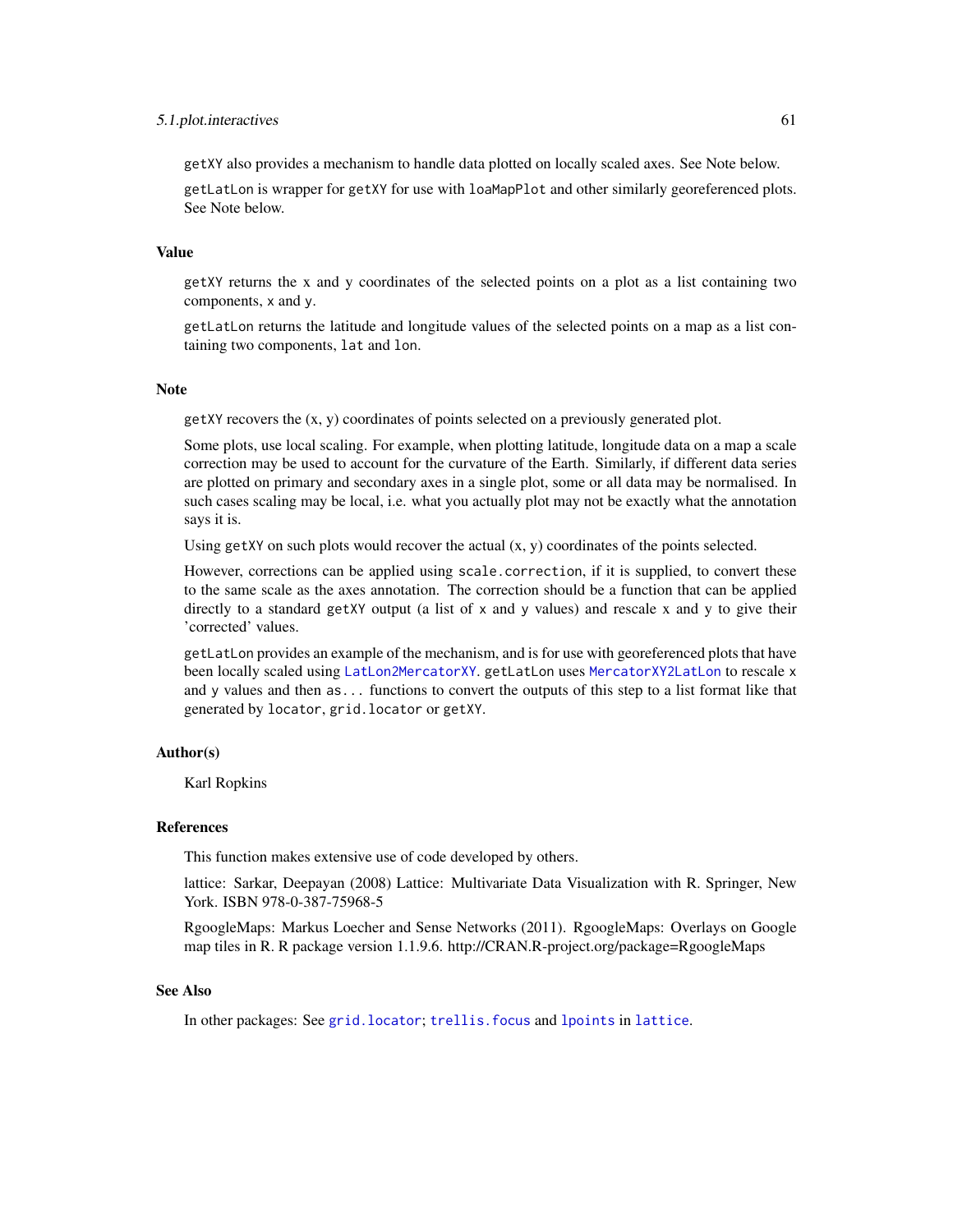```
5.2.plot.add.functions
```
*General plot add... functions*

### Description

General functions for adding extra layers to existing plots.

### Usage

```
add_loaPanel(lattice.plot=trellis.last.object(),
            preprocess = NULL, panel = NULL,
            postprocess = NULL, ...
```
### Arguments

| lattice.plot | The plot to add an extra layer or layers to. This defaults to last lattice plot<br>produced if not set in call. |
|--------------|-----------------------------------------------------------------------------------------------------------------|
| preprocess   | If set, a function to apply to lattice. plot before adding new panel.                                           |
| panel        | If set, a new panel function to add to lattice.plot after the current lattice.plot<br>panel.                    |
| postprocess  | If set, a function to apply to lattice, plot after adding new panel.                                            |
| $\ddotsc$    | Additional arguments, passed on to related functions.                                                           |

### Details

add\_loaPanel is a frame work function for adding additional layers to an exiting lattice plot.

### Value

add\_loaPanel returns the supply (or last) lattice plot with an additional plot layer added.

### Note

add\_loaPanel is in-development aand may change significantly in future pacakge versions

### Author(s)

Karl Ropkins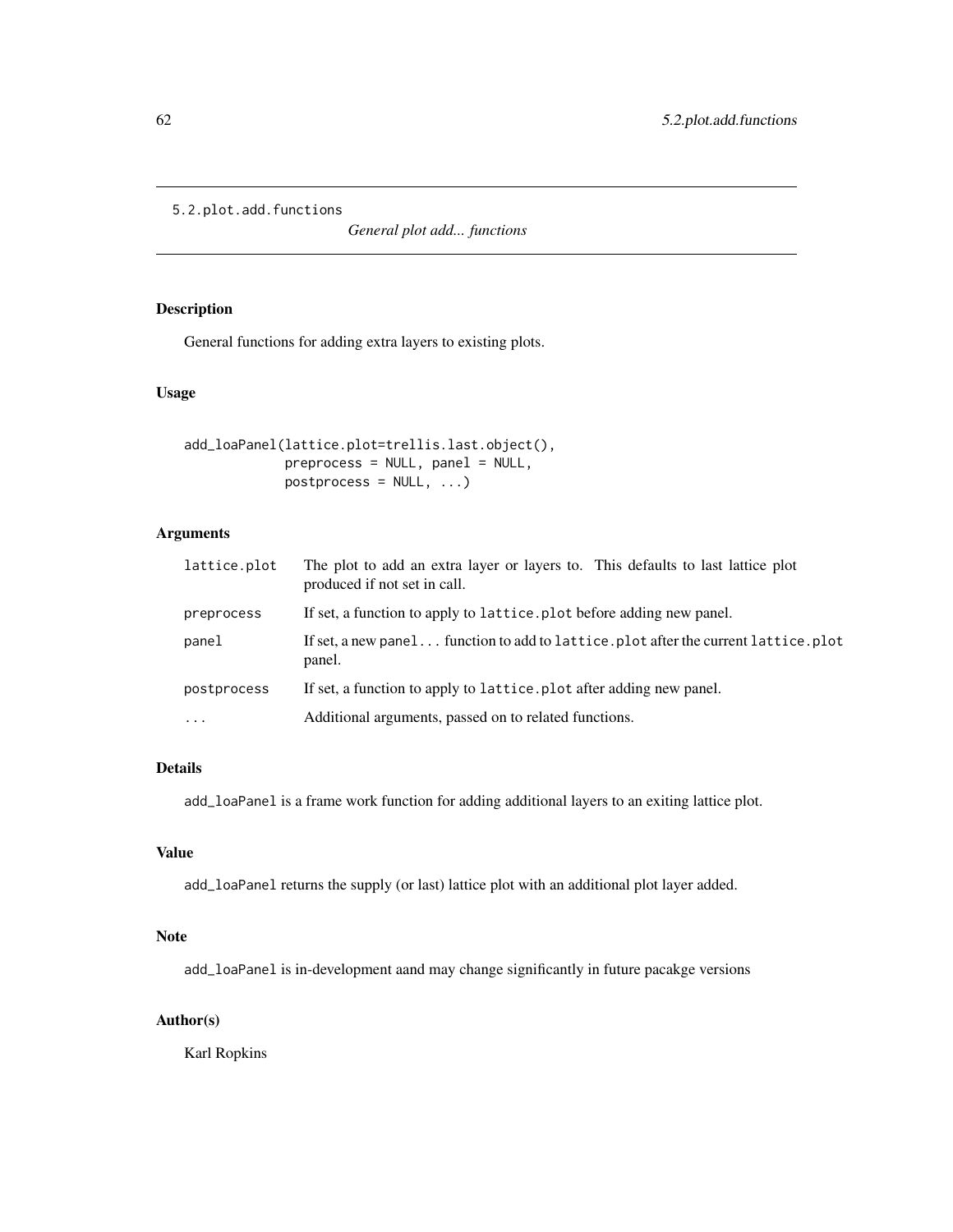#### <span id="page-62-0"></span>References

This function makes extensive use of code developed by others.

lattice: Sarkar, Deepayan (2008) Lattice: Multivariate Data Visualization with R. Springer, New York. ISBN 978-0-387-75968-5

Grid (part of base R): R Core Team (2017). R: A language and environment for statistical computing. R Foundation for Statistical Computing, Vienna, Austria. URL https://www.R-project.org/.

5.3.plot.addXYFit.functions

*Plot addXYFit... functions*

### **Description**

Functions for adding XY fit model layers to existing plots.

### Usage

#main functions

```
addXYLMFit(lattice.plot = trellis.last.object(),
           preprocess = addXYFit_prep,
          panel=panel.loaXYFit, ...)
```

```
addXYLOESSFit(lattice.plot = trellis.last.object(),
           preprocess = addXYFit_prep, model.method = loaXYFit_loess,
          panel = panel.loaXYFit, ...)
```
#### #others

```
addXYFit_prep(lattice.plot = trellis.last.object(),
          model.method = loaXYFit_l, ...)
```

```
loaXYFit_lm(x, y, output.1en = 25, formula.signif = 2,r2.digits = 3, group.id = NULL, ...)
```
 $loaXYFit\_loess(x, y, output.1en = 25, r2. digits = 3,$ group.id =  $NULL, ...)$ 

panel.loaXYFit(...)

### Arguments

lattice.plot The plot to add an extra layer or layers to. This defaults to last lattice plot produced if not set in call.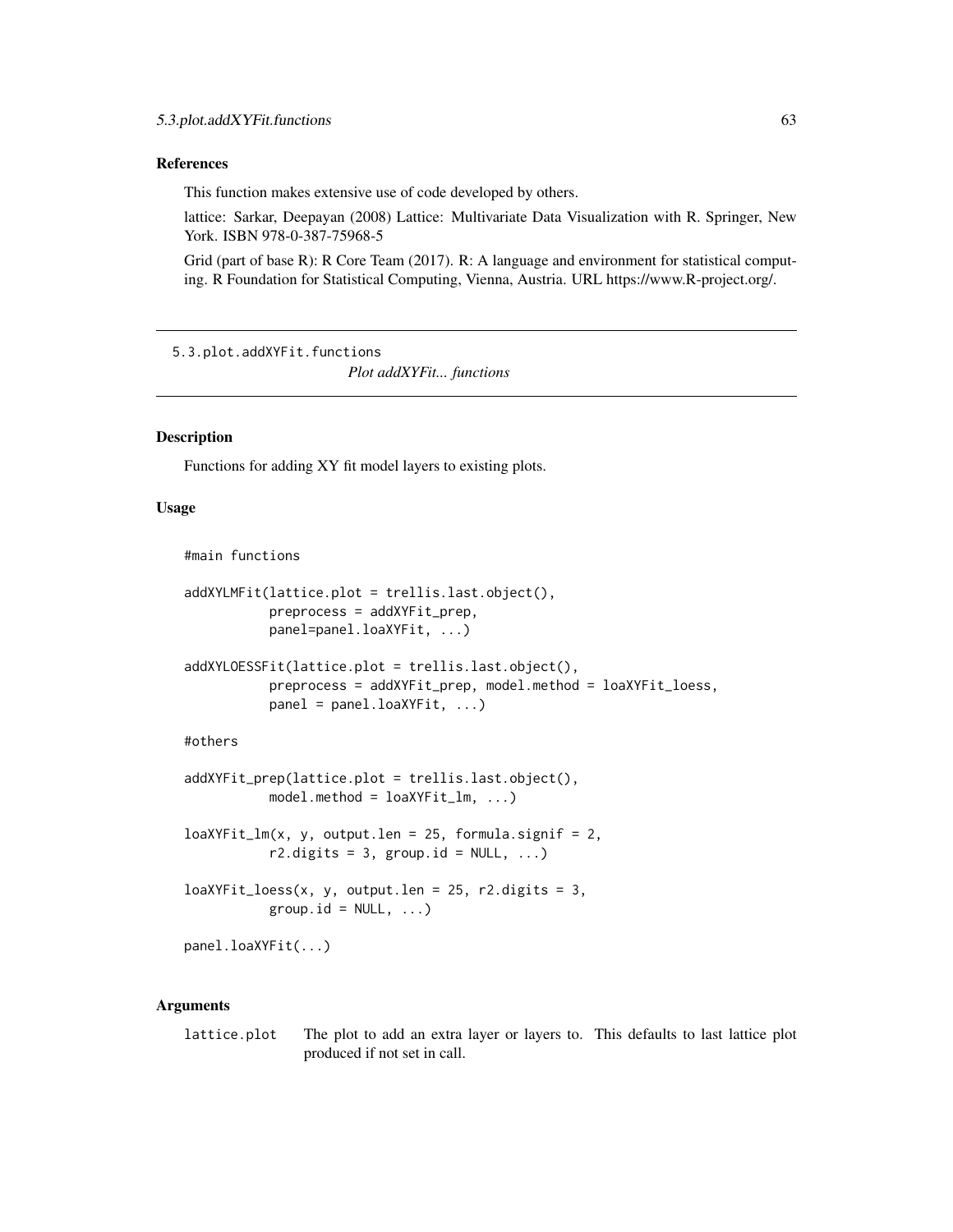| preprocess                | If set, a function to apply to lattice. plot before adding new panel.                                               |
|---------------------------|---------------------------------------------------------------------------------------------------------------------|
| panel                     | If set, a new panel function to add to lattice.plot after the current lattice.plot<br>panel.                        |
| $\ddots$ .                | Additional arguments, passed on to daughter functions.                                                              |
| model.method              | Function to use on XY data to generate fit reports.                                                                 |
| x, y                      | XY data from plot, typically filtered by both panel and group.                                                      |
| output.len                | Number of XY pairs to use when making fit line standard error bands.                                                |
| formula.signif, r2.digits | When number of significant numbers and digits to use when reporting the fit<br>formula and r.squared, respectively. |
| group.id                  | When XY data is grouped, the group identity.                                                                        |
|                           |                                                                                                                     |

### Details

addXYLMFit and addXYLMFit add linear and loess model fit surfaces to exiting lattice plot.

Both functions are intended to be used in form:

[make plot, e.g. loaPlot(...) then] addXYLMFit(...)

loaXYFit\_lm and loaXYFit\_lm generate fit and report information for linear and loess fit surfaces.

Other functions contain code structure common to all addXYFit functions.

### Value

addXYLMFit returns the supply (or last) lattice plot with an added linear fit surface layer, generated using lm().

addXYLMFit returns the supply (or last) lattice plot with an added linear fit surface layer, generated using loess().

The elements of the XYFit layers are fit the fit line, se the standard error bands, and report the fit report panels. These track properties, e.g. col, etc, of the plot they add to unless these terms are reset in the addXYFit call. They can also be removed by setting to FALSE, e.g. fit=FALSE, or updated individually using e.g. fit.col=2 to change just the fit line color to red.

The report position within the plot panel can be set using report.position which uses a relative  $(x=0-1, y=0-1)$  scale to position the report.

### Note

These functions are in-development aand may change significantly in future pacakge versions.

### Author(s)

Karl Ropkins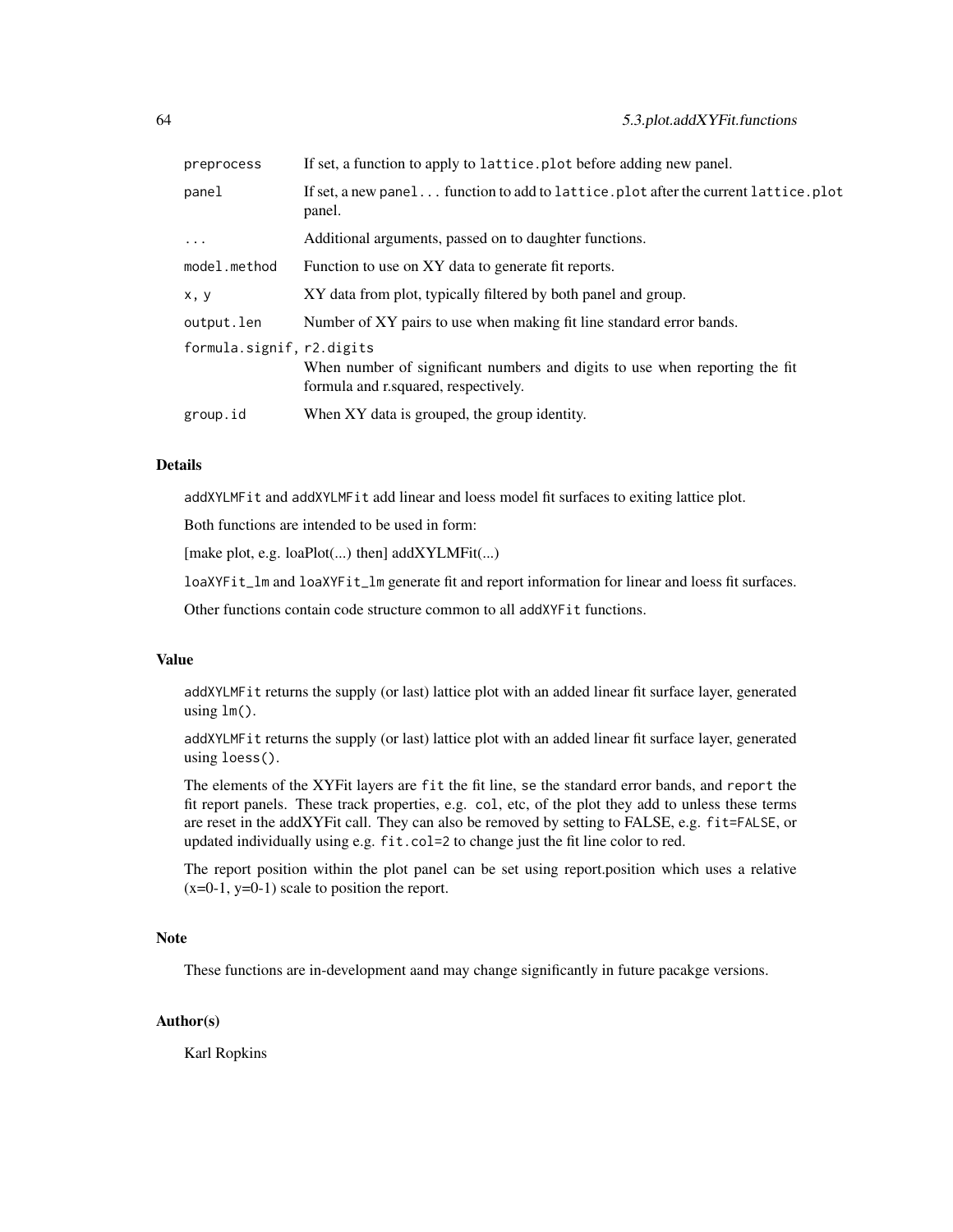### References

This function makes extensive use of code developed by others.

lattice: Sarkar, Deepayan (2008) Lattice: Multivariate Data Visualization with R. Springer, New York. ISBN 978-0-387-75968-5

lm() and loess() in stats (part of base R): R Core Team (2017). R: A language and environment for statistical computing. R Foundation for Statistical Computing, Vienna, Austria. URL https://www.R-project.org/.

### Examples

```
# add lm fit a loaPlot
addXYLMFit(loaPlot(cadmium~copper*zinc, data=lat.lon.meuse))
```
## Not run:

```
loaPlot(cadmium~copper*zinc, data=lat.lon.meuse)
addXYLOESSFit(col="red")
```

```
p <- loaPlot(cadmium~copper*zinc, data=lat.lon.meuse)
addXYLMFit(p, se.col="grey", report.position=c(0.95, 0.22))
```
## End(Not run)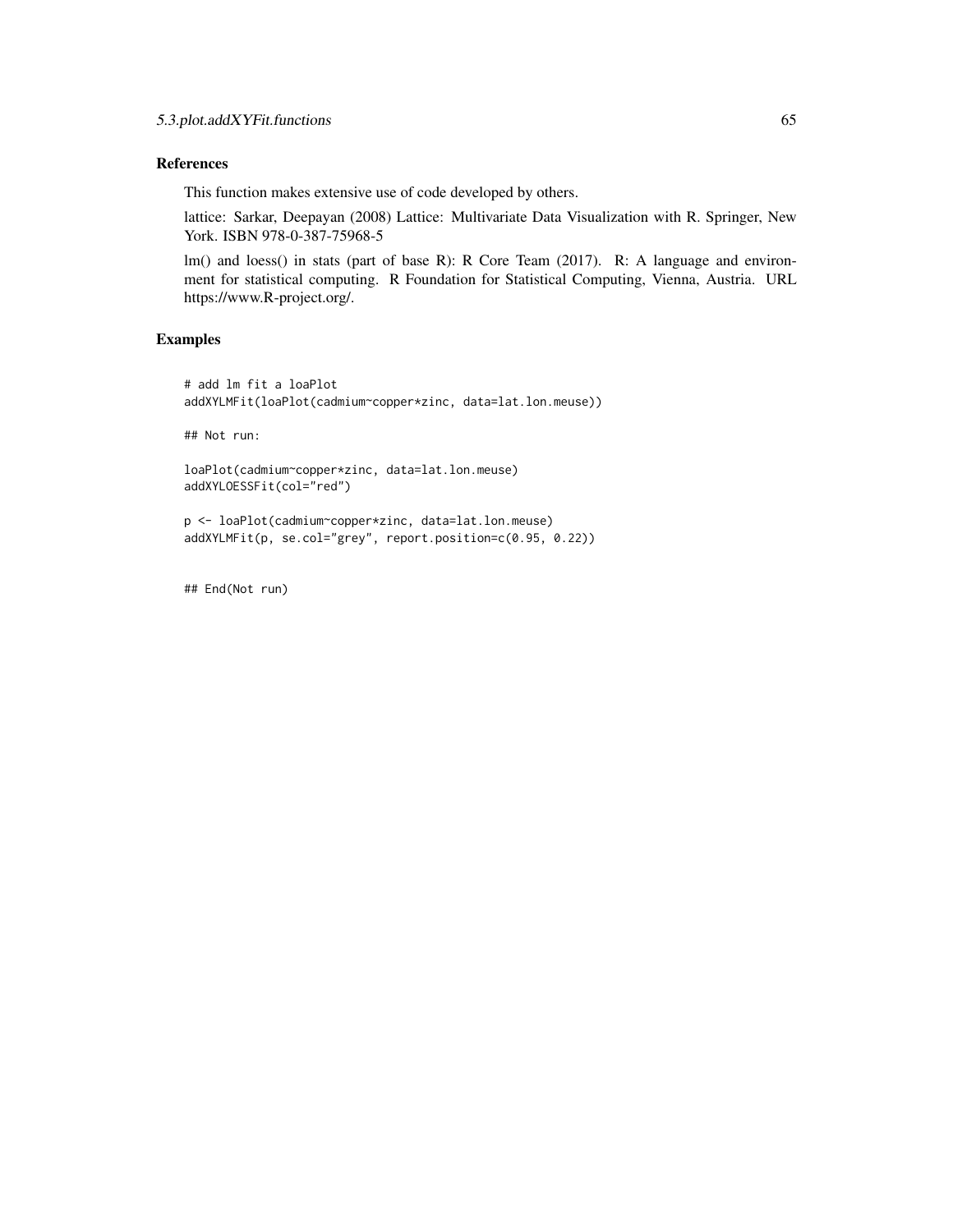# <span id="page-65-0"></span>**Index**

```
∗Topic datasets
    3.1.example.data, 32
∗Topic methods
    1.1.loaPlot, 4
    1.2.loaMapPlot.and.geoplotting.tools,
        8
    1.3.trianglePlot, 14
    1.4.stackPlot, 19
    1.5.loaBarPlot, 21
    2.1.specialist.panels, 23
    2.2.specialist.panels, 27
    2.3.specialist.panels, 29
    2.4.specialist.panels, 31
    4.1.panel.pal, 34
    4.2.plot.structure.handlers, 38
    4.3.lims.and.scales.handlers, 41
    4.4.cond.handlers, 43
    4.5.plot.argument.handlers, 46
    4.6.key.handlers, 50
    4.7.other.panel.functions, 51
    4.8.list.handlers, 55
    4.9.loa.shapes, 58
    5.1.plot.interactives, 60
    5.2.plot.add.functions, 62
    5.3.plot.addXYFit.functions, 63
∗Topic package
    loa-package, 2
1.1.loaPlot, 4
1.2.loaMapPlot.and.geoplotting.tools,
        8
1.3.triangle.plots (1.3.trianglePlot),
        14
1.3.trianglePlot, 14
1.4.stack.plots (1.4.stackPlot), 19
1.4.stackPlot, 19
1.5.loaBarPlot, 21
2.1.specialist.panels, 23
2.2.specialist.panels, 27
2.3.specialist.panels, 29
```
2.4.specialist.panels, [31](#page-30-0) 3.1.example.data, [32](#page-31-0) 4.1.panel.pal, [34](#page-33-0) 4.2.plot.structure.handlers, [38](#page-37-0) 4.3.lims.and.scales.handlers, [41](#page-40-0) 4.4.cond.handlers, [43](#page-42-0) 4.4.conditioning.handlers *(*4.4.cond.handlers*)*, [43](#page-42-0) 4.5.plot.argument.handlers, [46](#page-45-0) 4.6.key.handlers, [50](#page-49-0) 4.7.other.panel.functions, [51](#page-50-0) 4.8.list.handlers, [55](#page-54-0) 4.9.loa.shapes, [58](#page-57-0) 5.1.plot.interactives, [60](#page-59-0) 5.2.plot.add.functions, [62](#page-61-0) 5.3.plot.addXYFit.functions, [63](#page-62-0) add.functions *(*5.2.plot.add.functions*)*, [62](#page-61-0) add\_loaPanel *(*5.2.plot.add.functions*)*, [62](#page-61-0) addXYFit.functions *(*5.3.plot.addXYFit.functions*)*, [63](#page-62-0) addXYFit\_prep *(*5.3.plot.addXYFit.functions*)*, [63](#page-62-0) addXYLMFit *(*5.3.plot.addXYFit.functions*)*, [63](#page-62-0) addXYLOESSFit *(*5.3.plot.addXYFit.functions*)*, [63](#page-62-0) axis.components.loaMap *(*1.2.loaMapPlot.and.geoplotting.tools*)*, [8](#page-7-0) barchart, *[23](#page-22-0)* cexHandler, *[3](#page-2-0)*, *[5](#page-4-0)*, *[9,](#page-8-0) [10](#page-9-0)*, *[29](#page-28-0)*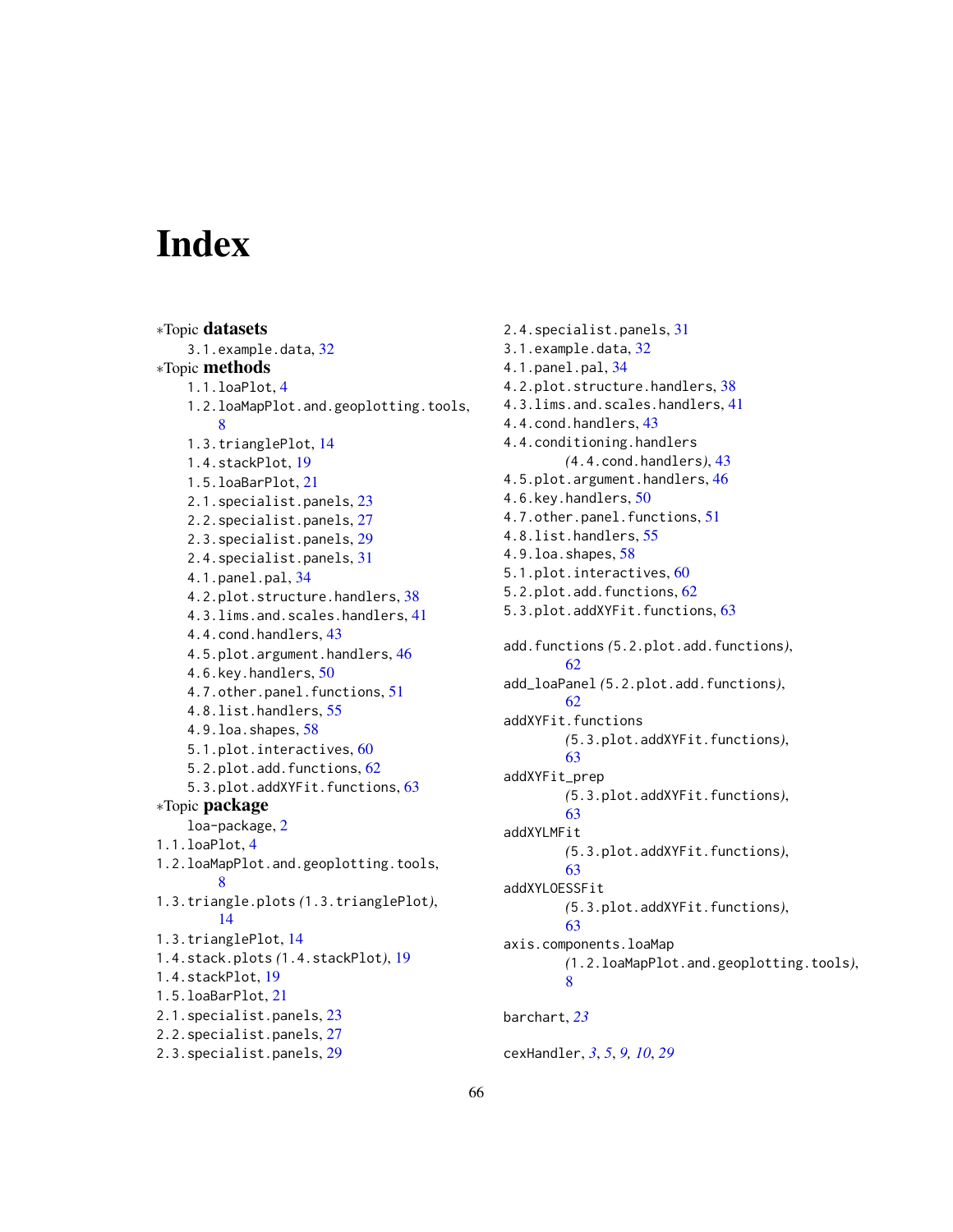### INDEX  $67$

cexHandler *(*4.5.plot.argument.handlers*)*, [46](#page-45-0) colHandler, *[3](#page-2-0)*, *[5](#page-4-0)*, *[9,](#page-8-0) [10](#page-9-0)*, *[23](#page-22-0)* colHandler *(*4.5.plot.argument.handlers*)*, [46](#page-45-0) colRegionsHandler *(*4.5.plot.argument.handlers*)*, [46](#page-45-0) condsPanelHandler, *[3](#page-2-0)* condsPanelHandler *(*4.4.cond.handlers*)*, [43](#page-42-0) coordinates, *[12](#page-11-0)* draw.groupPlotKey *(*4.6.key.handlers*)*, [50](#page-49-0) draw.key.log10 *(*4.6.key.handlers*)*, [50](#page-49-0) draw.loaColorKey *(*4.6.key.handlers*)*, [50](#page-49-0) draw.loaColorRegionsKey *(*4.6.key.handlers*)*, [50](#page-49-0) draw.loaPlotZKey *(*4.6.key.handlers*)*, [50](#page-49-0) draw.ycasePlotKey *(*4.6.key.handlers*)*, [50](#page-49-0) draw.zcasePlotKey *(*4.6.key.handlers*)*, [50](#page-49-0) example.data *(*3.1.example.data*)*, [32](#page-31-0) formulaHandler, *[3,](#page-2-0) [4](#page-3-0)*, *[10](#page-9-0)* formulaHandler *(*4.2.plot.structure.handlers*)*, [38](#page-37-0) getArgs, *[3](#page-2-0)* getArgs *(*4.7.other.panel.functions*)*, [51](#page-50-0) getLatLon *(*5.1.plot.interactives*)*, [60](#page-59-0) GetMap, *[12](#page-11-0)* getMapArg *(*1.2.loaMapPlot.and.geoplotting.tools*)*, [8](#page-7-0) getPlotArgs, *[17](#page-16-0)* getPlotArgs *(*4.7.other.panel.functions*)*, [51](#page-50-0) getRGMapArg *(*1.2.loaMapPlot.and.geoplotting.tools*)*, listLoad *(*4.8.list.handlers*)*, [55](#page-54-0) [8](#page-7-0) getXY, *[3](#page-2-0)* getXY *(*5.1.plot.interactives*)*, [60](#page-59-0) getZcaseDimensions *(*4.2.plot.structure.handlers*)*,

[38](#page-37-0)

GoogleMap, *[4](#page-3-0)*, *[18](#page-17-0)* GoogleMap *(*1.2.loaMapPlot.and.geoplotting.tools*)*, [8](#page-7-0) googleMap *(*1.2.loaMapPlot.and.geoplotting.tools*)*, [8](#page-7-0) grid, *[60](#page-59-0)* grid.locator, *[60,](#page-59-0) [61](#page-60-0)* groupsAndZcasesHandler *(*4.4.cond.handlers*)*, [43](#page-42-0) groupsAndZcasesPanelHandler *(*4.4.cond.handlers*)*, [43](#page-42-0) groupsHandler *(*4.4.cond.handlers*)*, [43](#page-42-0) groupsPanelHandler *(*4.4.cond.handlers*)*, [43](#page-42-0) isGood4LOA *(*4.7.other.panel.functions*)*, [51](#page-50-0) keyHandler, *[3](#page-2-0)* keyHandler *(*4.6.key.handlers*)*, [50](#page-49-0) lat.lon.meuse, *[3](#page-2-0)* lat.lon.meuse *(*3.1.example.data*)*, [32](#page-31-0) LatLon2MercatorXY, *[61](#page-60-0)* LatLon2MercatorXY *(*1.2.loaMapPlot.and.geoplotting.tools*)*, [8](#page-7-0) lattice, *[2](#page-1-0)[–6](#page-5-0)*, *[12](#page-11-0)*, *[18](#page-17-0)*, *[21](#page-20-0)*, *[23,](#page-22-0) [24](#page-23-0)*, *[26](#page-25-0)*, *[29,](#page-28-0) [30](#page-29-0)*, *[32](#page-31-0)*, *[35](#page-34-0)*, *[37](#page-36-0)*, *[40,](#page-39-0) [41](#page-40-0)*, *[43](#page-42-0)*, *[45](#page-44-0)[–48](#page-47-0)*, *[51](#page-50-0)*, *[54](#page-53-0)*, *[57](#page-56-0)*, *[60,](#page-59-0) [61](#page-60-0)* length, *[25](#page-24-0)* levelplot, *[4](#page-3-0)[–6](#page-5-0)*, *[24](#page-23-0)*, *[26](#page-25-0)*, *[40,](#page-39-0) [41](#page-40-0)*, *[46](#page-45-0)[–48](#page-47-0)* limsHandler, *[3](#page-2-0)* limsHandler *(*4.3.lims.and.scales.handlers*)*, [41](#page-40-0) listExpand *(*4.8.list.handlers*)*, [55](#page-54-0) listHandler, *[3](#page-2-0)* listHandler *(*4.8.list.handlers*)*, [55](#page-54-0) listLoad, *[5](#page-4-0)* listUpdate, *[23](#page-22-0)* listUpdate *(*4.8.list.handlers*)*, [55](#page-54-0) loa *(*loa-package*)*, [2](#page-1-0) loa-package, [2](#page-1-0) loa.glyphs, *[45](#page-44-0)* loa.glyphs *(*4.9.loa.shapes*)*, [58](#page-57-0)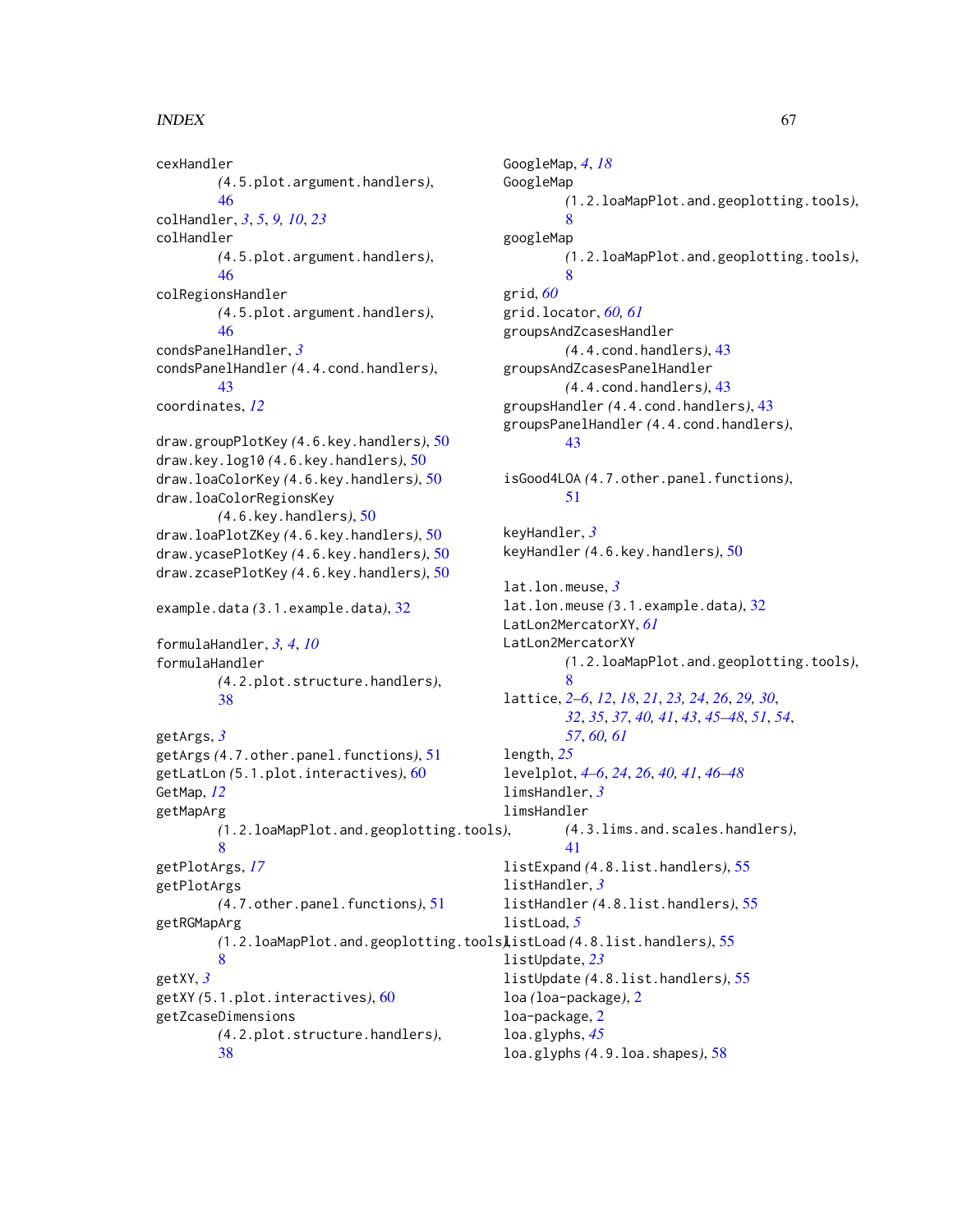loa.shapes *(*4.9.loa.shapes*)*, [58](#page-57-0) loaBarPlot, *[3](#page-2-0)* loaBarPlot *(*1.5.loaBarPlot*)*, [21](#page-20-0) loaCircle *(*4.9.loa.shapes*)*, [58](#page-57-0) loaHandler *(*4.1.panel.pal*)*, [34](#page-33-0) loaMapArg *(*1.2.loaMapPlot.and.geoplotting.tools*)*, panel.levelplot, *[12](#page-11-0)*, *[45](#page-44-0)* **Q** loaMapPlot, *[2](#page-1-0)* loaMapPlot *(*1.2.loaMapPlot.and.geoplotting.tools*)*, panel.loaBGMapPlotRaster [8](#page-7-0) loaPieSegment *(*4.9.loa.shapes*)*, [58](#page-57-0) loaPlot, *[2](#page-1-0)*, *[4](#page-3-0)*, *[10](#page-9-0)*, *[15](#page-14-0)*, *[18](#page-17-0)*, *[20,](#page-19-0) [21](#page-20-0)*, *[28–](#page-27-0)[30](#page-29-0)*, *[32](#page-31-0)*, *[39](#page-38-0)*, *[41](#page-40-0)*, *[51](#page-50-0)* loaPlot *(*1.1.loaPlot*)*, [4](#page-3-0) loaPolygon *(*4.9.loa.shapes*)*, [58](#page-57-0) loaXYFit\_lm *(*5.3.plot.addXYFit.functions*)*, [63](#page-62-0) loaXYFit\_loess *(*5.3.plot.addXYFit.functions*)*, [63](#page-62-0) localScalesHandler, *[3](#page-2-0)*, *[15,](#page-14-0) [16](#page-15-0)*, *[18](#page-17-0)* localScalesHandler *(*4.3.lims.and.scales.handlers*)*, [41](#page-40-0) locator, *[60](#page-59-0)* loess, *[25](#page-24-0)* lpoints, *[60,](#page-59-0) [61](#page-60-0)* lrect, *[26](#page-25-0)*, *[60](#page-59-0)* makeMapArg *(*1.2.loaMapPlot.and.geoplotting.tools*)*, [8](#page-7-0) matrixHandler *(*4.2.plot.structure.handlers*)*, [38](#page-37-0) mean, *[25](#page-24-0)* MercatorXY2LatLon, *[61](#page-60-0)* MercatorXY2LatLon *(*1.2.loaMapPlot.and.geoplotting.tools*)*, panel.triangleByGroupPolygon [8](#page-7-0) na.omit, *[16](#page-15-0)* panel.binPlot *(*2.1.specialist.panels*)*, [23](#page-22-0) panel.compareZcases *(*2.4.specialist.panels*)*, [31](#page-30-0) panel.contourplot, *[26](#page-25-0)* panel.kernelDensity, *[3](#page-2-0)* panel.kernelDensity *(*2.1.specialist.panels*)*, [23](#page-22-0) panel.loaBGMapPlot *(*1.2.loaMapPlot.and.geoplotting.tools*)*, [8](#page-7-0) *(*1.2.loaMapPlot.and.geoplotting.tools*)*, [8](#page-7-0) panel.loaGrid *(*1.1.loaPlot*)*, [4](#page-3-0) panel.loaLevelPlot *(*2.1.specialist.panels*)*, [23](#page-22-0) panel.loaPlot, *[9](#page-8-0)* panel.loaPlot *(*1.1.loaPlot*)*, [4](#page-3-0) panel.loaPlot2 *(*1.1.loaPlot*)*, [4](#page-3-0) panel.loaXYFit *(*5.3.plot.addXYFit.functions*)*, [63](#page-62-0) panel.localScale, *[16](#page-15-0)*, *[18](#page-17-0)* panel.localScale *(*4.3.lims.and.scales.handlers*)*, [41](#page-40-0) panel.polarAxes *(*2.2.specialist.panels*)*, [27](#page-26-0) panel.polarFrame *(*2.2.specialist.panels*)*, [27](#page-26-0) panel.polarGrid *(*2.2.specialist.panels*)*, [27](#page-26-0) panel.polarLabels *(*2.2.specialist.panels*)*, [27](#page-26-0) panel.polarPlot, *[3](#page-2-0)* panel.polarPlot *(*2.2.specialist.panels*)*, [27](#page-26-0) panel.polygon, *[21](#page-20-0)* panel.stackPlot *(*1.4.stackPlot*)*, [19](#page-18-0) panel.surfaceSmooth *(*2.1.specialist.panels*)*, [23](#page-22-0) *(*1.3.trianglePlot*)*, [14](#page-13-0) panel.triangleKernelDensity *(*1.3.trianglePlot*)*, [14](#page-13-0) panel.trianglePlot *(*1.3.trianglePlot*)*, [14](#page-13-0) panel.trianglePlotAxes